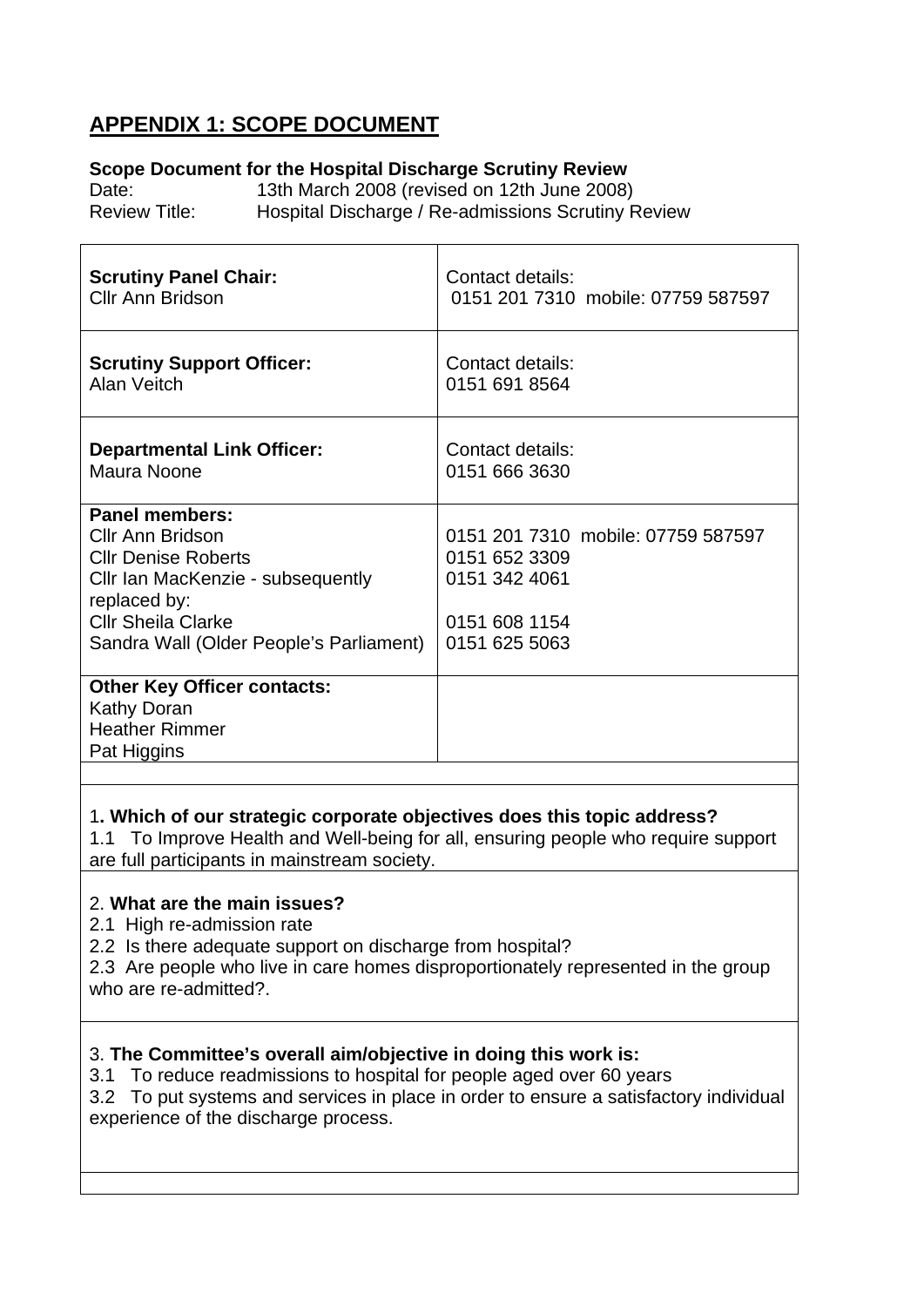| 4. The possible outputs/outcomes are:<br>4.1 Better understanding of the reasons for re-admissions<br>4.2 Reduce the number / rate of re-admissions<br>4.3 Improve the experience of individuals in order to drive service improvement<br>4.4 Improve joint working between the various agencies<br>4.5 Identify further work in a similar area |  |  |  |
|-------------------------------------------------------------------------------------------------------------------------------------------------------------------------------------------------------------------------------------------------------------------------------------------------------------------------------------------------|--|--|--|
| 5. What specific value can scrutiny add to this topic?<br>To use patient-centred experience to drive any changes which would lead to the<br>outcomes listed in section 4 above.                                                                                                                                                                 |  |  |  |
| 6. Who will the Committee be trying to influence as part of its work?<br>6.1 Wirral PCT<br>6.2 Wirral University Hospital Trust<br>6.3 Department of Adult Social Services, Wirral council<br>6.4 Appropriate Cabinet members, Wirral Council                                                                                                   |  |  |  |
| 7. Duration of enquiry?<br>Aim for the final report to be available before the Social Care & Health Scrutiny<br>Committee due to be held on 20th January 2009                                                                                                                                                                                   |  |  |  |
| 8. What category does the review fall into?                                                                                                                                                                                                                                                                                                     |  |  |  |
| <b>Policy Review</b><br><b>Policy Development</b><br>$X \sqcap$                                                                                                                                                                                                                                                                                 |  |  |  |
| <b>External Partnership</b><br>Performance Management                                                                                                                                                                                                                                                                                           |  |  |  |
| <b>Holding Executive to Account</b>                                                                                                                                                                                                                                                                                                             |  |  |  |
| 9. Extra resources needed? Would the investigation benefit from the co-<br>operation of an expert witness?<br>The review will be conducted by councillors with the support of existing officers.                                                                                                                                                |  |  |  |
| However, the Panel are looking for advice from people with expertise on this topic.                                                                                                                                                                                                                                                             |  |  |  |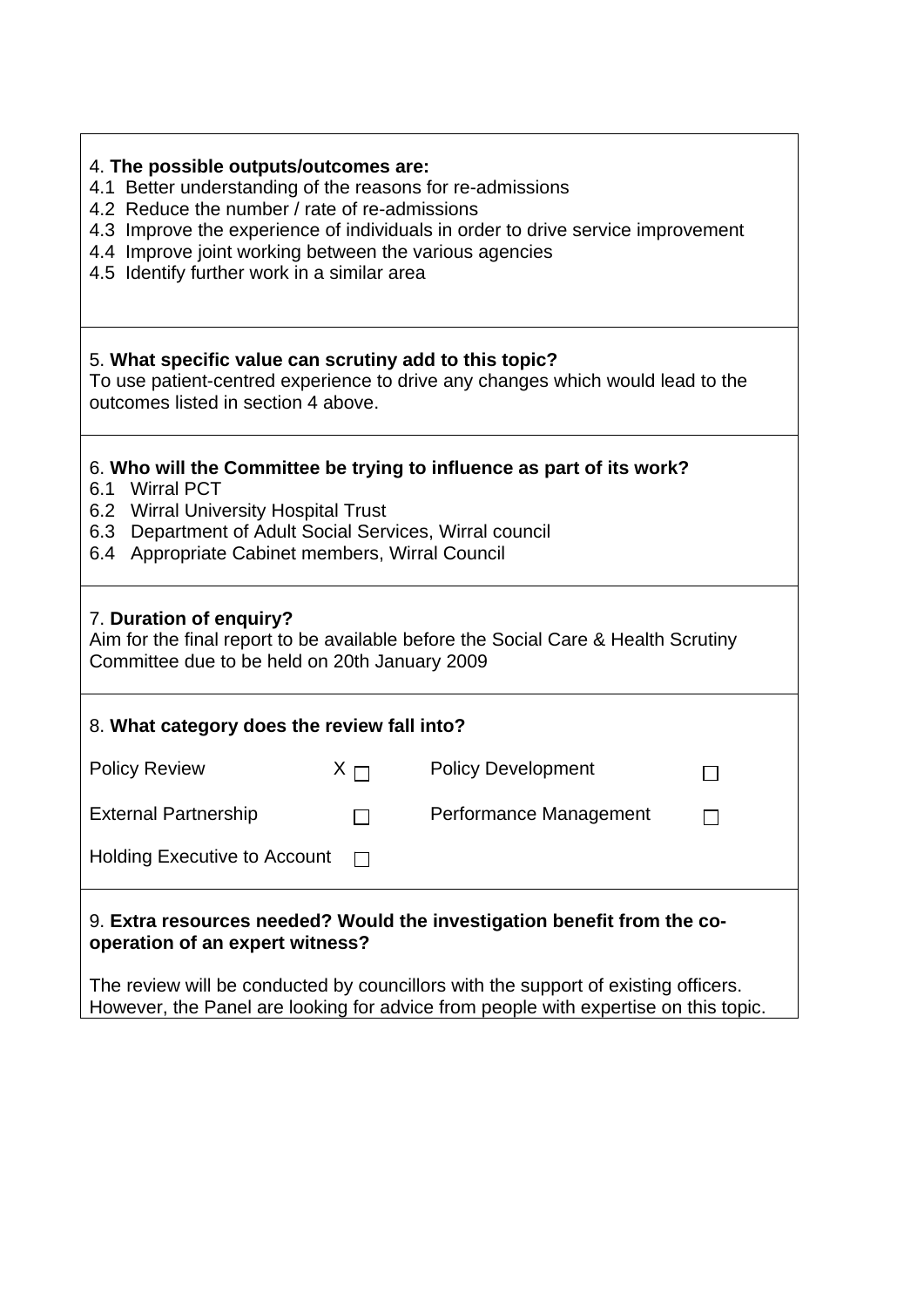| 10. What information do we need?                                                                 |                                                                                                                        |
|--------------------------------------------------------------------------------------------------|------------------------------------------------------------------------------------------------------------------------|
| 10.1 Secondary information<br>(background information, existing<br>reports, legislation, central | 10.2 Primary/new<br>evidence/information                                                                               |
| government documents, etc).                                                                      | Assessment of the 'patient experience'<br>using a target population based on those                                     |
| 10.1.1 Recent Committee reports                                                                  | patients who:<br>- have been re-admitted                                                                               |
| 10.1.2 Output from the workshop on<br>hospital discharge held on 10th October<br>2007            | - are aged $60+$<br>- give a good geographical spread across<br>the borough<br>- are either 'living at home' or in     |
| 10.1.3 Copy of a questionnaire used for<br>a similar project organised by                        | residential / nursing home care.                                                                                       |
| <b>Sunderland City Council</b>                                                                   | 10.2.1 Letter to be sent to those patients<br>who have been re-admitted to hospital                                    |
| 10.1.4 Relevant Department of Health<br>documents                                                | within a specified month (Average<br>monthly rate for re-admissions is approx<br>320). Depending on the feedback, this |
| 10.1.5 Reports from other councils into<br>similar topics                                        | may be followed up by subsequent<br>interview / focus group.                                                           |
|                                                                                                  | 10.2.2 Experience of 'family and friends'                                                                              |
|                                                                                                  | 10.2.3 Additional experiences based on<br>focus groups and other individuals                                           |
|                                                                                                  | 10.2.4 Interviews with key officers                                                                                    |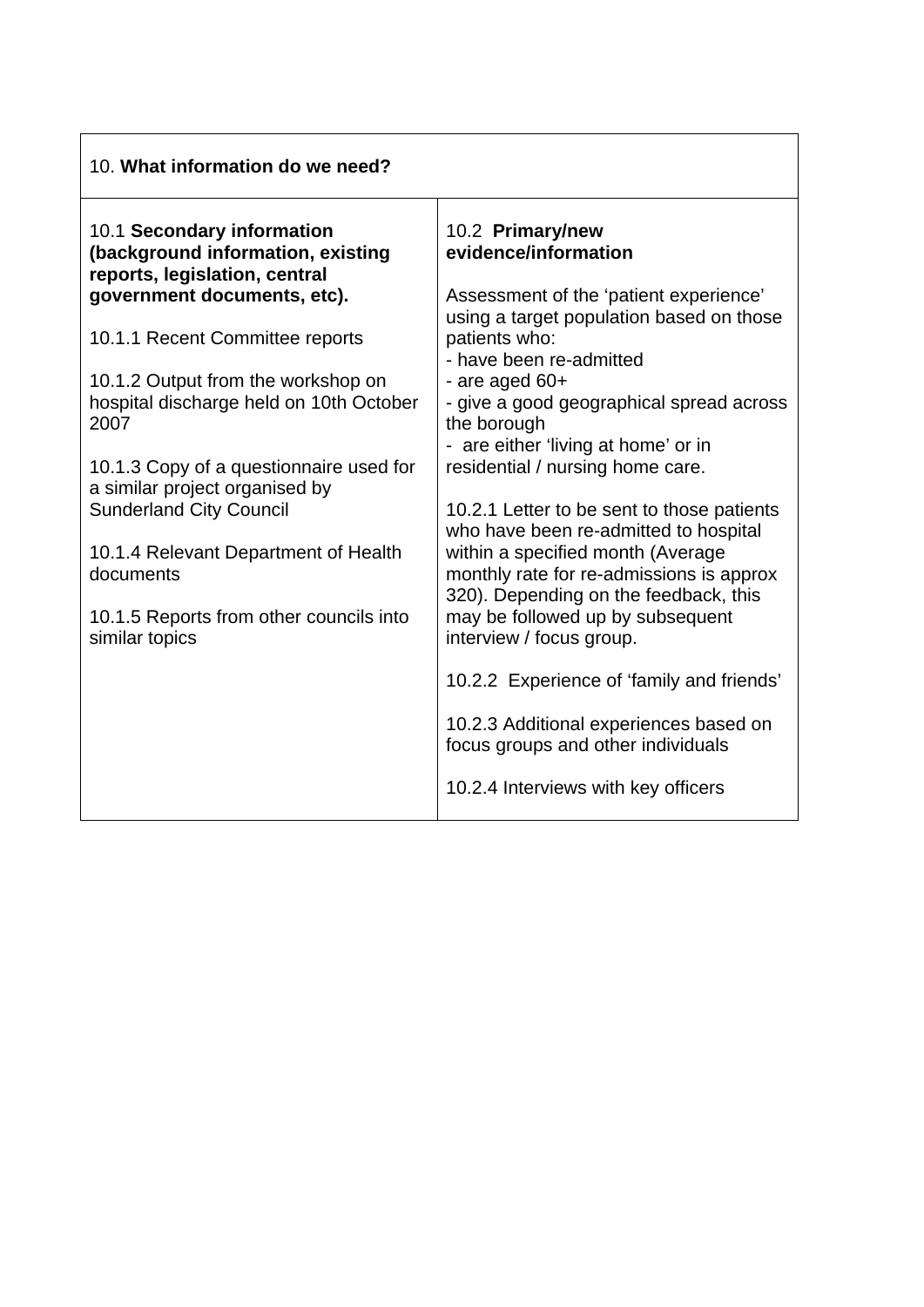| 10.3 Who can provide us with further<br>relevant evidence? (Cabinet portfolio                                  | 10.4 What specific areas do we want<br>them to cover when they give |  |
|----------------------------------------------------------------------------------------------------------------|---------------------------------------------------------------------|--|
| holder, officer, service user, general                                                                         | evidence?                                                           |  |
| public, expert witness, etc).                                                                                  |                                                                     |  |
| Contacts may include:                                                                                          | 10.4.1 Current arrangements                                         |  |
| Former patients.<br>Family & friends of former patients.                                                       | 10.4.2 Areas for improvement                                        |  |
|                                                                                                                |                                                                     |  |
| Maura Noone (Head of Service,                                                                                  | 10.4.3 What is the relationship between                             |  |
| Commissioning, Health & Wellbeing,                                                                             | those people who suffer from falls and                              |  |
| Wirral Council).                                                                                               | the readmission rate?                                               |  |
| Kathy Doran (Chief Executive, Wirral                                                                           | 10.4.4 What is the relationship between                             |  |
| PCT).                                                                                                          | 'End of Life' care for people with cancer                           |  |
| <b>Heather Rimmer (Joint Commissioning</b>                                                                     | and the re-admission rate?                                          |  |
| Manager, Intermediate Care, Wirral                                                                             |                                                                     |  |
| PCT).                                                                                                          |                                                                     |  |
| Pat Higgins (Directorate Manager, Wirral                                                                       |                                                                     |  |
| <b>University Teaching Hospital NHS</b>                                                                        |                                                                     |  |
| Foundation Trust).                                                                                             |                                                                     |  |
| Dave Carroll (Service Manager,                                                                                 |                                                                     |  |
| Occupational Therapy and Visual                                                                                |                                                                     |  |
| Impairment, Wirral Council).                                                                                   |                                                                     |  |
|                                                                                                                |                                                                     |  |
| <b>WUHT</b> officers.<br>Key Social Services officers.                                                         |                                                                     |  |
| Members of local charities who represent                                                                       |                                                                     |  |
| older people.                                                                                                  |                                                                     |  |
| Strategic Health Authority.                                                                                    |                                                                     |  |
| Possible visits to the discharge lounge                                                                        |                                                                     |  |
| and rehabilitation wards.<br>11. What processes can we use to feed into the review? (site                      |                                                                     |  |
| visits/observations, face-to-face questioning, telephone survey, written                                       |                                                                     |  |
| questionnaire, etc).                                                                                           |                                                                     |  |
| 11.1 Contact letter / Questionnaire (as described above)                                                       |                                                                     |  |
| 11.2 Follow-up focus groups or interviews of patients, family & friends either by<br>telephone or face-to-face |                                                                     |  |
| 11.3 Desk-top analysis                                                                                         |                                                                     |  |
| 11.4 Interviews of staff                                                                                       |                                                                     |  |
| 12. In what ways can we involve the public and at what stages? (consider                                       |                                                                     |  |
| whole range of consultative mechanisms, local committees and local ward                                        |                                                                     |  |
| mechanisms).<br>12.1 Former patients, family & friends, especially older people (as described                  |                                                                     |  |
| above).                                                                                                        |                                                                     |  |
| 12.2 Press release / use of the free papers - requesting comments from the public.                             |                                                                     |  |
| 12.3 Focus groups organised with relevant organisations such as Older People's                                 |                                                                     |  |
| parliament and Age Concern                                                                                     |                                                                     |  |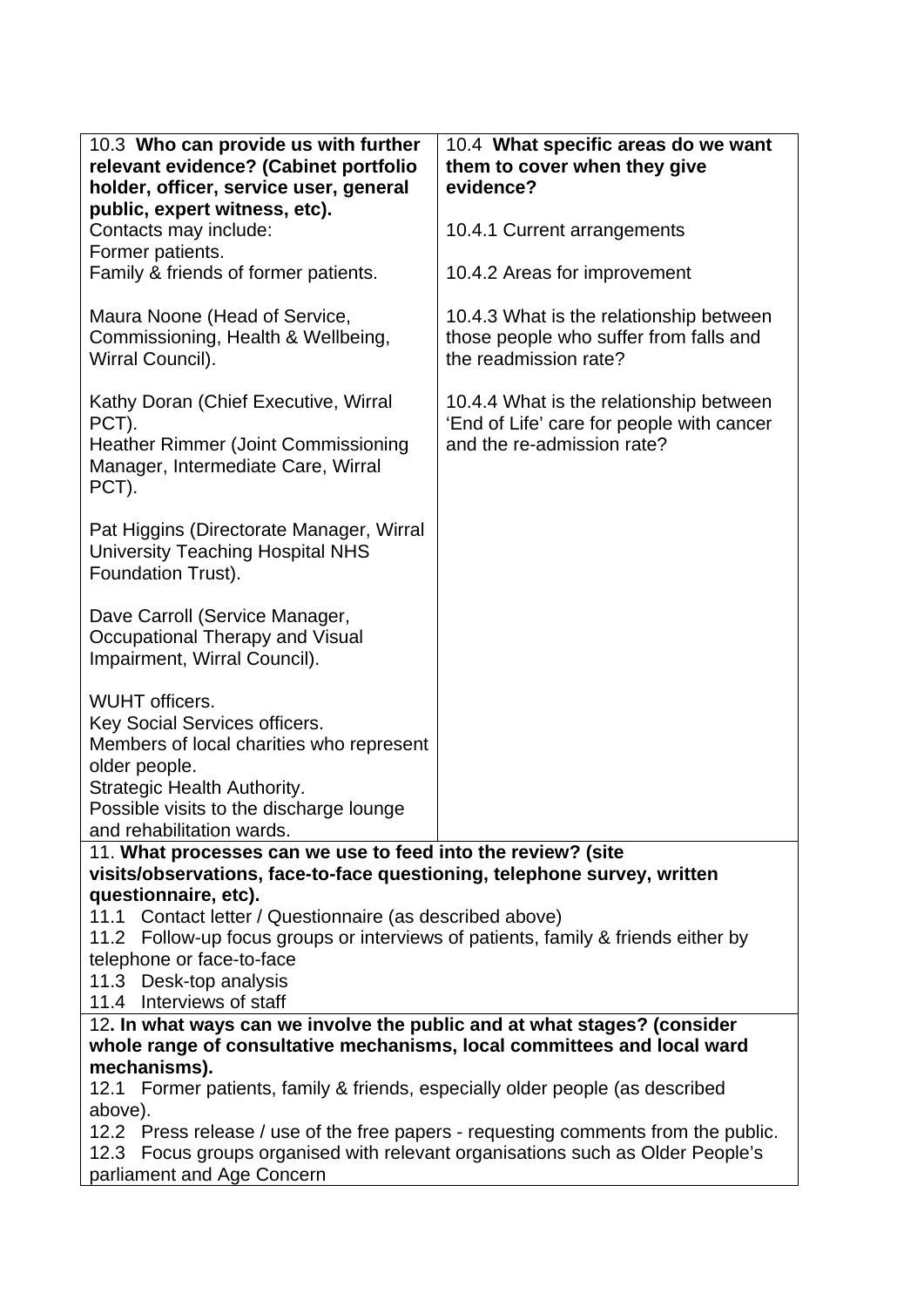**APPENDIX 2: WIRRAL HOSPITAL DISCHARGE REVIEW - REPORT PREPARED BY MOTT MACDONALD**

Alan Veitch Scrutiny Officer Metropolitan Borough of Wirral Brighton Street, Wallasey **Wirral** CH44 8ED

# Wirral Hospital **Discharge Review Report**

**December 2008**

Mott MacDonald Merseyside Information Service 4<sup>th</sup> Floor Royal Liver Building Liverpool Merseyside L3 1JH United Kingdom 0151 236 4343 0151 236 1144 lindsey.dodd@mottmac.com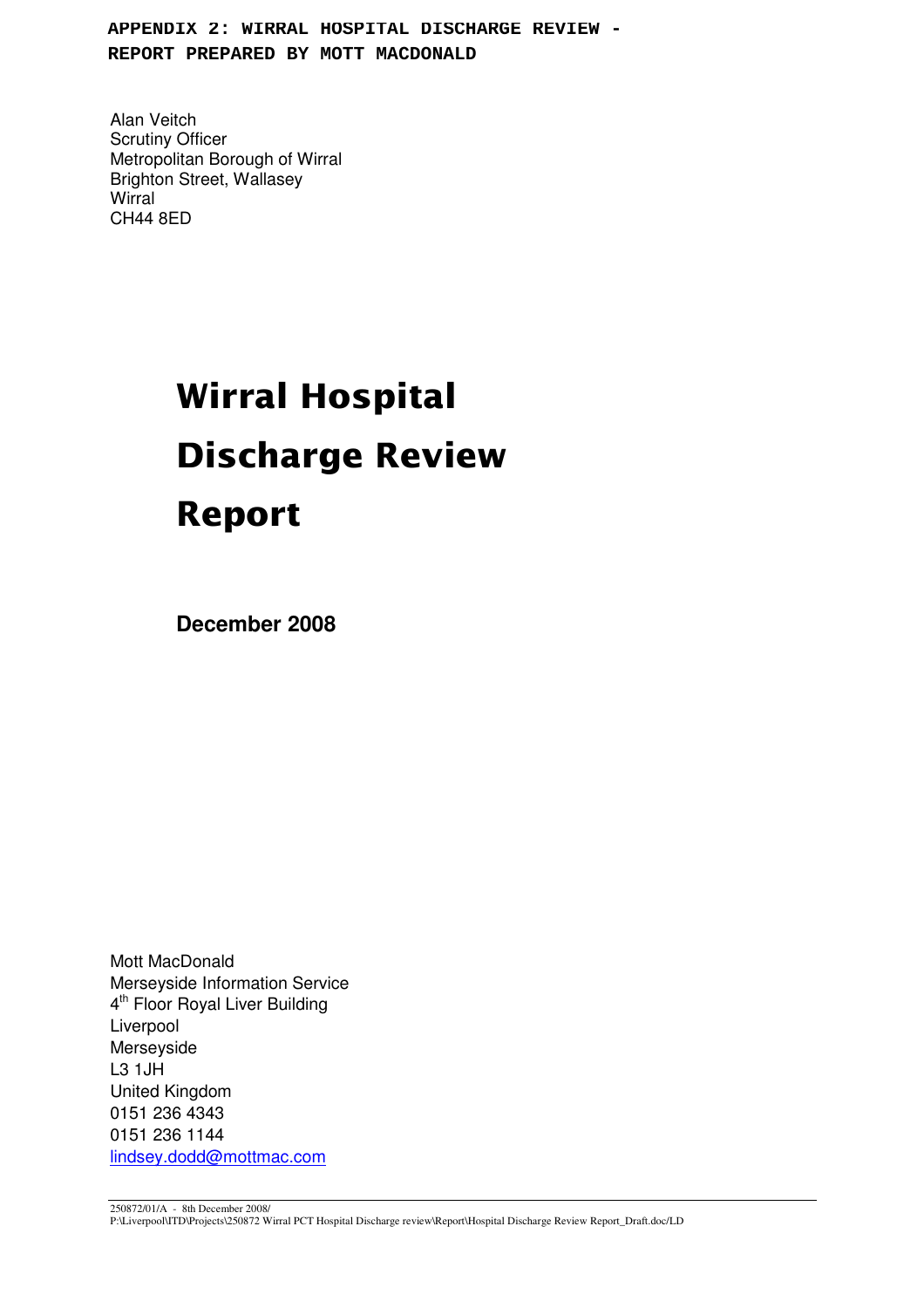# Wirral Hospital **Discharge Review Report**

# **Issue and Revision Record**

| Rev | <b>Date</b> | Originator      | <b>Checker</b>           | <b>Approver</b> | <b>Description</b>                         |
|-----|-------------|-----------------|--------------------------|-----------------|--------------------------------------------|
|     | 11/12/08    | Lindsey<br>Dodd | <b>Nick</b><br>Godbehere | Duncan<br>Swan  | Hospital Discharge<br><b>Review Report</b> |

This document has been prepared for the titled project or named part thereof and should not be relied upon or used for any other project without an independent check being carried out as to its suitability and prior written authority of Mott MacDonald Limited being obtained. Mott MacDonald Limited accepts no responsibility or liability for the consequence of this document being used for a purpose other than the purposes for which it was commissioned. Any person using or relying on the document for such other purpose agrees, and will by such use or reliance be taken to confirm his agreement to indemnify Mott MacDonald Limited for all loss or damage resulting therefrom. Mott MacDonald Limited accepts no responsibility or liability for this document to any party other than the person by whom it was commissioned.

To the extent that this report is based on information supplied by other parties, Mott MacDonald Limited accepts no liability for any loss or damage suffered by the client, whether contractual or tortious, stemming from any conclusions based on data supplied by parties other than Mott MacDonald Limited and used by Mott MacDonald Limited in preparing

250872/01/A - 8th December 2008/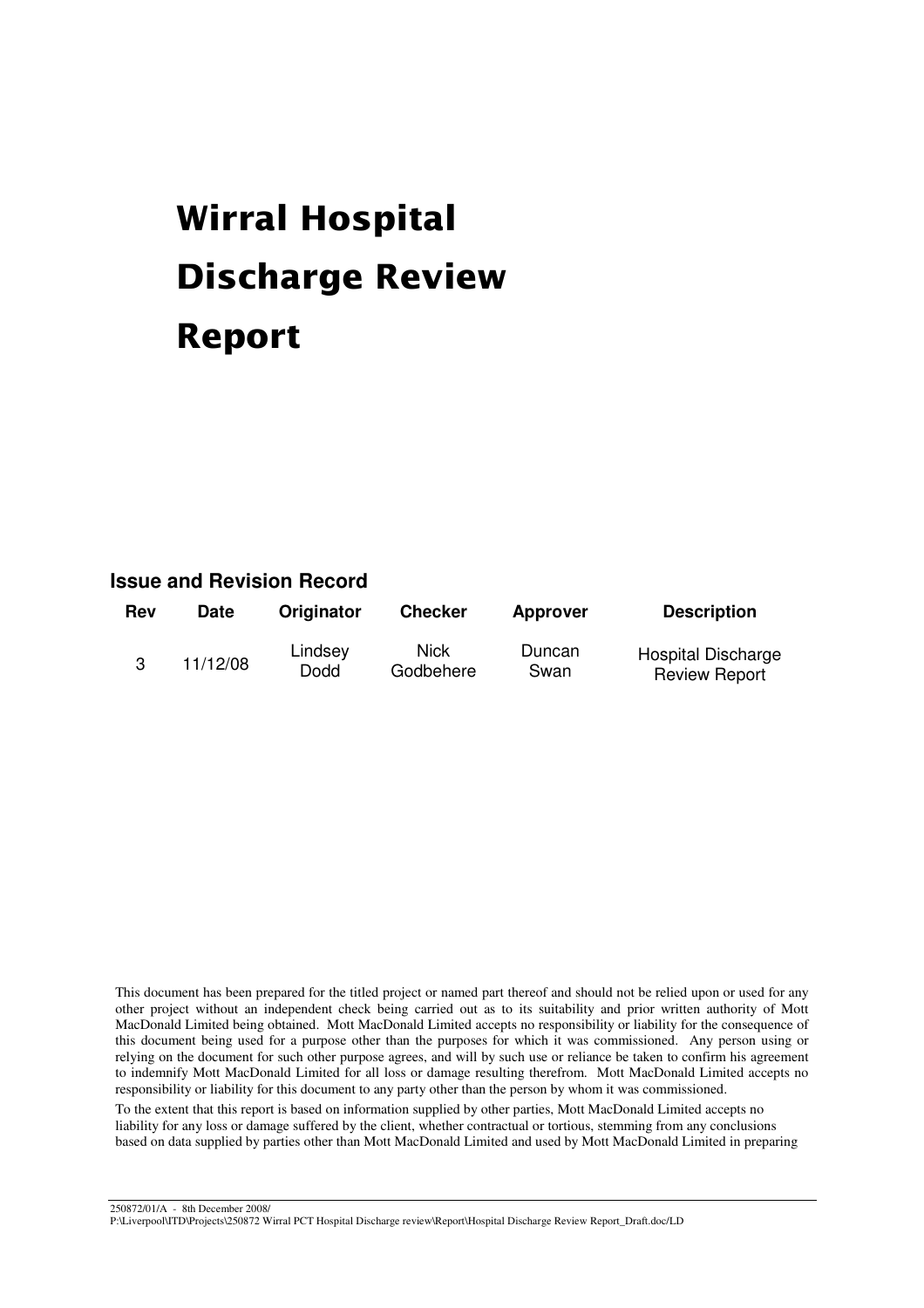|                |              | <b>List of Contents</b>                                                                                                                                                        | Page                                 |
|----------------|--------------|--------------------------------------------------------------------------------------------------------------------------------------------------------------------------------|--------------------------------------|
| <b>Summary</b> |              |                                                                                                                                                                                | $S-1$                                |
|                |              | <b>Chapters and Appendices</b>                                                                                                                                                 |                                      |
| $\mathbf{1}$   |              | Conclusions and Recommendations                                                                                                                                                | $1-1$                                |
| $\overline{2}$ | Introduction |                                                                                                                                                                                | $2 - 3$                              |
|                | 2.1          | Background & Objectives                                                                                                                                                        | $2 - 3$                              |
|                | 2.2          | Methodology                                                                                                                                                                    | $2 - 3$                              |
|                | 2.3          | Participant Information                                                                                                                                                        | $2 - 3$                              |
|                | 2.4          | Topic Guide                                                                                                                                                                    | $2 - 3$                              |
|                | 2.5          | Analysis of Transcripts                                                                                                                                                        | $2 - 4$                              |
| 3              |              | Main findings                                                                                                                                                                  | $3 - 5$                              |
|                | 3.1          | <b>Experiences</b> in Hospital<br>3.1.1<br>Positive Experiences<br><b>Negative Experiences</b><br>3.1.2                                                                        | $3 - 5$<br>$3 - 5$<br>$3-6$          |
|                | 3.2          | Experiences & Opinions of the Discharge Process<br>3.2.1<br>Positive Experiences<br><b>Negative Experiences</b><br>3.2.2<br>Specific Aspects of the Discharge Process<br>3.2.3 | $3-13$<br>$3-13$<br>$3-13$<br>$3-14$ |
|                | 3.3          | Improvements to the hospital discharge process                                                                                                                                 | $3 - 30$                             |
|                | Appendix A   | Topic Guide                                                                                                                                                                    | $A-1$                                |
|                | Appendix B   | Moderator Notes on Discharge Process                                                                                                                                           | $B-1$                                |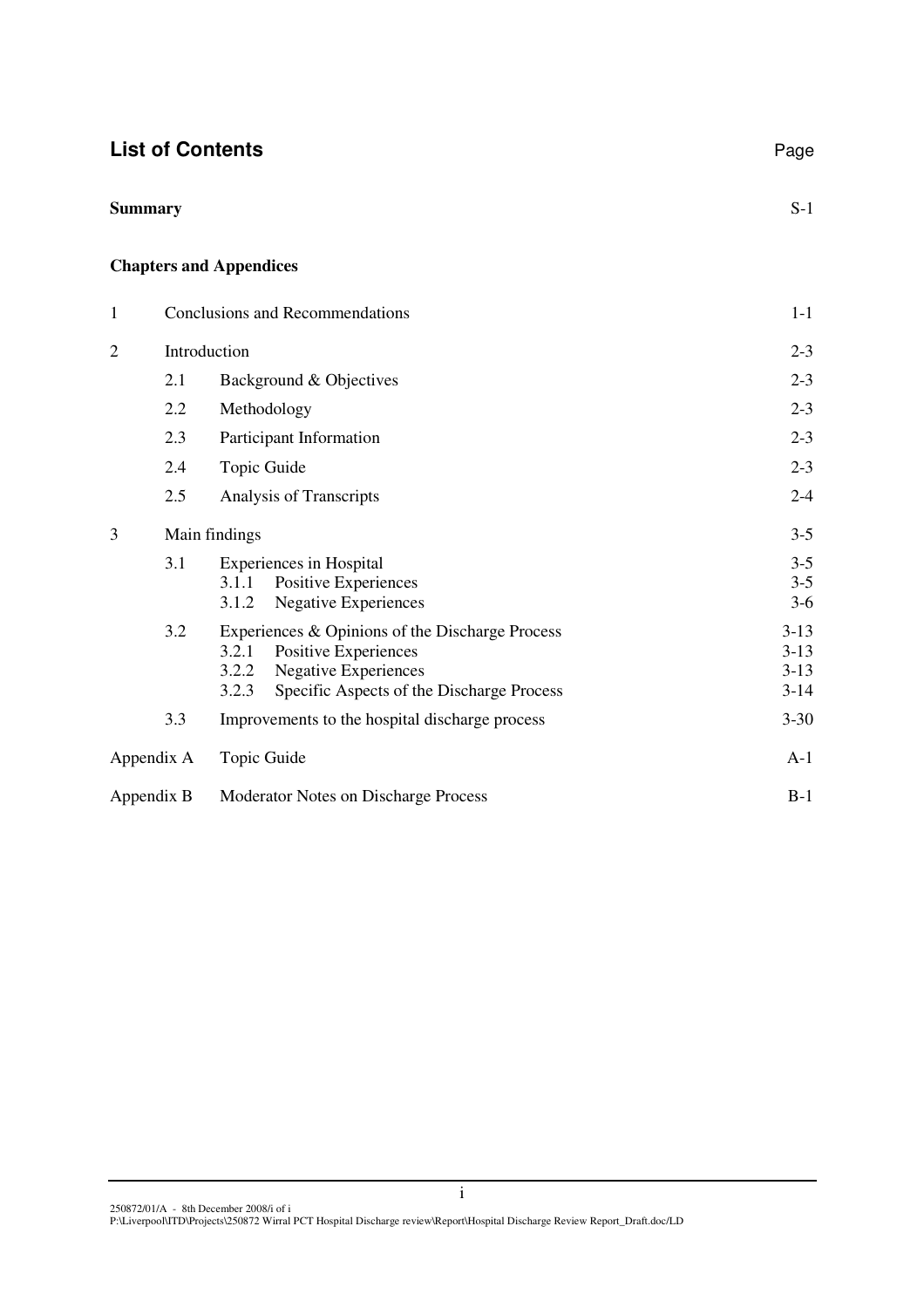# **Summary**

Mott MacDonald conducted 3 focus groups with people who had recently (June and September 2008) been through the hospital discharge procedure at one of Wirral's hospitals.

The main purpose of the study was to understand patients' experiences of the hospital discharge process, identify their opinions of the process and to gain their views of any improvements that could be made to the process.

Overall, experiences of the discharge process were mixed, with many inconsistencies apparent between hospitals and within patient groups.

The main concern was this lack of consistency in the discharge process and the apparent lack of a structured repeatable process and a lack of communication about the process. Often patients were left 'in the dark' as to whether they had been discharged and how long the process would take.

Other issues that were felt to require improvement include:

- A follow up check in the community immediately following discharge
- A check that there is someone at home to help care for the patient you and your home is suitable for your return
- Good communication with the GP regarding the medication the patient is on and their post discharge condition
- Quicker access to medication during discharge
- A specific discharge time (a plan of the discharge process)
- Access to a sign language interpreter so that deaf people understand what is happening
- Continuity of care
- Taking account of carers and also patients' own caring responsibilities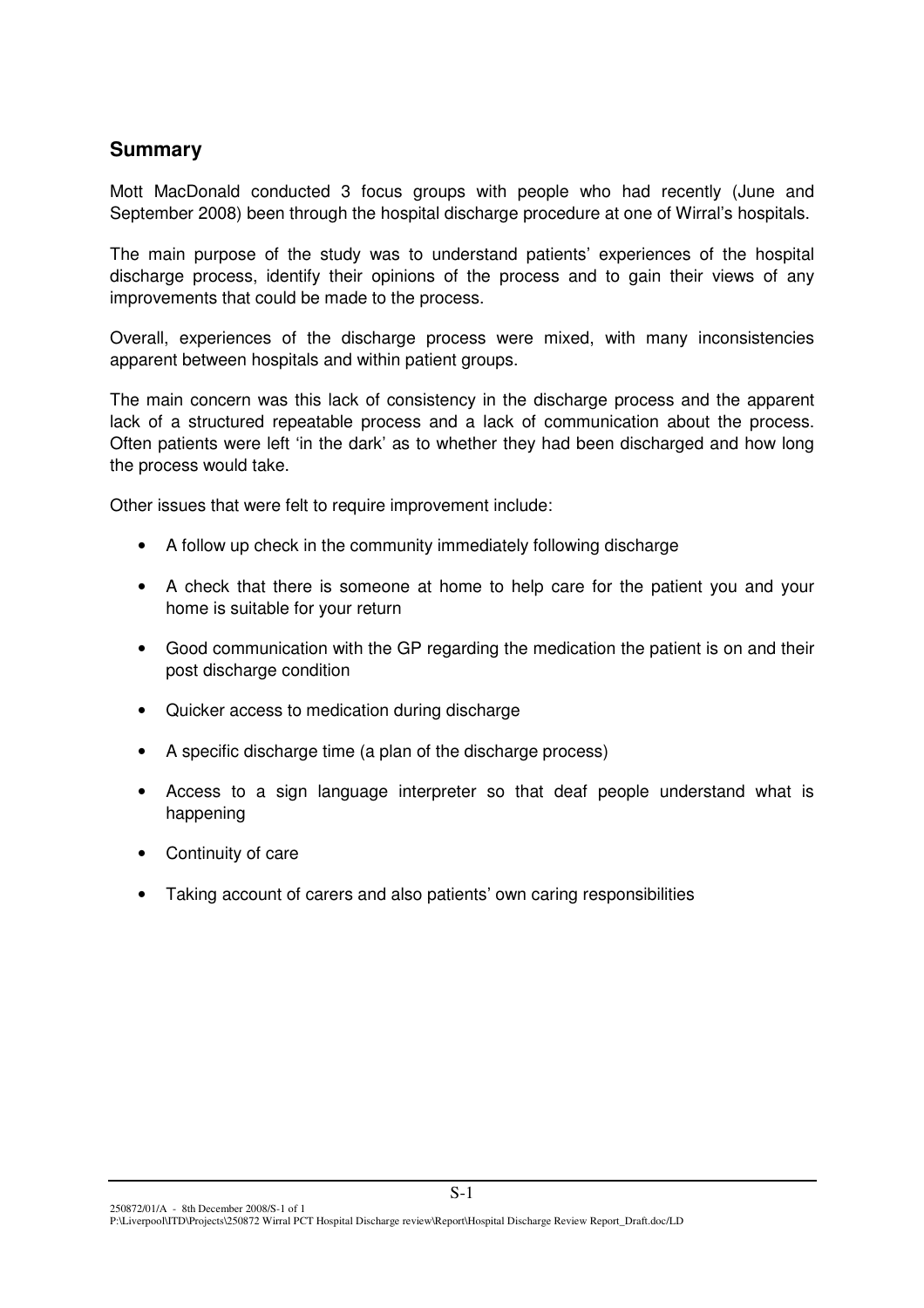# **1 Conclusions and Recommendations**

The groups were all well attended and patients were able to give valuable and in depth feedback. This was clearly a subject of real interest with participants being keen to express their views on their hospital admission in general as well as their experiences of the discharge process.

It was clear that, for these elderly patients, being admitted to hospital can be a frightening time for patients and a feeling of vulnerability can continue through to and following their discharge. It is therefore vital that the discharge process goes some way to allaying this sense of vulnerability.

As part of this reassurance process patients need structure at the point of discharge and need to know what they should expect to happen and when.

However, one of the principal findings to emerge from the project is the lack of knowledge among patients of any discharge procedure and the lack of consistency in the application of the discharge process. This meant that the experiences of patients varied greatly and the experiences of those who followed an identifiable procedure had more positive experiences than those patients who perceived the process as being random.

Ensuring that proper discharge protocols are in place and that there is consistency in their application is an obvious area for improvement. In addition to this, these protocols needs to communicated effectively to patients, with patients being informed of any changes to the process.

Another factor driving feelings of patient vulnerability was the perceived attitude of hospital staff at the point of discharge. Many patients felt that they ceased to be important at the point of discharge and that they were made to feel surplus to requirements. While it is understandable that hospital staff will concentrate their efforts on incoming patients, greater awareness of the feelings of discharged patients could encourage hospital staff to behave in a more inclusive manner.

In addition to the above, specific areas of improvement that were suggested are as follows:

# **Transportation**

These elderly patients were often concerned with transport arrangements and more help to ensure that adequate transport has been arranged would relieve anxiety.

Many patients complained that wheelchair facilities were not on offer when leaving the hospital and that this typified the perceived attitude among staff that now the patient was discharged they were no longer important.

# **Length of time it takes to be discharged**

There is often a delay between the point that patients are told that they can be discharged to the point that a doctor actually discharges them. Greater communication about the length of time that it takes would alleviate this; as would the possibility that members of staff other than a doctor could formally discharge the patient (e.g. a senior nurse)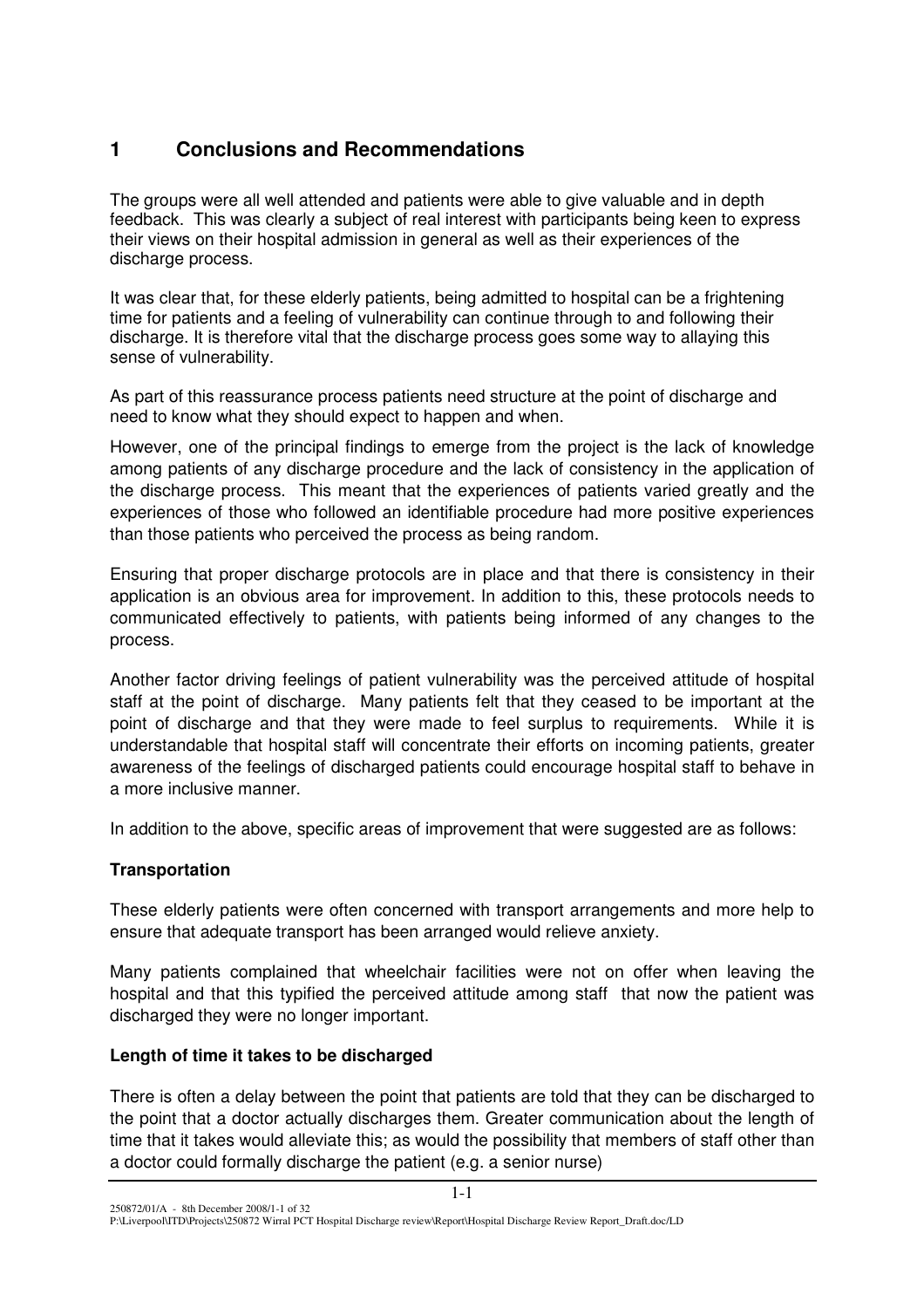#### **Check of adequate care when home**

While most patients were asked if they had care available at home, some of those who did need assistance support were not provided any support.

#### **Adequate Communication throughout the discharge process**

Lack of communication and information about the discharge process was a key criticism of the process. Keeping patients informed about procedures and timescales would increase satisfaction with the process.

#### **Medication**

Many patients complained about the length of time it took to receive their medication – again, adequate communication could alleviate many of these concerns.

#### **Facilities while waiting for discharge**

Many patients were not aware of the discharge lounge  $-$  greater use of this would help the discharge process as it would allow patients a comfortable place to wait and, by giving them a bespoke area, make them feel that they are not in the way of hospital staff.

#### **Involvement of carers**

There was a feeling that carers were not as involved in the process as they should have been and that there was a lack of communication with the patient's carer.

#### **Information and support post discharge: Specialist, GPs, information/care plan**

Overwhelmingly, in all groups, the subject of suitable and accessible aftercare was mentioned as a key issue and a key concern for participants. They advocated greater levels of information and advice for themselves and their carers, a contact number or helpline to call with concerns and support from the community when 'handed back into their care'.

#### **Provision of Signer for deaf patients**

It was clear from the experiences of the deaf patient included in the survey that provisions for deaf patients were inadequate. The ability to communicate about health issues was seen as understandably vital for deaf patients.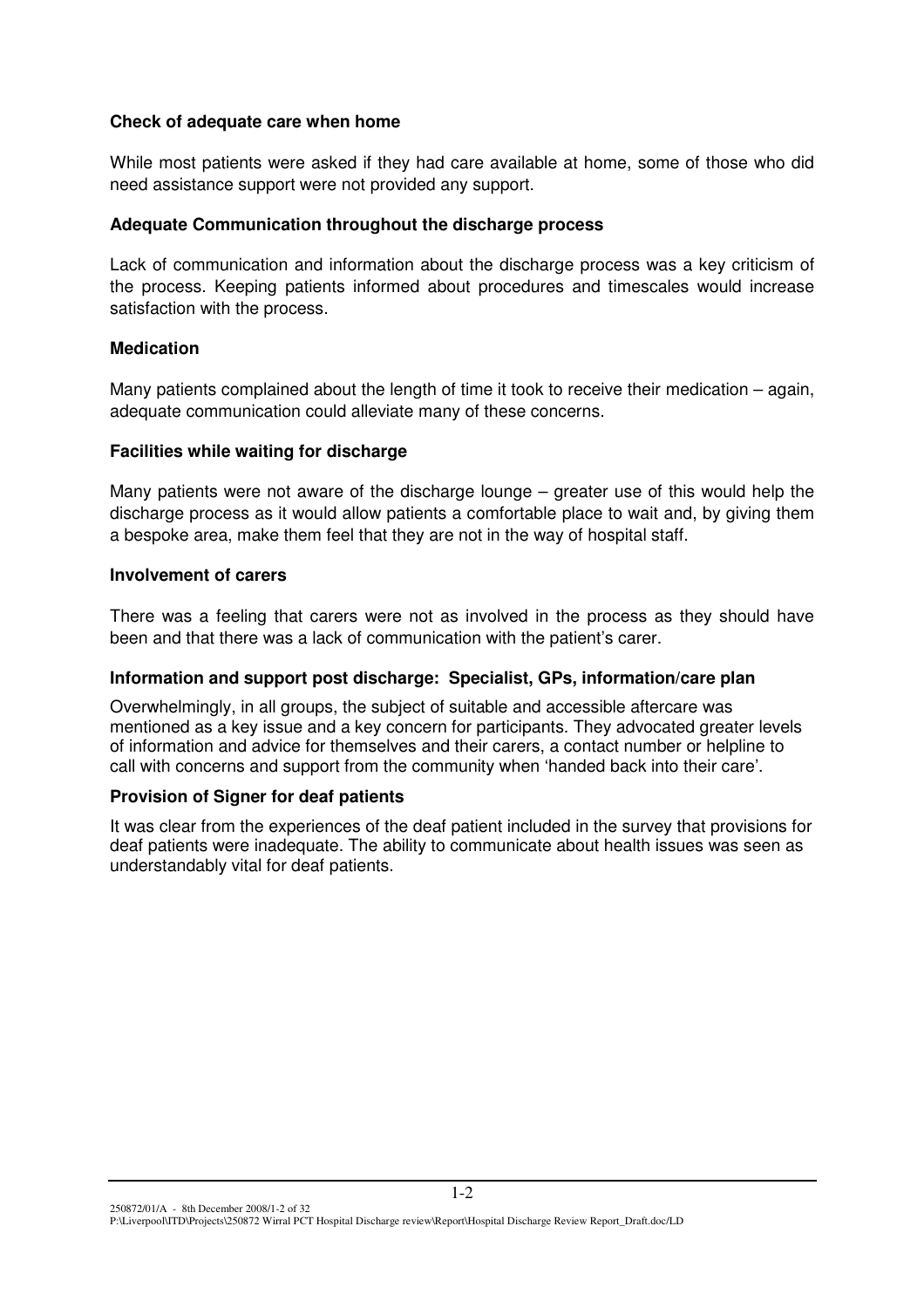# **2 Introduction**

# **2.1 Background & Objectives**

Wirral PCT and the Social Care, Health & Social Inclusion Scrutiny Committee are currently undertaking a review on the Wirral hospitals' discharge process. As part of this review, Mott MacDonald MIS was commissioned to carry out an exploratory study into patients' perceptions of the process from their experiences of admission into one of Wirral's hospitals.

The main purpose of the study was to understand patients' experiences of the hospital discharge process, identify their opinions of the process and to gain their views of any improvements that could be made to the process.

Topics covered in each of the groups included:

- Patients' recent stay in hospital:
- Experiences of the hospital discharge process;
- Opinions of the hospital discharge process including staff, understanding of the process, timeliness and facilities, access to medication, transportation, support at home and the suitability of the home environment after discharge;
- Improvements to the hospital discharge process

# **2.2 Methodology**

Three focus groups were carried out to gather qualitative data on patients' perceptions of the hospital discharge process. The venues were local Council and voluntary sector premises in Wirral – Heswall Hall, Heswall; The Lauries Centre, Birkenhead; and Liscard Community Facilities Complex in Wallasey.

Participants who had been admitted to a Wirral Hospital earlier in the year, and discharged in June or September 2008, were sent a letter explaining the purpose of the research study and asking if they would like to be involved. A reply card was included for return if they wanted to be involved in a focus group. Those who returned reply cards were contacted by telephone and sent written confirmation of the group they were to attend.

# **2.3 Participant Information**

There were between 10 and 12 participants recruited for each focus group. The numbers of those who attended varied between groups and are shown in table 2.1 in the Appendix. Each participant was provided with a £15 cash incentive and reimbursed for their travel expenses where required.

# **2.4 Topic Guide**

The topic guide (Appendix A) was designed by Lindsey Dodd from Mott MacDonald, in conjunction with Wirral PCT and the Social Care, Health & Social Inclusion Scrutiny committee. The groups were moderated by Lindsey Dodd and Sarah Swan of Mott MacDonald. All focus groups used a skilled facilitator to steer the conversation and ensure all topics were covered, without introducing bias and make sure that everybody had their say.

250872/01/A - 8th December 2008/2-3 of 32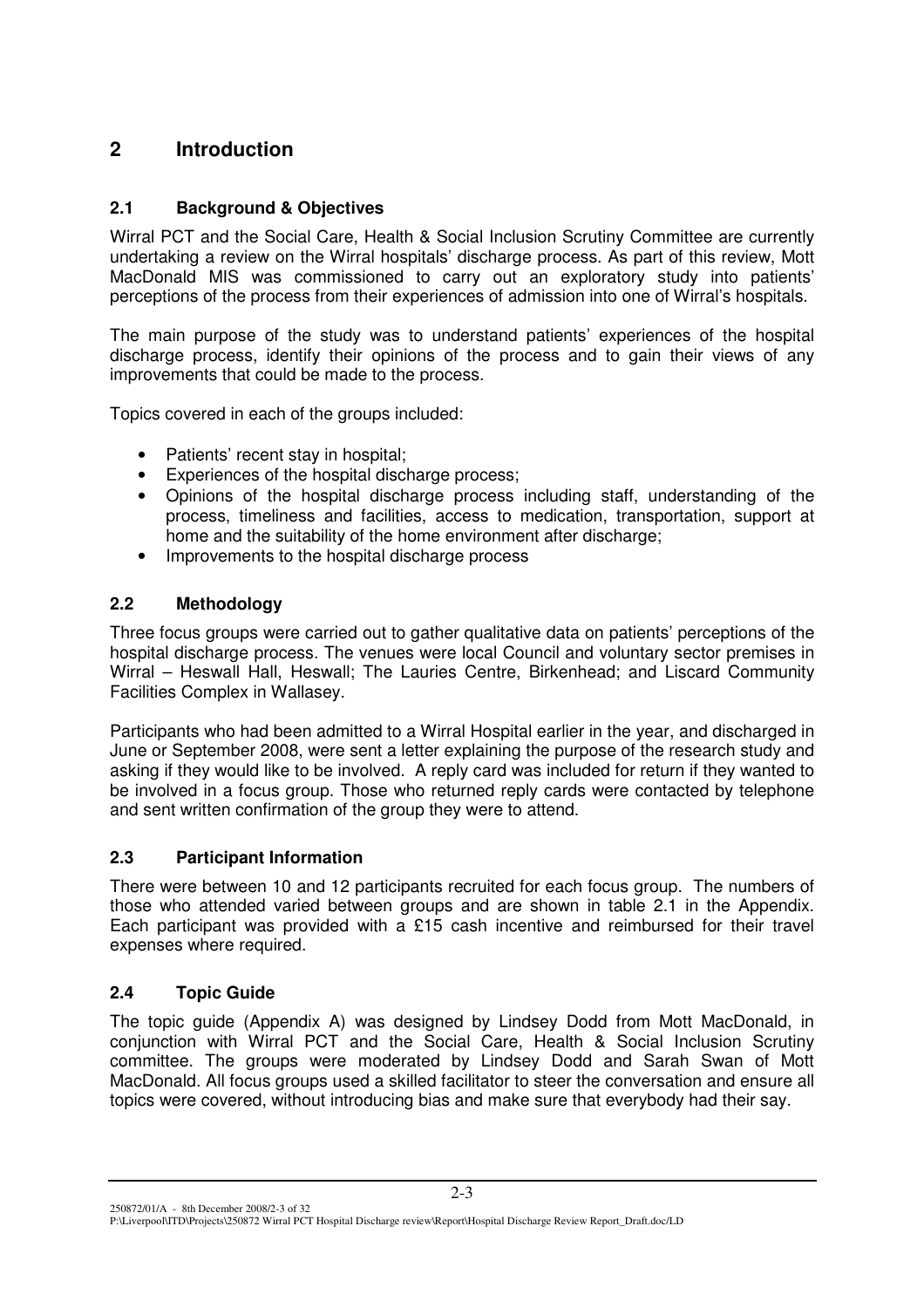### **2.5 Analysis of Transcripts**

Each of the focus groups was recorded in order to preserve a verbatim record of responses that could be collated. All recordings were treated as confidential including names and addresses of participants. No comments were attributed to individual participants.

The analysis procedure involved a form of content analysis involving a thorough scanning of the detailed transcripts, drawing out the thoughts, experiences and reasoning of the participants to understand the key themes and arguments of each discussion.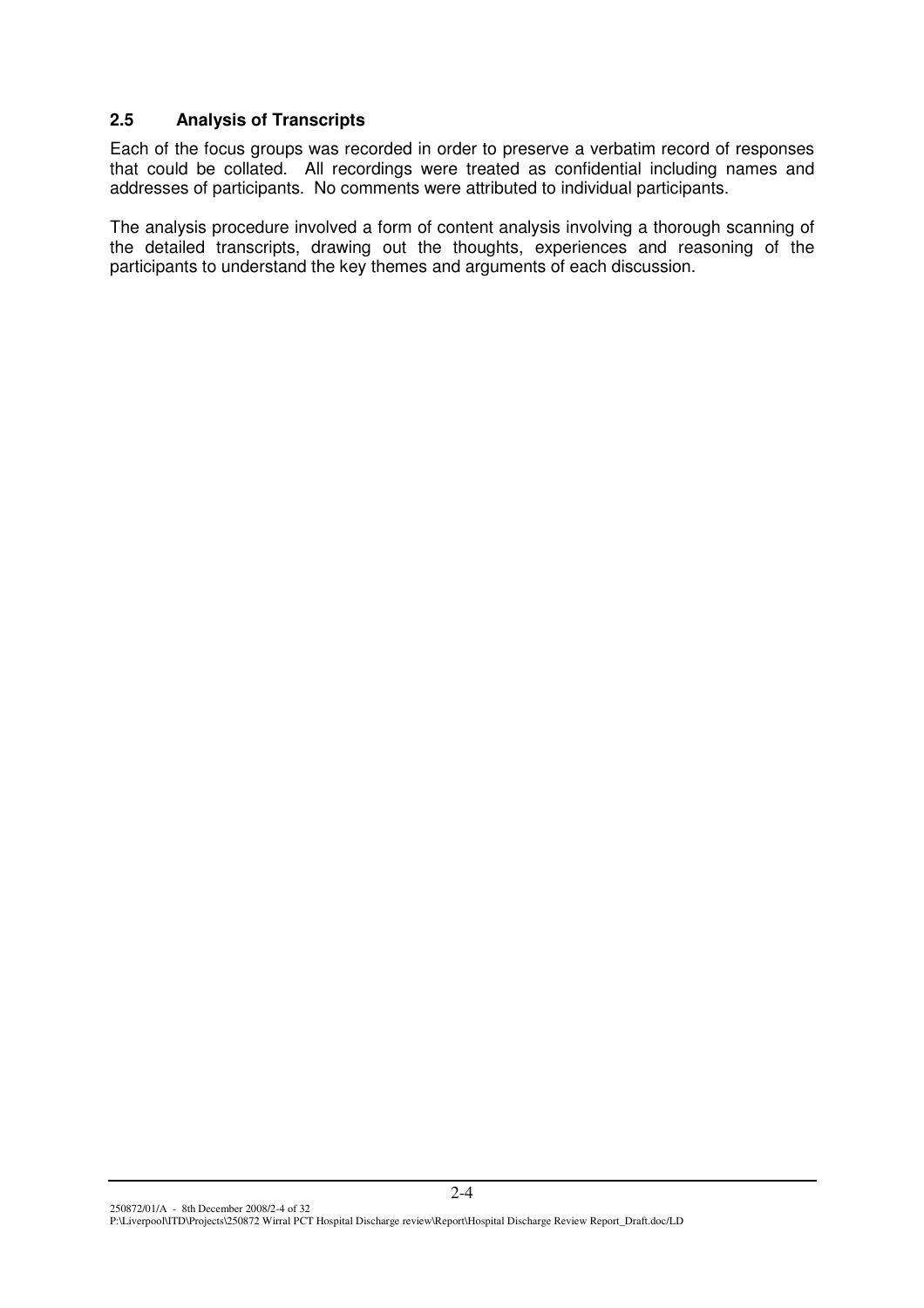# **3 Main findings**

# **3.1 Experiences in Hospital**

Participants were asked to recall their most recent hospital admission. They were not asked the reason for their admission, but about their hospital stay in general. Participants had all been admitted to hospital in the last year and had stayed in hospital for between 1 and 17 nights. Views were mixed with some participants having had positive experiences and others having some concerns about their stay in hospital.

# **3.1.1 Positive Experiences**

Some participants had had positive experiences in hospital. These participants commended the care they received and any issues raised were seen as relatively minor, such as ward closures and having to duplicate lost forms:

*"I went into Arrowe Park Hospital in the Urology Ward in June for an operation on my left* kidney and the only thing that started to go wrong was the ward I was supposed to go to was *closed for refurbishment and some staff didn't quite know where the other ward was. Anyway we found it eventually and I was more than happy the way I was treated in hospital." (Heswall Group)*

*"I was in Clatterbridge for a knee replacement and the only thing on admission was that* they'd lost my original forms for post op and my operation, so I had to sign all the forms, that *was the only thing. Somehow they'd got lost. I had to sign all again but the general care was… I can't fault, I have to admit." (Heswall Group)*

Participants made the following positive comments about their stay in Arrowe Park Hospital:

*"It was quite straightforward. I found everything was fine." (Heswall Group)*

*"In Arrowe Park yeah and I've got no complaints." (Heswall Group)*

*"When I came out of the theatre, I was five to six days in the High Dependency Unit…so the care I got in there was absolutely fantastic, probably because the nurses who volunteer for that sort of work are specialist people who want to be involved in that circle. I cannot complain. Every time I put my hand up for anything, no matter what time of day or night it was, somebody came and somebody sorted me out really and when you're in the High Dependency Unit you do need that sort of treatment and I certainly got it." (Heswall Group)*

*"Yes I was admitted in July and I went in from the out of hours and they were absolutely wonderful." (Birkenhead group)*

"I went in and I can't really remember the date and it was say about three months ago for a *biopsy on my kidneys. Fantastic treatment no problem at all." (Birkenhead group)*

However, experience had also taught some that it was rather a 'luck of the draw' situation, whereby some experiences at Arrowe Park would be positive and some negative:

*"Arrowe Park has been everything from the most horrendous place in the world to the most wonderful place in the world." (Wallasey Group)*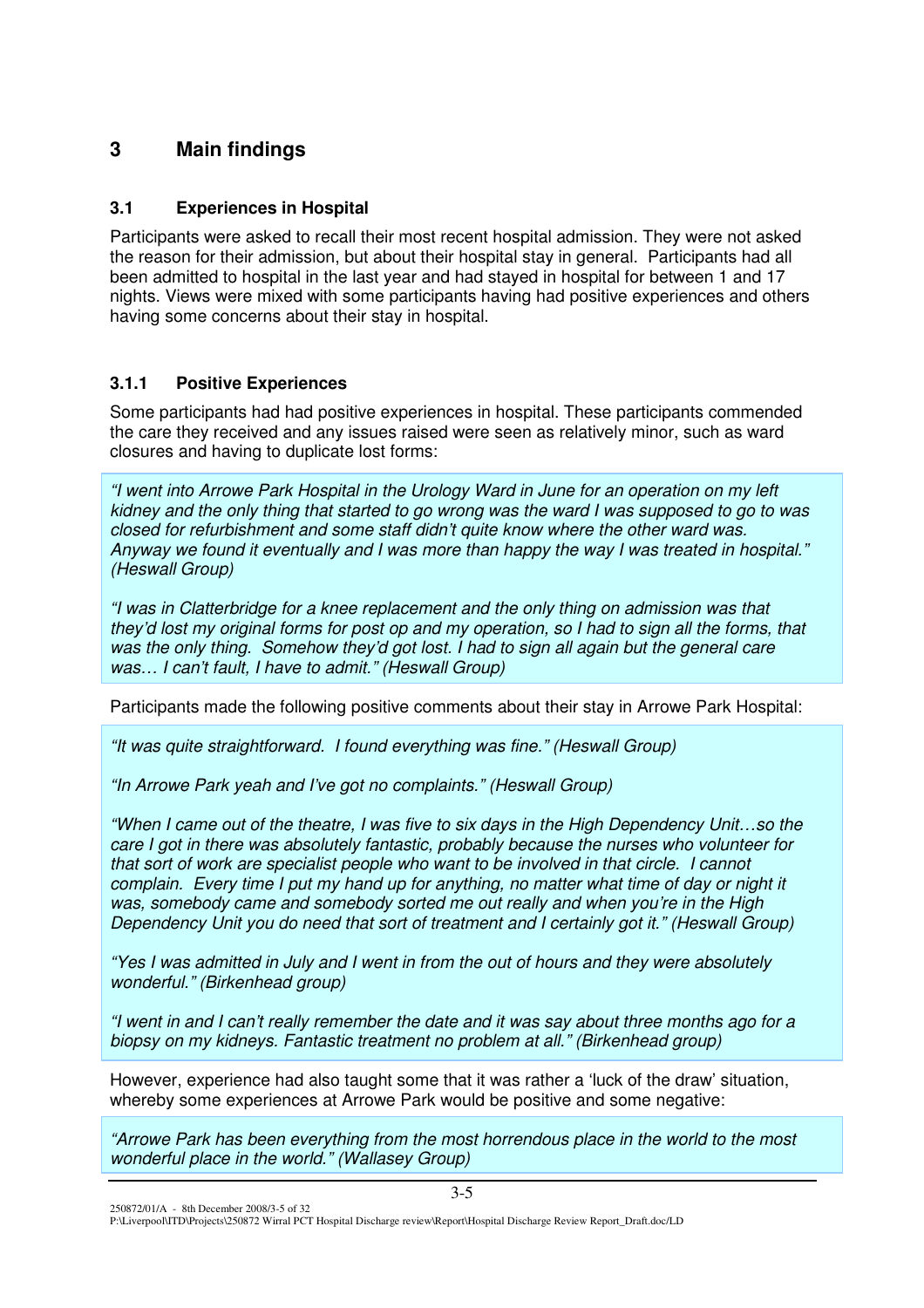*"One ward was heaven and the other was hell." (Heswall Group)*

Furthermore, it seemed that Clatterbridge Hospital, in particular, received more praise than any other Wirral hospital. Indeed, there was a perception in all of the groups that better care is provided at Clatterbridge Hospital, compared to Arrowe Park. This superiority was related to the demeanour of staff, the cleanliness of the hospital and the length of time taken to receive medication on discharge:

*"The care from the consultant, down to everybody that looks after me when I go, the neurology nurses, they are all wonderful." (Birkenhead group)*

*"Clatterbridge is fantastic. Totally different hospital. I had a hip replacement there, it's fantastic." (Wallasey Group)*

*"Oh, I agree with you about Clatterbridge - I've been under Clatterbridge for 17 years. Renal. And I always see my consultant." (Wallasey Group)*

*"I mean in general, Clatterbridge is fantastic, clean and bright and you can't fault that and I mean if you could eat, the food was really good." (Heswall Group)*

*"I can't fault them and the theatre staff are just great, they really are. They take away nerves you've got and things like that." (Heswall Group)*

*"The whole process is made so easy for you." (Heswall Group)*

*"It's really comfortable." (Heswall Group)*

*"I've been going to Clatterbridge since 1966. And I couldn't have been looked after better…And I can't fault what I've been through" (Wallasey Group)*

Some attributed Arrowe Park's perceived inferiority to the fact that it is a teaching hospital and so the staff are still learning, so the service may not be as good as other hospitals:

*"Yeah. It's a different hospital. But the difference is, you see - Arrowe Park is a teaching hospital. And, you see - the thing is - when you get senior house officers - they're getting taught how to do the job, you see." (Wallasey Group)*

*"So sometimes there's got to be a bit of leniency there, for these people to be trained up." (Wallasey Group)*

#### **3.1.2 Negative Experiences**

There were also negative comments made by participants about their admission to, and stay in, hospital. There were complaints about bedside buzzers not working which, as a patient in a very unwell state, and being unable to alert nurses was a worrying situation. Furthermore, there was a complaint from one participant about the efficiency of the nursing staff in tending to patients in need:

"I felt that the actual nursing staff fell down a bit because you could ring a buzzer at night *time and no one would come." (Heswall Group)*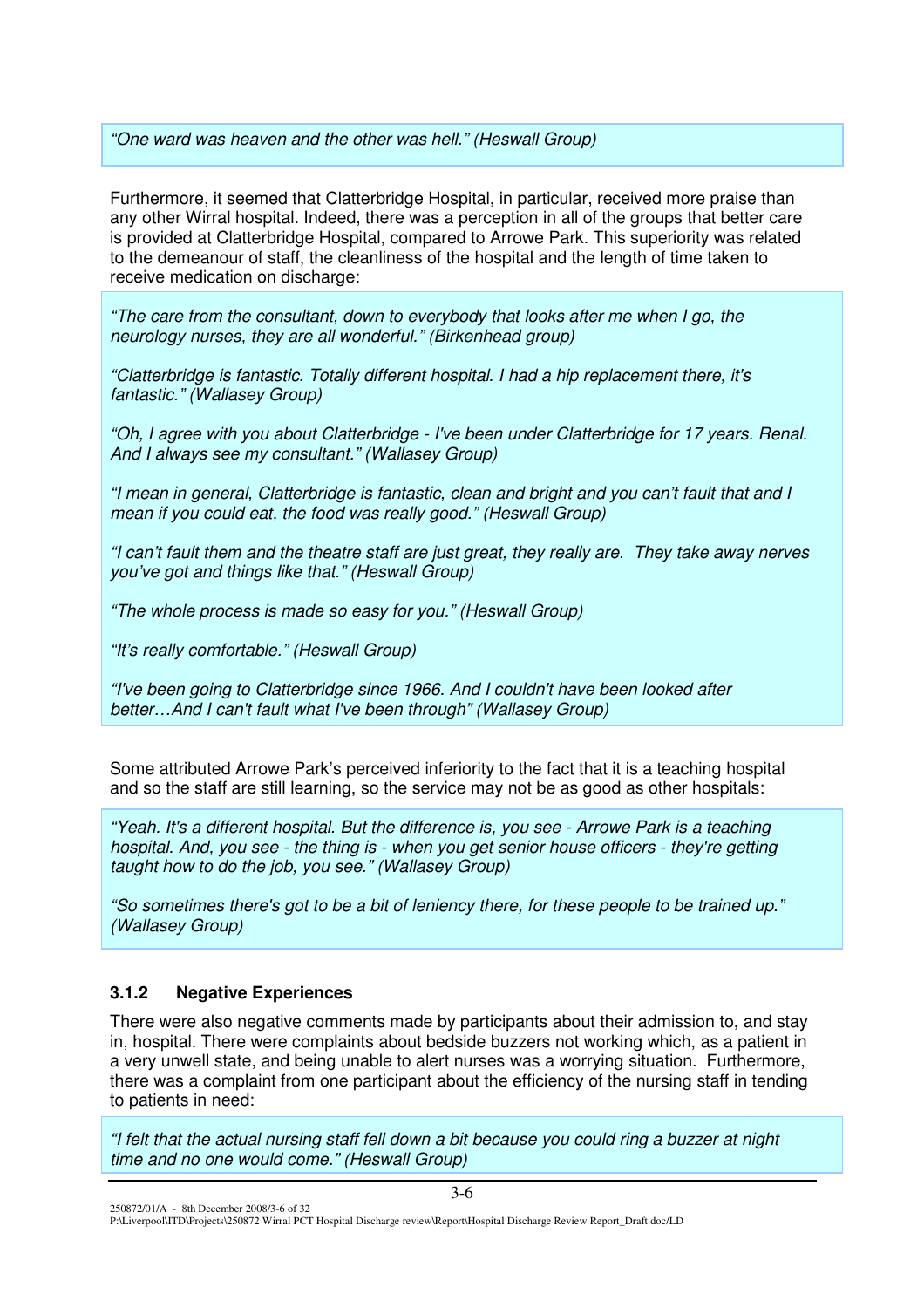*"I was left - our whole section was left two and a half hours on our own. Like beached whales." (Wallasey Group)*

*"Well everything was fine, except for waking up and my buzzer not being plugged into the* wall and of course I couldn't move to get it so and I really wasn't aware that anybody came to *check on us in the night." (Heswall Group)*

*"There was a gentleman opposite me with MRSA, he was dying really and he was going to* be sick. He was lying in his bed and he couldn't move and I got out of bed and went for a nurse. It was a male nurse and he came down and he put this thing on his chest and left him. So it ended up, I ended up with a pair of gloves on myself and gone over while he was *sick and then I went and got the nurse and said this man's, this man needs attention. He needs care and when I said that four nurses appeared and he got the care but it took that." (Heswall Group)*

Moreover, there were complaints from participants about mixed sex wards. All participants, being elderly, strongly disagreed with the concept of a mixed wards and some claimed to be appalled at untoward behaviour that was occurring at night between male and female patients on the same ward. This was felt to be very distressing for the other patients and a completely unnecessary and unacceptable way of treating vulnerable unwell people.

The majority of participants, typically, complained about the length of time they had to wait in A & E before they were seen and one participant was even seen by a nurse in a communal area where there was no privacy to discuss his condition.

Participants also objected to being moved from one ward to another. One participant was moved to and from four different wards, she had difficulty breathing and was woken up and moved twice during the night. Most participants agreed that is was important to stay in one place, with the same staff and once they arrive at a ward they would expect to stay there:

"We need your bed. I said how many times has this got to happen? You know, I'm not in the *mood for moving about. I said I could hardly breathe so she said oh you should be settled* soon. So anyway this happened four times. I said I'll be glad when I get to the door to go *out. It was horrendous really. It really was." (Heswall Group)*

"I was on four different wards - in twelve davs, it was four different wards - so vou don't see *the same person at all" (Wallasey Group)*

Another key concern mentioned by participants was the cleanliness of the hospitals. Some felt that their wards were clean, but others felt that cleanliness was an issue. The blame was laid squarely at the feet of those who made the decision to employ agency staff for cleaning rather than a specific cleaner per ward employed by the hospital. They argued that employing someone on this latter basis would be more likely to invoke a sense of pride and responsibility towards that ward and, therefore, a better standard of cleanliness:

*"The other thing I was concerned about I was waiting in Outpatients some time ago. I watched some of the cleaning staff and the cleaning is a very important part of the hospital. We were talking about MRSA and everything else. I saw staff going around with their bare hands emptying bins and children playing with things in the bins and going out and I reported* one of the staff... I just felt that the cleaning side of it ought to be more closely supervised. *especially in Outpatients waiting areas and everything else." (Heswall Group)*

250872/01/A - 8th December 2008/3-7 of 32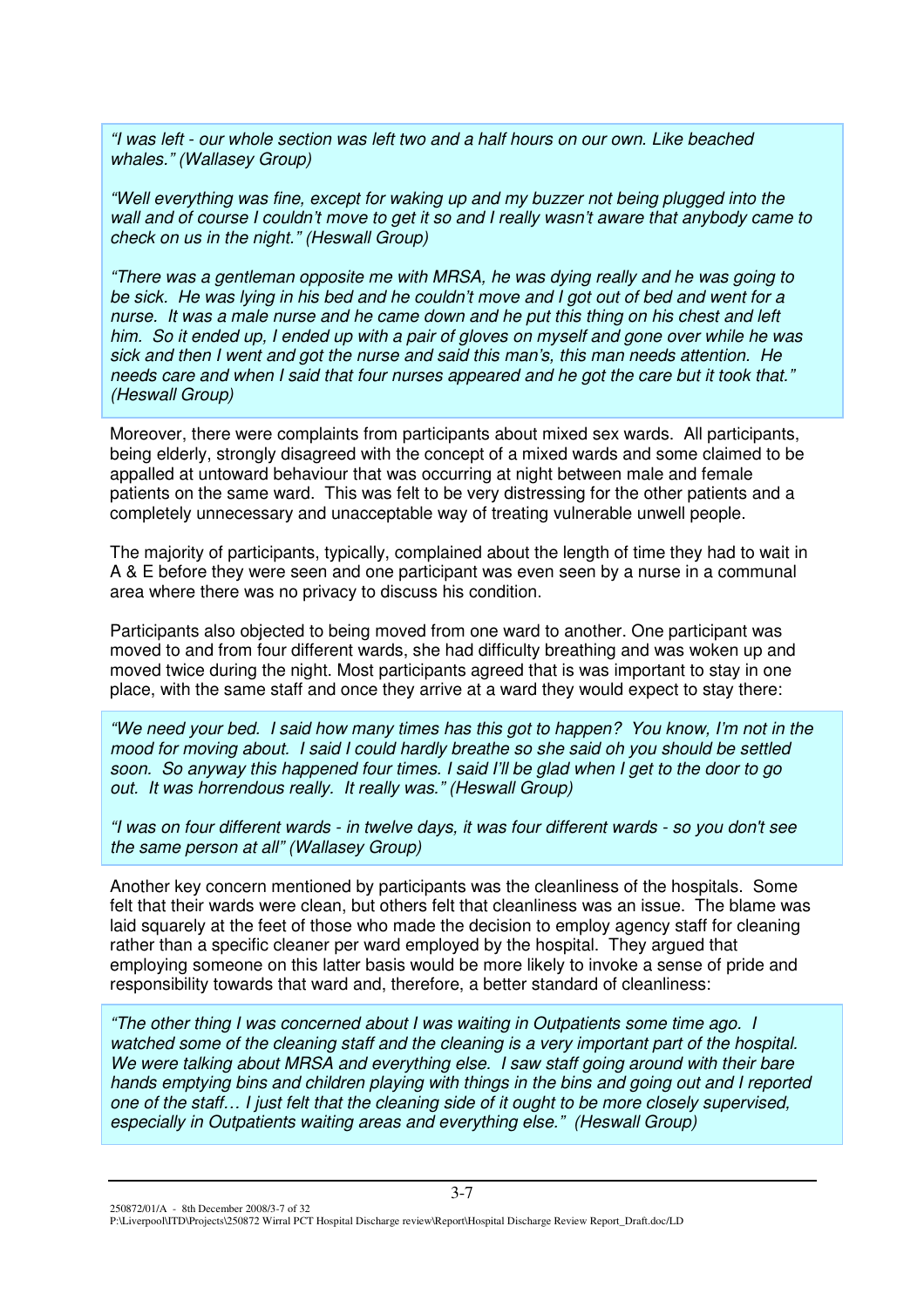*"…and they used to have one mop for the toilets and one mop for the wards, now they don't. The same mop's used right the way through." (Heswall Group)*

*"Straight out of the toilet and into the sink and things like that." (Heswall Group)*

Communication was also cited as an issue by a number of participants, in terms of patients not being informed about not eating prior to a procedure, reducing their medication prior to a procedure and procedures being cancelled and rescheduled up to four times:

*"Like this lady said it was the communication and I think that is what is the matter." (Birkenhead group)*

*"Well I went in Arrowe Park a year last July. That was before the, the operation being cancelled twice. Third time I was in the hospital already to go in the operation theatre, emergency came, go home so the fourth time I got in." (Heswall Group)*

Similarly, it was also reported that there is a general lack of information for patients, whether it is about their condition, when they will be discharged or what is going to happen next:

*"Well I'd been asking what was happening and I wasn't getting any information." (Heswall Group)*

One participant who was profoundly deaf, had a very problematic experience in hospital. She was taken in by ambulance and her difficulties started from the moment she needed to call the ambulance. Due to her deafness she could not communicate with the ambulance dispatcher and even though she has a text phone, when you are seriously unwell it is not practical or easy to use a text phone. When she arrived in A and E there was no interpreter available and no one could use sign language and she could not communicate with anyone which left her feeling frightened and vulnerable:

"Can I just say when I started, oh, when I had chest pain I tried to mini com for an ambulance but the problem with mini coms you have got to wait for a response and then they ask you a question and then you have got to reply and they ask you another question and all this time I *have got heart, chest pains and so it is not really better because we were waiting. Half an hour it took for the ambulance to come because of a delay in communication." (Birkenhead group)*

*"The …[paramedic] he was trying to gesture and we were communicating through gestures and it wasn't good and that was in the ambulance because me and my partner are both profoundly deaf and so it is very difficult. I still don't know what is wrong with me." (Birkenhead group)*

*"I had a problem myself with my heart. I had palpitations and my partner couldn't phone so the opposite neighbour came and asked and they were just asking loads and loads of questions as we were phoning and it was somebody else who had to phone and it just seemed to take so long before they said, right, they would send an ambulance out. By the time I got to hospital I couldn't communicate, there was no interpreter in A&E. It would be better if there was an interpreter based in the hospital so that I wouldn't have to get to hospital and wait an hour for the interpreter arrived because I can't lip read. Everything that was going on I wasn't understanding and I didn't understand anything which made the experience a lot more emotional and people going backwards and forwards it was different people and some people were easy to understand and saying at Clatterbridge, they were* asking me questions and I don't understand it and also the letters that I have sent out. I am *not understanding any of this information it is very difficult for me. Both me and my partner*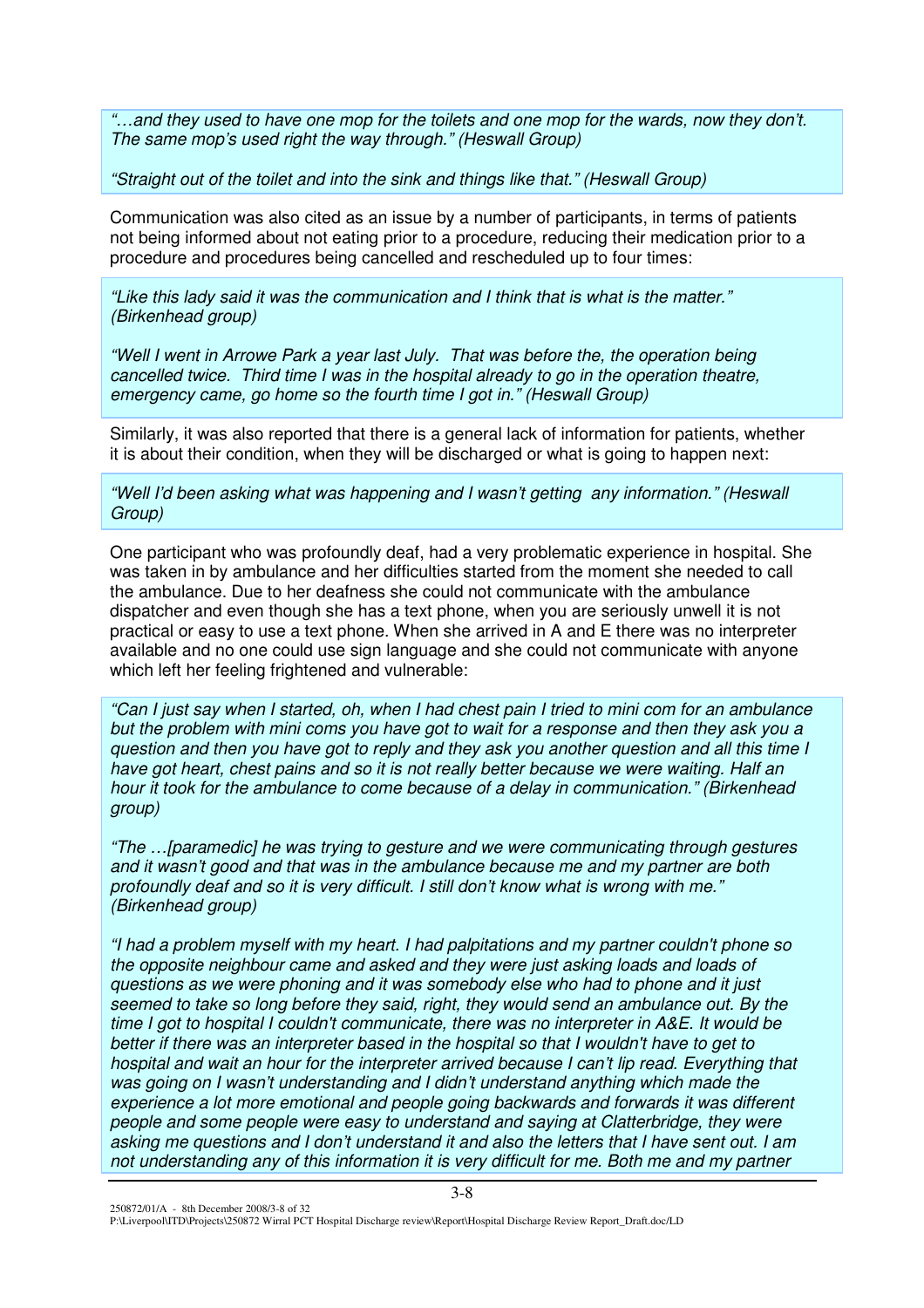are deaf and so we can't phone or phone for an ambulance or anything and so I do have a *lot of problems with communication in hospital. RNID do try and sort out hospital, an interpreter for me but sometimes particularly if it is during the day there isn't anybody there and so it is a big problem for me and particularly Clatterbridge. They don't understand what the problem is because I can't communicate with them." (Birkenhead group)*

This participant went on to say that the same issue applies every time she is in hospital, because no one can communicate with her, the doctors still do not know what is wrong with her and she stills feels unwell and nothing can be done about it:

*"No that is right. I have been to the hospital two or three times for the same appointments,* ECG machines and all sorts but the doctor is at a loss to know what is the matter. I have *forgotten the name of the doctor. He is a heart specialist anyway and the communication is non existent." (Birkenhead group)*

"I have been waiting round for the doctors and they come and talk and I am like can you just explain what is going on and they say oh just wait it is ok and I have been worse and worse and I can't hear and I don't know what is going on and I know that they are all talking about *me. It makes me quite angry to be honest and I feel quite angry and then they patronise me* and they say oh calm down and you will be fine and I am waiting not knowing what is going *on." (Birkenhead group)*

She complained that she is never asked if an interpreter is required before an outpatient appointment and when she has to stay in hospital she does not have access to an interpreter. She complained that there is often no interpreters available in an emergency but she feels that some of the hospital staff should be trained in sign language so there is always access to an interpreter on every shift, should a deaf person come in.

The group all agreed that if this had been a foreign speaking patient an interpreter would have been employed and that patient would have been able to communicate about their condition through this interpreter. However, there was no such provision for the deaf participant. The participant explained that she has access to more information when she visits her doctor but there is still no interpreter provided:

"It can be the same there is no interpreter there but the doctor will type on the computer and *he does spend a little bit more time and make notes for me." (Birkenhead group)*

She suggested that an interpreter be based in the Lauries Centre who could be on call and go to the hospital when required. Other participants felt there should be an interpreter in the hospital at all times or at least a member of staff who can sign.

This was thought to be a problem in both Arrowe park and Clatterbridge hospitals:

*"Both hospitals, Arrowe Park is say slightly worse. Clatterbridge is not bad but Arrowe Park is particularly from my experience at least." (Birkenhead group)*

Overall, it was clear that very few participants had experienced a totally smooth stay in hospital. Some issues are clearly more difficult to circumvent than others. However, it is clear that the perception is that patient wellbeing is not always top of mind for hospital staff.

There were also a number of concerns regarding staff. Participants commented on both the lack of staff at night and the differing demeanour of the night staff and the day staff:

250872/01/A - 8th December 2008/3-9 of 32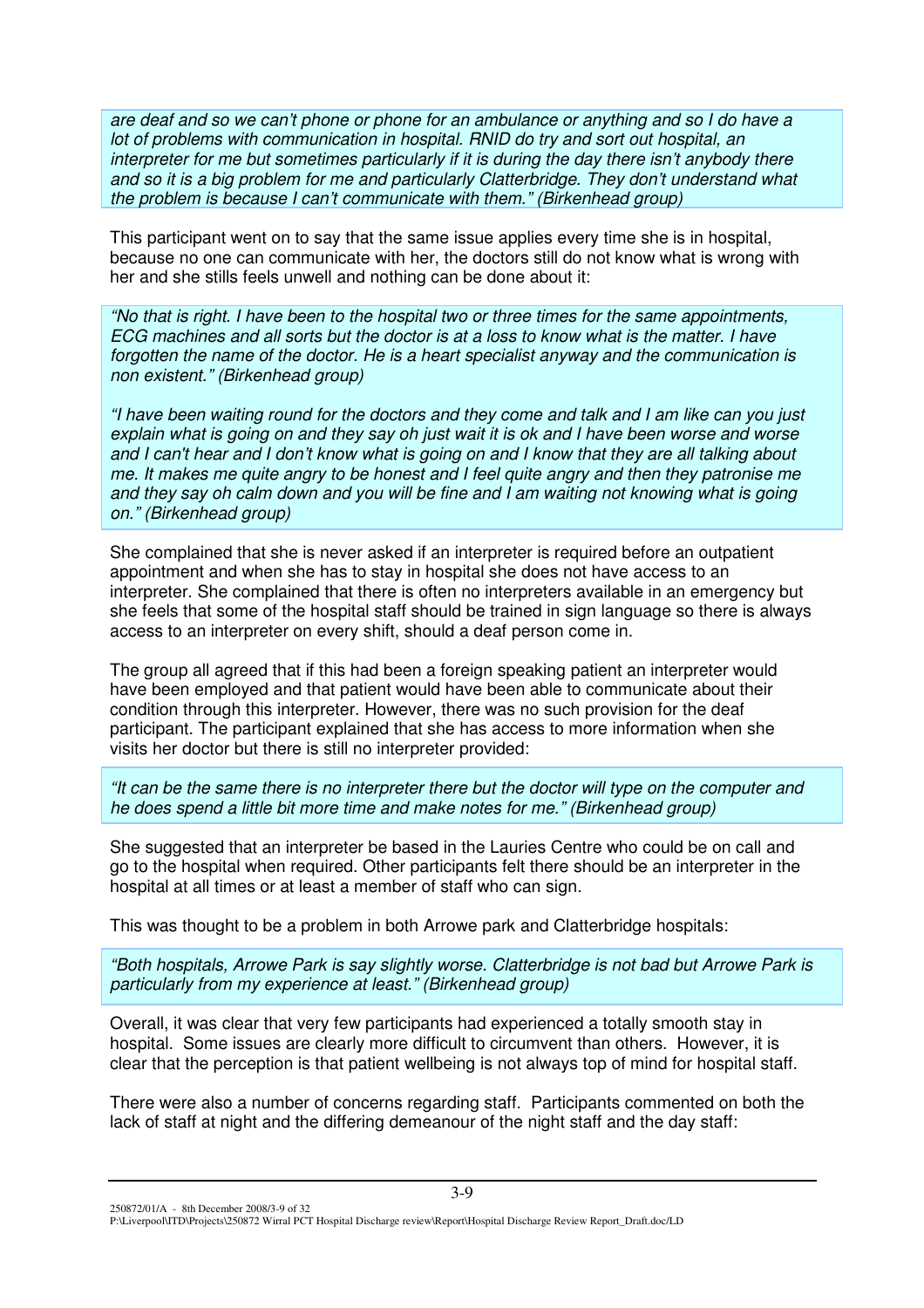"Well I think this lady is right as well. It depends on the staff. I mean you can get the day *staff are wonderful, you get the night staff who were ...Non existent." (Heswall Group)*

*"I noticed that nearly all the staff at night time were old age pensioners and that's how I'd classify." (Heswall Group)*

Participants mentioned staff being disrespectful to other staff in front of patients and staff discussing their private lives in front of patients:

"They slagged her off in front of the other patients terribly, so much so that we all said that you can't talk about a member of staff like that and one was a qualified nurse and the other *one was an HSA and they were appalling and they just sat back and she was run ragged because she didn't ask she just carried on doing it and she was actually lovely." (Heswall Group)*

*"Different things yes but I think the staff to discuss their private lives, a member of staff in front of patients is appalling behaviour." (Heswall Group)*

It was felt that some nurses lacked compassion and did not assist with the basic aspects of care such as washing and helping patients to the toilet. Some reported staff actually having been rude to patients and lacking understanding and empathy for their condition:

*"…and also, they expect the patient - I don't know about you, but patients who have had massive surgery - and I can speak of one in particular who was expected to get up and go and wash and do in the bathroom the next day. And he had had massive surgery." (Wallasey Group)*

*"And when you see people in the beds who have not even had a wash, not been given a bowl - or anything" (Wallasey Group)*

*"Some of the nurses were so discourteous as regards one looked in the ward and says have you all washed? You need a shower. The man had wet himself and smelt but I mean to me that's the sort of thing where you should go across and say ...Excuse me, you need a shower. Discreetly, one to one. We all heard that and it was disgraceful." (Heswall Group)*

*"Then you've got your lovely ones that care and said like your feet look sore, there were some lovely, lovely nurses but there were some who shouldn't have been nurses." (Heswall Group)*

"The staff were very good but as we all say they have so much to do, they try to do their very best but you can't do it all and some pull their weight and others don't which is sad really.' *(Heswall Group)*

*"And some people are caring and others aren't." (Heswall Group)*

*"That's one of the things that you notice, there is (sic) some nurses … They've just, they've got no feelings for you." (Heswall Group)*

Indeed some participants were so concerned about the attitude of the staff that they suggested that a nurse's caring ability should be checked at appraisal:

*"There should be one of those things on their…should be what's their feelings about care, are they are caring person and does it show in their work because some of those nurses it's just non existent and I feel they shouldn't be in the game at all." (Heswall Group)*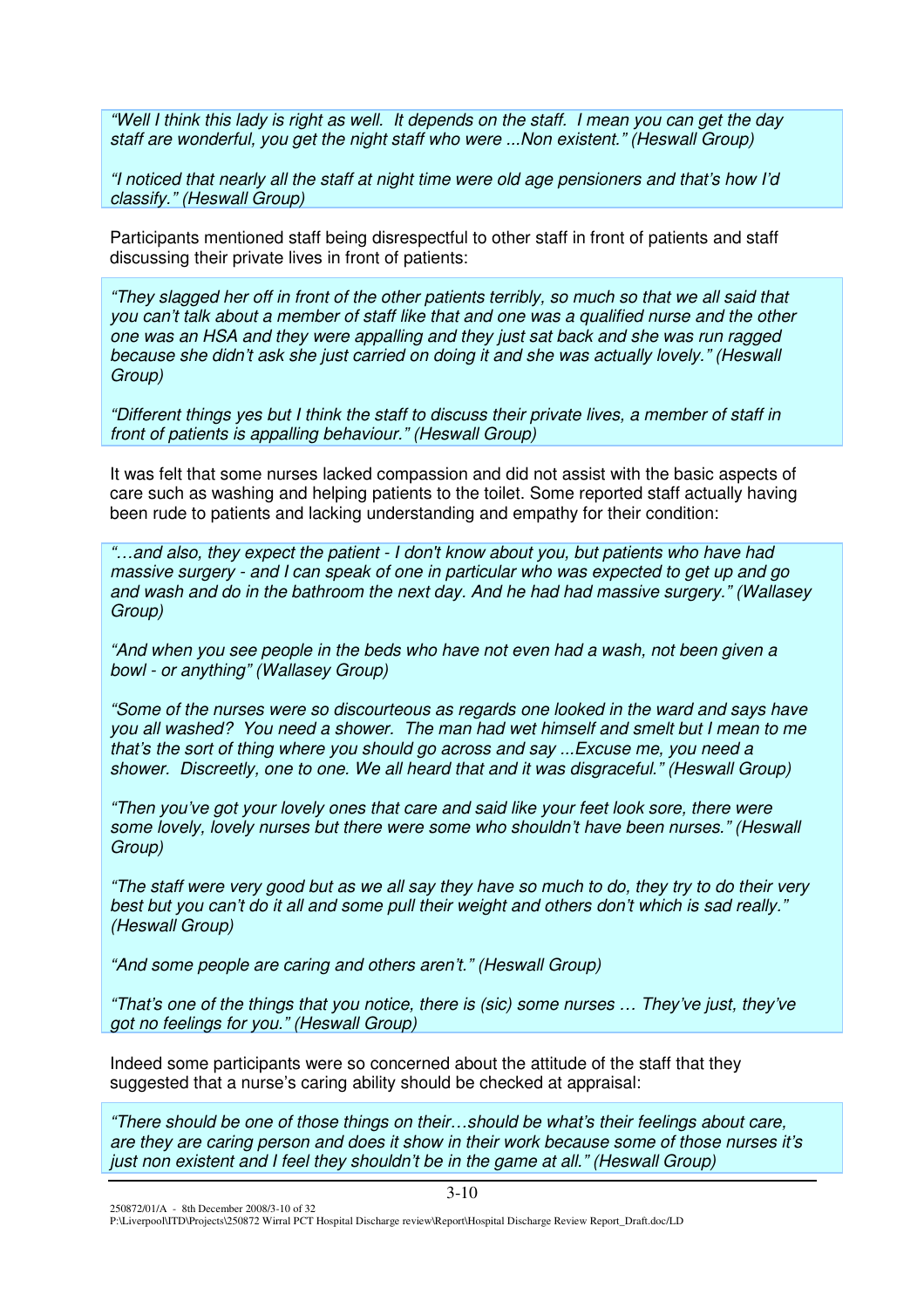Some participants did find the staff helpful, but there was a general consensus that that nurses used to be a lot better and due to the modern demands of computers and the time taken up with them, they have less time to actually care.

*"Oh yeah, they generally try to be helpful, but they're only going on orders, aren't they - you know - they're reading notes that go missing" (Wallasey Group)*

*"I don't think nurses are the nurses that they used to be." (Wallasey Group)*

*"Oh it's understanding really, because I was an auxiliary nurse myself and you know, you do care for people but it isn't the same anymore, it really isn't."* (Heswall Group)

"They don't seem to have the passion they used to have. It's a job, and they're here to do the *job. I'll give you medication" (Wallasey Group)*

*"I'm going home at five o'clock." (Wallasey Group)*

*"They're on the computer" (Wallasey Group)*

"You say - we need help here - oh, I've got to do this. Got to write up" (Wallasey Group)

*"Well, you know - they're busy. And the computer - it takes over all" (Wallasey Group)*

*"Most people who are in charge of wards, like the sisters - they're ward managers now. So they don't even get involved in the ward. They just computerise everything that's going on to cover costs" (Wallasey Group)*

"And even the students - nurses - there to observe, really, a lot of the time. Whereas if they *do the simple things like bed-making, and stuff like that - they get used to dealing with the* patients without being able to do any harm. And, you know - I just think they miss out on all that. The training was so different. And I think it was much better. And I'm not biased - I've *experienced both. But I do think the old type of training was much better. Like an apprenticeship." (Wallasey Group)*

Participants also complained that they had seen doctors who had not washed their hands between patients.

*"I also complained while I was in Ward 34 about two doctors. They again treated this man with MRSA and he had other problems. I mean that was one, he was a dangerous patient in my book because we're all vulnerable and these doctors went over into the files, straight after, didn't wash their hands. I called a nurse over and said look those doctors haven't washed their hands. I said I notice you've got your stuff by your side and you wash your hands so I says good on you but they haven't. He was in attendance with the doctors so he went over to the doctors and he said something and the next I see that they looked at me, like one was a consultant and the other was a doctor and that was ok. The next minute they started treating a man next to me who was a diabetic and had trouble with his feet and they hadn't washed their hands. Now when you're in bed, in a full bed, you're watching everything. You've got nothing else. You've no television so you see life as it is. So I got out then and went and saw the Ward Sister and said I want to complain about these two doctors. So she says right and she went and attacked the problem right away and an hour later she came back and she says thanks very much. I've reported that to the matron so that's it." (Heswall Group)*

250872/01/A - 8th December 2008/3-11 of 32 P:\Liverpool\ITD\Projects\250872 Wirral PCT Hospital Discharge review\Report\Hospital Discharge Review Report\_Draft.doc/LD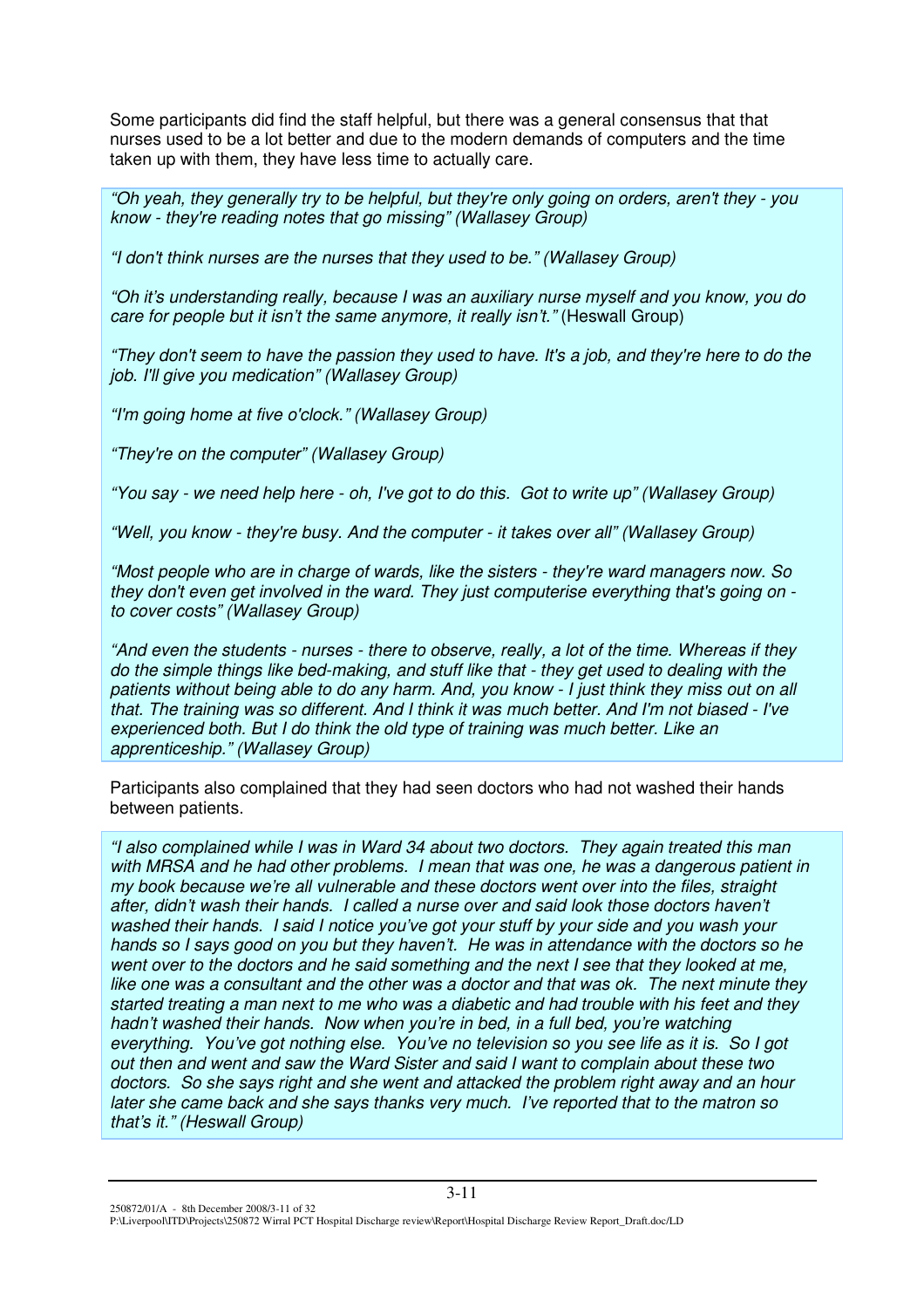Furthermore, some felt that the doctors do not address the patient often but discuss the patient with the other doctors as though the patient is not there.

*"Can I just say something about these consultants, when they come round, and I use this as* a general opinion that I have of them, is that I don't know whether they find they are above *you to speak to you as a person but I found that in Arrowe Park there were certain consultants and registrars they come round and you know they all stand around your bed and they have a meeting and they will all be jabbering amongst themselves and some of them don't speak perfect English and that is only an observation not a criticism and so you are having difficulty in understanding what they are saying to each other and also they don't* actually talk to you as the patient they are talking to each other and then they just go oh yes *that is right and they walk away." (Birkenhead group)*

"One doctor he is a chest doctor and he talks about you to the other doctors but not to you *personally and in fact I classed it as rudeness." (Birkenhead group)*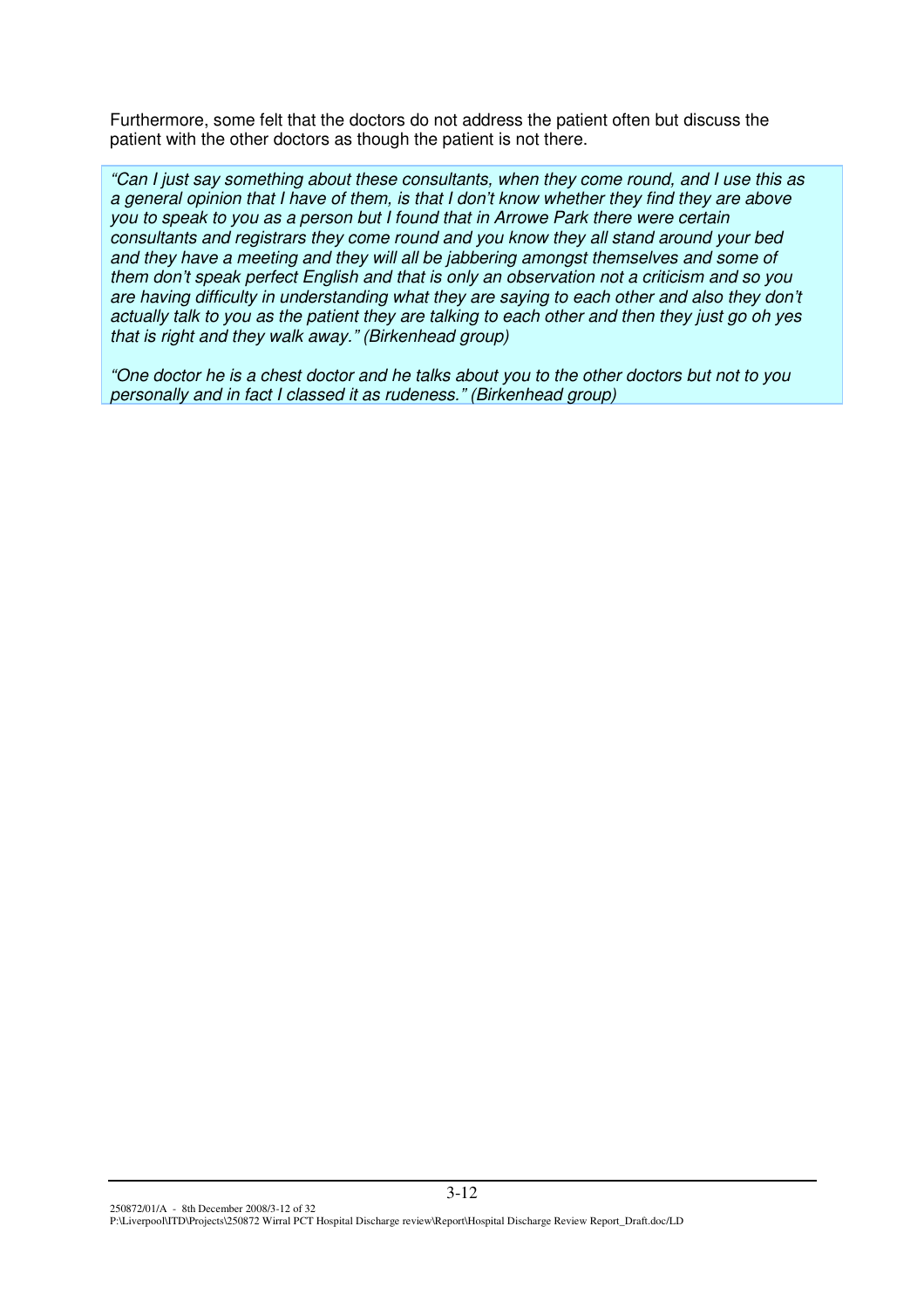# **3.2 Experiences & Opinions of the Discharge Process**

Participants were asked to talk about their experiences of the hospital discharge process and their opinions of the process overall.

Firstly, participants spontaneously discussed the discharge procedure in general, in relation to their experiences. They were mixed in their views of the discharge process and all their experiences differed. Although there appears to be a number of negative points made about the discharge process, it is important to note that the purpose of the discussion was stated to be a 'review' and this type of forum often leads to a critique of the service involved. Such negative experiences are balanced with positive accounts throughout this section.

# **3.2.1 Positive Experiences**

One participant felt that overall, his experience of the discharge process was good, particularly because he was assisted in leaving the hospital by staff and a wheelchair:

*"I was in hospital twice this year … as regards the discharge, absolutely everything went the* way it should. They got a wheelchair, they took me to the car park, took me to the car. I've got nothing but praise and when I was in that Ward 27 I really felt that it was the nearest *thing to a private hospital I could be in it was that good, for nurses, for doctors, for information, the lot." (Heswall Group)*

Similarly, another participant, who has to stay frequently in hospital, is always very pleased with her discharge experience. She explained that upon discharge, the hospital liaise with the care company she uses and the ambulance service and make sure that she has everything she needs. She noted that she feels secure that everything will be in place for her when she gets home:

"July this year, I was in for seven weeks. I suffer from black outs and I have epileptic fits because I were in and out of ... like a vovo. You might as well have me on a bit of string and *pop me there and back all the time but the ambulance always takes me and an ambulance always brings me home and anything I need, you know for home, the hospital provide it for* you like bread and milk or stuff like that. I have a care worker of a morning and a care worker of a lunch time and a care worker at night because I am not allowed to use anything that is electrical in case I have a black out and I can scald myself. So I have never had any trouble *and I have been in and out of there since it first opened." (Birkenhead group)*

*"Yes everything is arranged for me yes. The hospital phone up my care worker company I have and then they tell the hospital what day they will come because you have got to give them twenty four hours notice." (Birkenhead group)*

# **3.2.2 Negative Experiences**

There were, however, some negative experiences also reported. One participant in particular had a fairly negative experience of the hospital discharge process, due to the lack of support and aftercare. She found herself in a situation whereby she had an operation and was sent home the next day when she had no one at home to help her or look after her, she had no discharge letter, she had no information about what she needed to do at home to care for her wound, no information about what she should do if she needed assistance and no transport arranged for her to get home. Furthermore, she had been told that she would be

P:\Liverpool\ITD\Projects\250872 Wirral PCT Hospital Discharge review\Report\Hospital Discharge Review Report\_Draft.doc/LD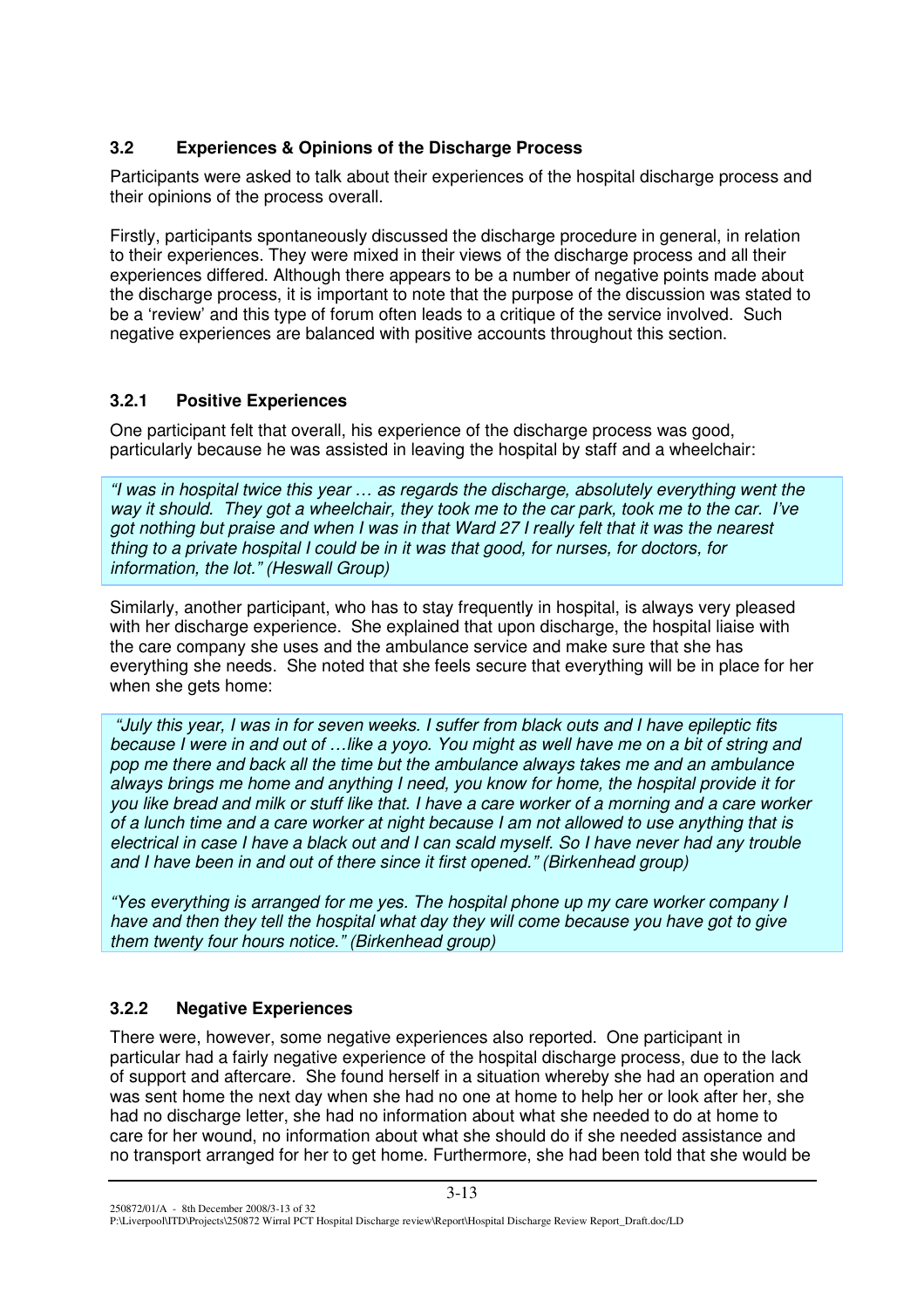in hospital longer and had informed a relative as such and then when she was discharged early no one was aware she was home alone. She felt that the hospital could have taken responsibility to inform someone she was coming home early and upon realising she would be at home alone, provide some care or keep her in hospital:

*"Well I had the operation in the afternoon and the next morning they sent me home, they* knew I lived on my own, didn't offer me any way of getting home on my own, didn't tell me *anything about the dressings they leave on you, you know, didn't say look don't shower or anything like that. Just basically go home. What was worse, they told my daughter on the Thursday when I had the operation that I'd be in until the weekend and so she came in on the Thursday night and I was still unconscious and then they sent me home on the Friday morning and they denied ever doing that and even friends had sent flowers and things in and they got lost because I'd been discharged." (Heswall Group)*

*"They didn't even give me a discharge letter which they should have done. They sent one* by fax to the GP. They didn't give me one and they did admit in the letter when they finally *wrote back that they should have done that." (Heswall Group)*

# **3.2.3 Specific Aspects of the Discharge Process**

Aside from these general issues participants were also asked to comment on some specific elements in the discharge process.

#### *Staff*

Participants complained that there was little or no continuity of care and they were seen by many different nurses. Generally, all participants saw different members of staff throughout their stay and discharge, dependent on staff shifts and what ward they were moved to:

*"Different staff, different experiences." (Birkenhead group)*

*"Well it depends who's on that shift and which doctor has been round to see you. You couldn't necessarily see - If you've got a primary care nurse that looks after you, and the day you're being discharged - probably be her day off. So the person that's discharging you doesn't know anything about you." (Wallasey Group)*

"Different areas of a ward, can be a different set of people. And so you could have only been - maybe, if you move down the ward, from the critical case at the top end - move down - by *the time you've got to your individual room for - and you're out, then you've got different they've got different nurses anyway." (Wallasey Group)*

*"Oh yes. Because you start off in one place, and then you might get a bed in another place. But because they're desperate for that bed, you might go to another part." (Wallasey Group)*

As well as being uncomfortable for elderly patients it was felt that this lack of continuity can impact upon discharge. For example, at the discharge stage the nurse may have limited knowledge of a patients condition, potentially leading to confusing messages in relation to medication:

*"…and then when it comes to discharging you, the medication side - forgetting the pharmacy* - we've dealt with that one. Well - What medication did you bring in? Did you bring that? Or -*Does this belong to us? And things like that. You know, it's not very good. Supposed to know exactly what's going on." (Wallasey Group)*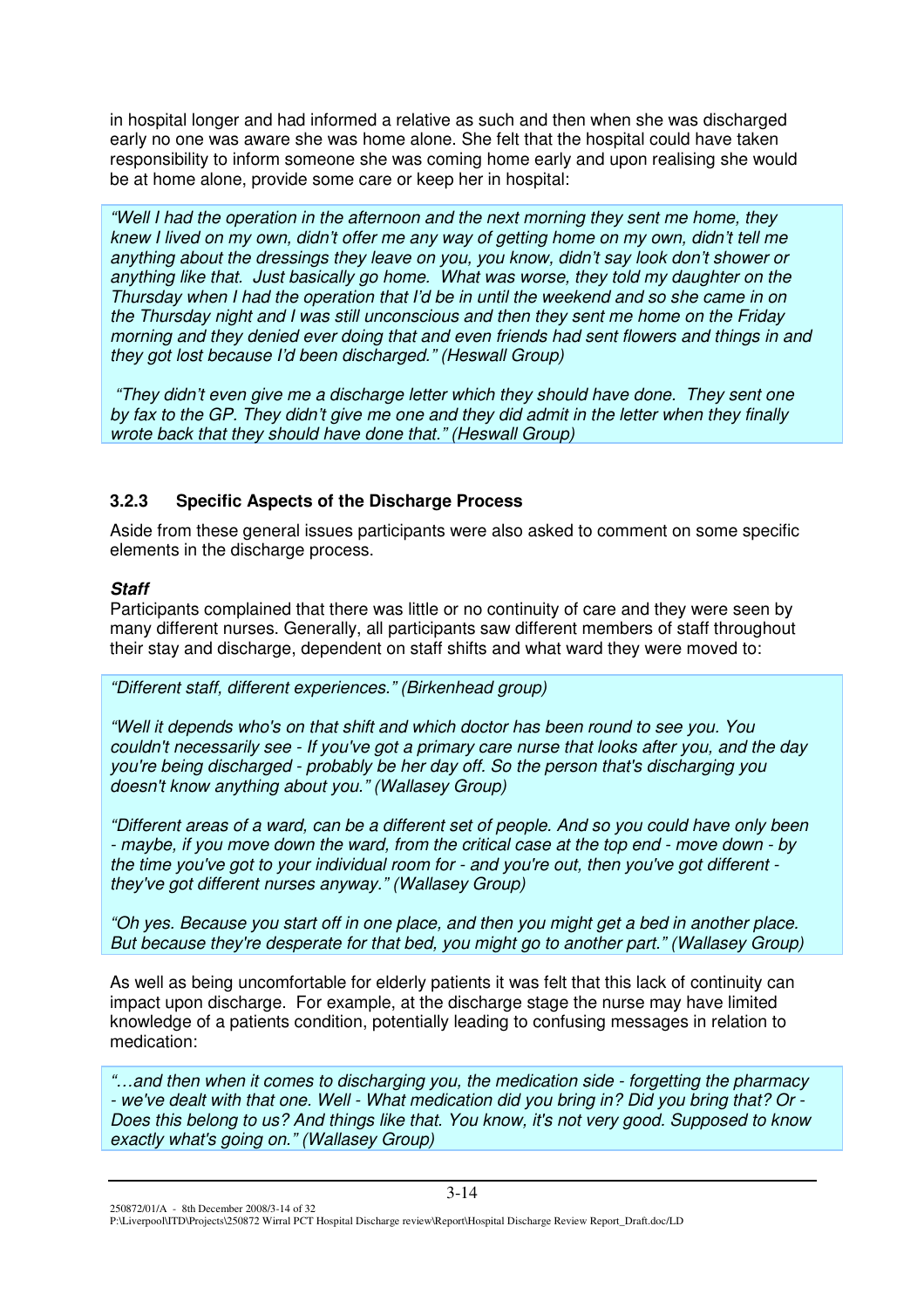*"Oh, they take you off them. I thought you had something else - and you don't know where you're up to." (Wallasey Group)*

They also mentioned foreign staff who they could not understand. This concerned participants because when there are medical issues at stake it is paramount that both patient and the medical representative are understood, potentially impacting on the discharge process:

*"And one thing I've noticed you know, you've got various people from all over the world haven't we, nursing, and sometimes you can't even understand them. It's so difficult and we had an old lady on our ward and she said I want to see an English nurse please." (Heswall Group)*

*"They were very kind, the nurses but they didn't understand us, we didn't understand them." (Heswall Group)*

#### *Understanding of the Process*

Generally, participants in the Wallasey group felt that they did understand the discharge process – it being a matter of medical conditions reaching a specific point:

*"Well you heard them say you can go home." (Wallasey Group)*

*"Yeah, I think so. I would say so." (Wallasey Group)*

"If your blood pressure stays down, and I'm watching the monitor, yes - I think we'll let you go *home later." (Wallasey Group)*

"Yeah. Well I would say mine - mine was sort of helpful - which, as I've told you, it was *helpful to me. So mine was sympathetically done" (Wallasey Group)*

*"And they check that you understand." (Wallasey Group)*

One participant in the Heswall group, had a very positive, informed discharge experience. He felt very much as though all boxes had been ticked. He received advice whilst in hospital, advice on what to expect afterwards, an allocated member of staff and a discharge note with information about who else receives a copy.

*"I've got the actual discharge summary, copy, four copies printed, one to the GP, one to Case Notes, one to the patient and one to the consultant."* (Heswall Group)

*"They allocated me a Sister at the hospital, the ward managing Sister and I got advice following the procedure."* (Heswall Group)

*"Now on each time I've been kept fully informed of all procedures. On entry and on discharge, including aftercare, and on each occasion my wife has been with me and that's been encouraged, and quite honestly I feel that I've been one of the very lucky ones. I mean I have got absolute praise for the three units, Clatterbridge, Arrowe Park and Wallasey." (Heswall Group)*

*"I've had nothing but the best and there's written evidence there recently to show for it." (Heswall Group)*

Furthermore, a few participants in the Wallasey group also commented that they had received information upon discharge.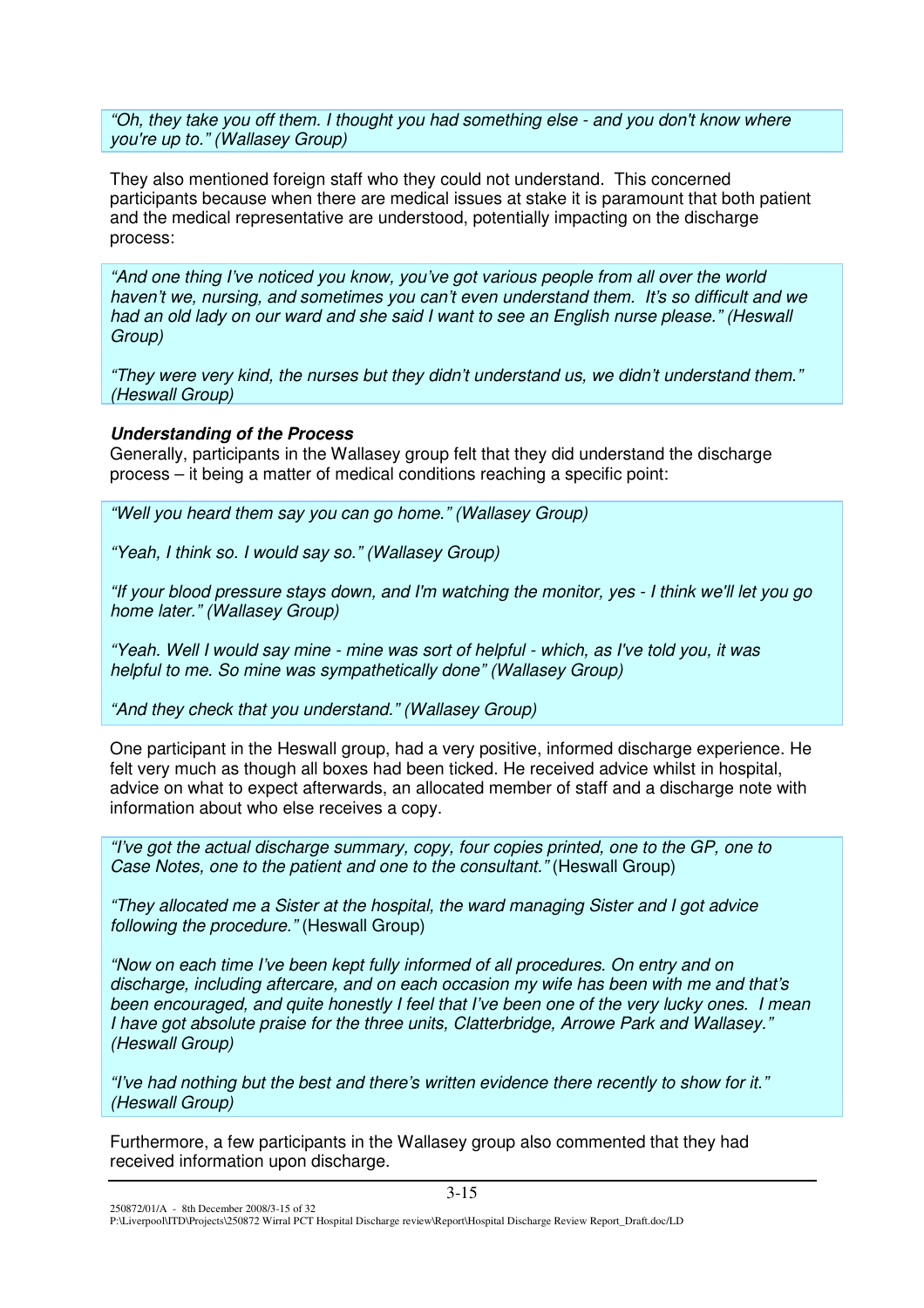*"There was two information leaflets" (Wallasey Group)*

*"Given an appointment card for your next visit." (Wallasey Group)*

*"They gave some printed paperwork apropos - you know - the incision, and how to look after it. And go along to - in ten days'time to have the stitches taken out. It wasn't totally substantial, so there's nothing really to moan about." (Wallasey Group)*

However, it was worryingly clear that some participants in the Heswall group felt that there did not actually appear to be a proper discharge procedure. They complained that the whole process appeared random and ad hoc. Participants highlighted that they were not given information about when discharge will occur, who will action the discharge, what will happen at discharge and after they leave hospital. They also commented that some had been discharged by a nurse, some by a doctor and some by a nurse who had not even been caring for them before that point:

*"So that is something I've got against it because no senior staff, because you never see a doctor afterwards at all, they just don't come near to check on patients because I presume that the practice nurse on the ward, the nurse in charge, really is doing discharges without seeing patients at all, just going on the physio's say so that you've got enough control you can go home." (Heswall Group)*

*"It's very sort of informal, it's just you know, your husband's here, you can get dressed, so you get dressed on your own." (Heswall Group)*

*"Nobody checks your locker to make sure everything's out." (Heswall Group)*

*"Nobody asks would you like a shower before you leave so that you've got somebody there." (Heswall Group)*

A number of participants in all groups also commented on the lack of any written documentation at discharge, for example, no discharge note or useful information:

*"They gave me the medication to go home with, they didn't give me a discharge note and* they sent a physio appointment and I did get that but basically it was sort of quite weird that *nobody else comes round or anything." (Heswall Group)*

*"No, [it was] verbal. I haven't seen any paperwork." (Wallasey Group)*

*"Never had anything like that." (Wallasey Group)*

Patients clearly felt a little abandoned during the process and requested a formal written procedure be given to all patients – how long the process will take, who makes the decision, when they will receive results and any outpatients appointments they will require:

*"Now the only problem I found was that when they were discharging me I said when would I* find out the results from this and they said well you will be going to see your specialist in *about two months time." (Birkenhead group)*

It was felt strongly by participants that there should be provision for deaf people upon discharge, so that they fully understand what is wrong with them, what medicine they need to take and what they should do if they need further assistance. However, the deaf participant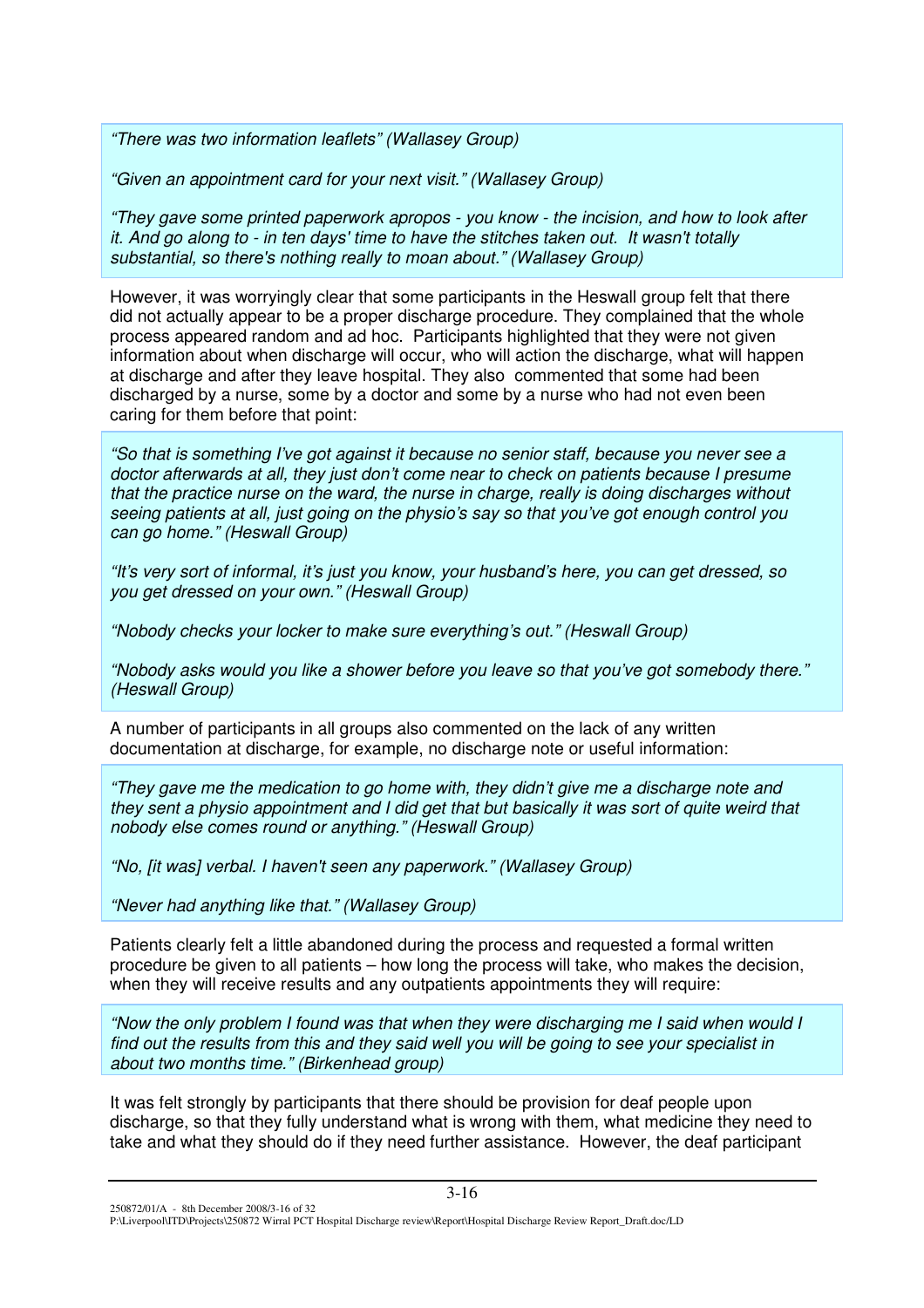again explained that she received no interpreter on discharge and did not understand what was happening and still does not understand what medication she is on and why:

*"I didn't have an interpreter on my discharge. They didn't find an interpreter it was just me and my partner there. They didn't check things like am I ok on my own, how was I getting home. No." (Birkenhead group)*

*"And he [GP] has been trying to check my tablets are appropriate for me recently because I am on a lot of tablets at the moment. I don't know what they are for? This hasn't been* explained. I know that some of them are for my heart. Well I guess some of them are for my *heart but I am not exactly sure." (Birkenhead group)*

*Another participant who suffers from occasional deafness agreed, saying that nurses should ask about special needs during the discharge process and check the patients understanding of everything because they may not be clear due to their disability:*

*"I am quite deaf…I am not deaf if I am in the right circumstances, like in here, but if somebody is standing behind me and asked me to do something then I have no idea what they have said, I don't even know they have spoken necessarily and quite often if you do know they have spoken you make a guess on what they might have asked for so the consciousness of deafness is probably something that they should have on the admittance and discharge form really. Have you any deafness?" (Birkenhead group)*

Overall, it was apparent that the success of the discharge process varied wildly from patient to patient. Many felt they were left in the dark about the process while a smaller number were clearly well informed.

#### *Timeliness of Discharge Process*

Participants complained about the length of time it takes for a doctor to officially discharge a patient. Many claimed that after they were told they can be discharged, leaving the patient and their partner or relative waiting in a state of readiness only for a considerable time to pass before any action:

*"At the Clatterbridge it was very good. The only thing is when you say discharge they say oh we will discharge you in about an hour and that hour can be two hours, three hours but then that is down to getting hold of the right doctor." (Birkenhead group)*

*" I'll be expecting it to all be over, and it's another three hours" (Wallasey Group)*

Again an explanation of the process would assuage some of these concerns.

Participants were also unsure as to whether it had to be a doctor or whether a nurse could discharge patients. It was suggested that a clear 'You can go home' needs to be communicated and that it should be possible for a nurse to do this as it would mean that patients could be discharged more quickly:

"Oh yes I would say the only thing is that doctors, well they are so busy that I think with the *quality of nurses that we have got these days I think that the nurses should actually be able to discharge a patient." (Birkenhead group)*

*"Yes that would speed up the process." (Birkenhead group)*

*"A senior nurse." (Birkenhead group)*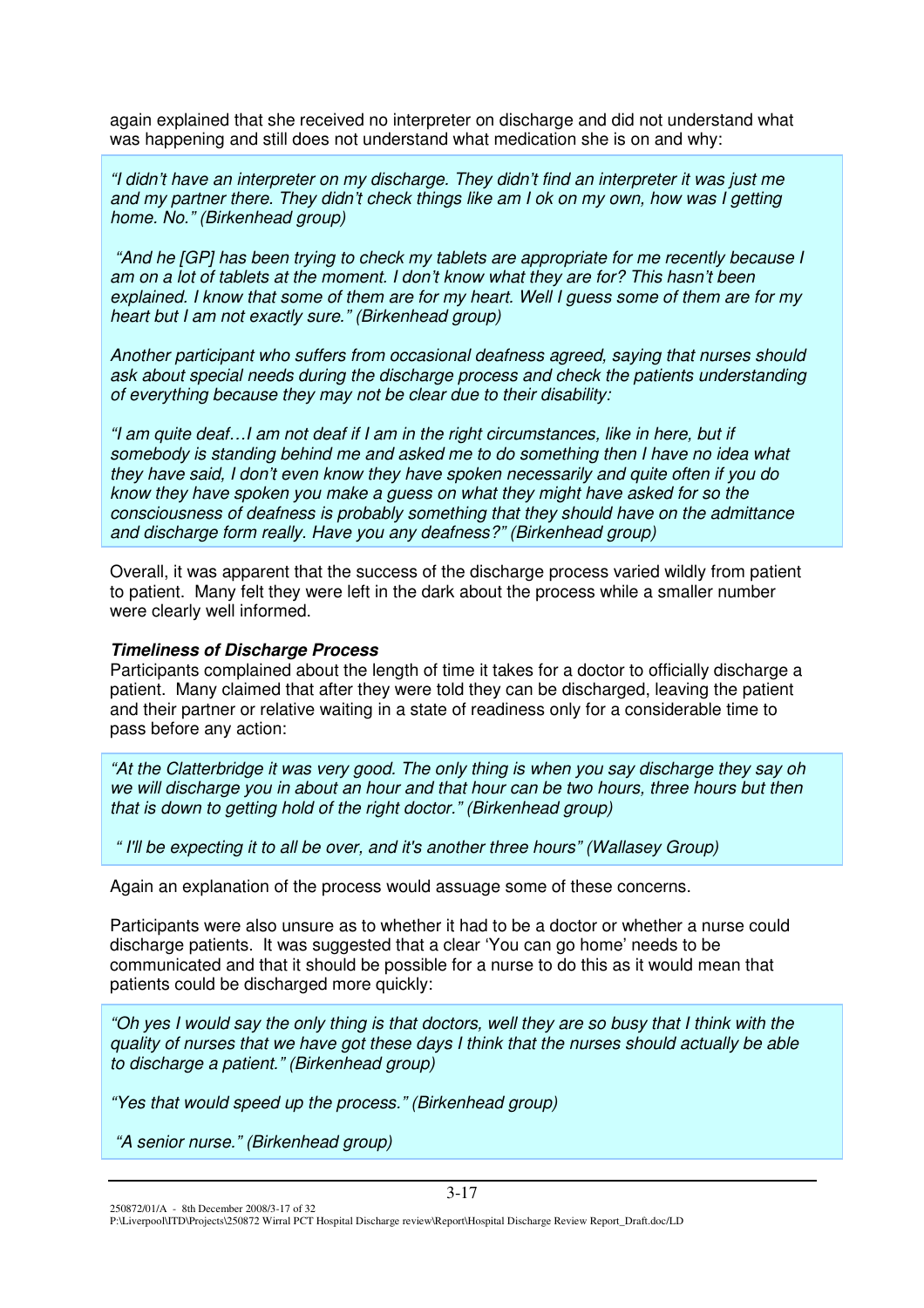One participant had been discharged by a nurse and felt this was a far more efficient process:

*"I was sitting around waiting… waiting for hours to be discharged and he said I will make an executive decision and discharge you and he did." (Birkenhead group)*

"Well I was waiting a couple of hours and then they said, they said that they couldn't get the *doctor to discharge me and then this {name omitted - nurse] said to me I will make an executive decision on this and then he said you will have to come and send someone back tomorrow for your medication and the pharmacy are busy and we couldn't get it all down in time." (Birkenhead group)*

Ultimately participants were happy to wait to be discharged if they had an understanding of the process and that it could be a three hour process. Leaving patients uncertain and unclear increases the level of stress and worry.

#### *Facilities whilst waiting for discharge*

None of the Heswall or Birkenhead participants had been offered the opportunity to sit in a discharge lounge – few were aware of their existence - and some were made to feel 'in the way' while they waited as they were taking up a bed:

*"The discharge process, that was very good and the consultant had to come and see me…but I was then hanging around and I got out of my bed because they were waiting for it…and you just feel as though you are in the way. Now had there been somewhere where I could have just gone to sit to wait." (Birkenhead group)*

"I have been in a situation where I did go and phone up for my husband to come and fetch *me, and when I came back to get my stuff ready they were changing the bed anyway, because somebody was coming in it. So that was me out." (Wallasey Group)*

They suggested that there could be a common discharge lounge on the ground floor for people to wait following discharge, while they wait for relatives or medication:

*"Down on the ground floor near for your husband to find you." (Birkenhead group)*

*"The whole hospital could use that then and you could go and sit with your magazine." (Birkenhead group)*

*"I was in the way and I felt that could have been sorted." (Birkenhead group)*

Participants in Wallasey had waited in the discharge lounge and were positive about the facilities, describing it as a comfortable area where they could easily pass some time:

*"It's where the television is, and all the magazines" (Wallasey Group)*

However, they complained that they were not kept informed whilst waiting and they had to continually ask where they were up to with their discharge.

Participants did not want to feel 'in the way' or as having an impact on the day-to-day running of the hospital. If the process automatically moved patients to a comfortable discharge lounge (with books and magazines) all would be pleased.

250872/01/A - 8th December 2008/3-18 of 32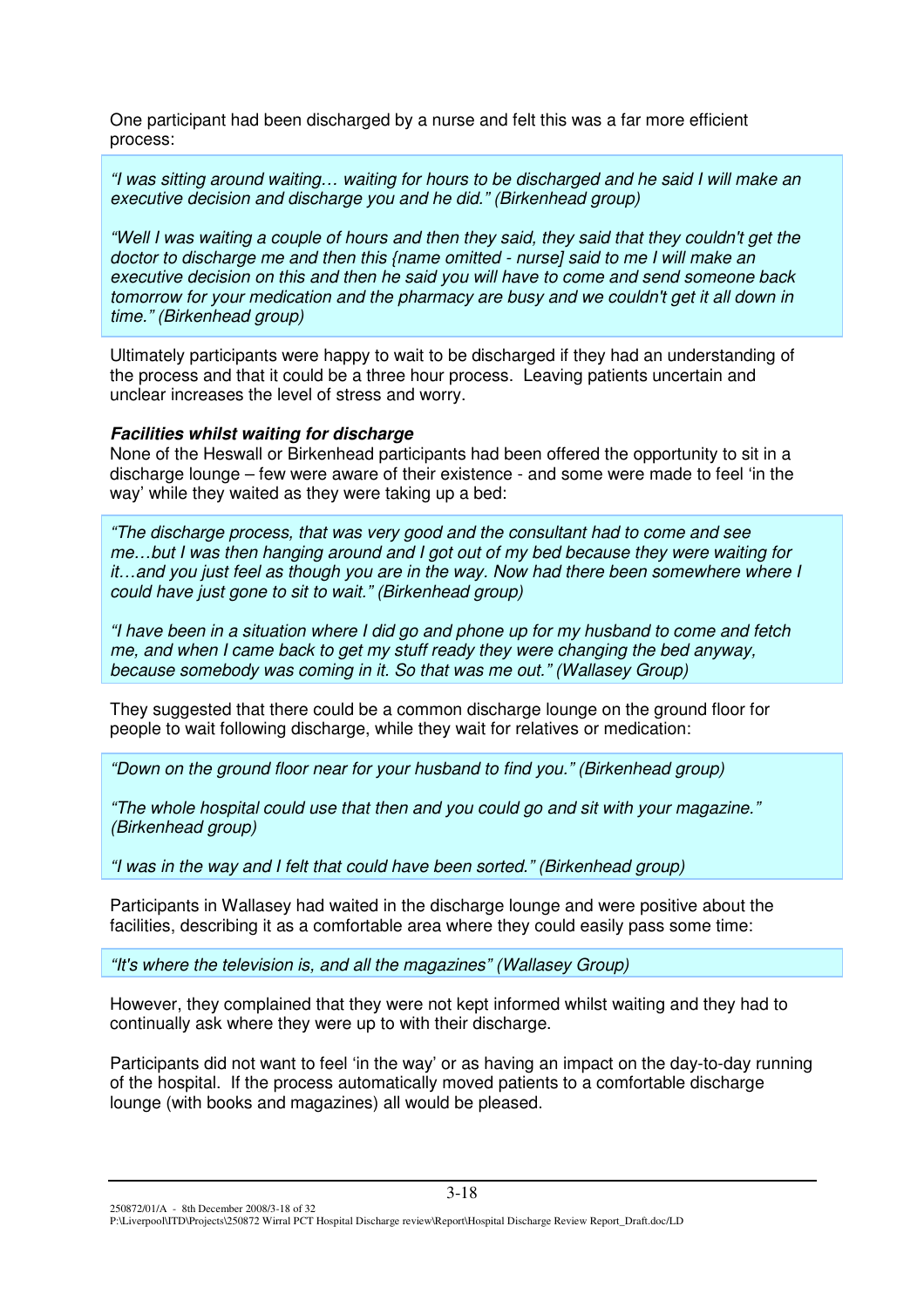#### *Accessing appropriate medication*

A high number of participants reported having to endure long waits for their medication. In fact this was one of the biggest issues with the entire discharge process:

*"Two or three hours for medication." (Heswall Group)*

"Mine was for the physio but when the physio said I could go well that's it. I waited two hours *then [for medication]". (Heswall Group)*

*"Waiting for your medication. Yes, for two hours, over two hours." (Heswall Group)*

*"I had to go back the next day." (Birkenhead group)*

"Three hours later I was still there and so I left and I had to come back for it." (Birkenhead *group)*

However, all participants were pleased they were given the correct medication:

*"And they also checked over what medicines I was on, the correct medicines." (Heswall Group)*

Despite all receiving the correct medication a number said they would like to see more clarification in relation to taking the medication and explaining what it is for. A number were concerned about people getting confused and take it incorrectly:

*"Yes. They have to send a pharmacist to go through it with you. Whereas in the past they would just send the medication up, it was given to you, and you went home. But now, the pharmacist comes and goes through everything that you're on. And even then, they fail to put* something - which I did - you know - it wasn't on the list - I didn't know whether I was supposed to stop it, or - I had to ask my GP. They didn't know whether I should stop it. And, *you know - it was actually the aspirin. You know, and I'd been on it for a long time." (Wallasey Group)*

*"And suddenly he put me on something else, and there was no mention of the aspirin. So I didn't know whether it was a mistake, or whether…" (Wallasey Group)*

Interestingly it was reported that there was a much shorter wait or no wait at all for medication at Clatterbridge hospital again reflecting inconsistencies in service.

Overall the main positive for participants was that they all received the correct medication. However, unexplained delays and limited support information were reported.

#### *Transportation*

Transportation is clearly an important issues, with many patients being incapacitated by operations and conditions. It was felt by all participants that there should be assistance for patients leaving the ward, by way, for example, of wheelchairs.

A number of participants had had operations affecting their mobility and some have elderly partners who cannot always assist them physically for the long walk to the car park. However, this was not always the case:

250872/01/A - 8th December 2008/3-19 of 32 P:\Liverpool\ITD\Projects\250872 Wirral PCT Hospital Discharge review\Report\Hospital Discharge Review Report\_Draft.doc/LD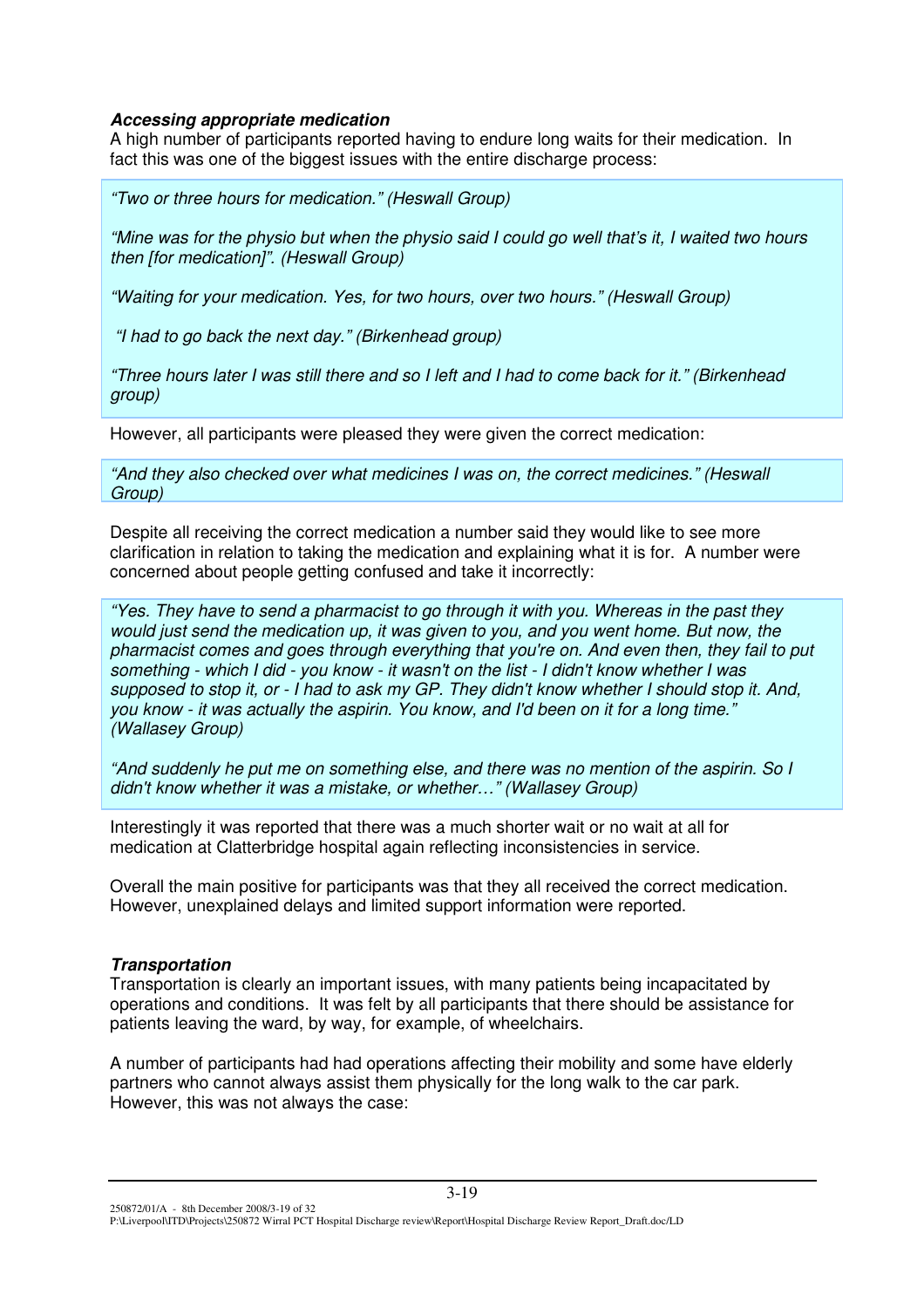*"Well I went in for a hip replacement, complete and I didn't get my wheelchair on the way out." (Heswall Group)*

*"I walked out and nobody offered me anything." (Heswall Group)*

*"You would think they would provide a wheelchair regardless of what you've had done really." (Heswall Group)*

*"It's a basic need yeah. And the same thing I had a cholecystectomy on my gall bladder and* like this lady I was discharged the next day and it was a terrible walk from the ward, the car *park but nobody said ..." (Heswall Group)*

Participants perceived the fact that they were not offered wheelchairs as a sign of the staff's apparent disregard for patients once they have left their ward:

*"You can be holding up the wall and leaning but nobody seems to care once you've left that ward, that's it, you know." (Heswall Group)*

*"Yeah it would seem as if once you got off the ward they've done a wonderful job." (Heswall Group)*

*"They didn't link up, they don't come down and see that you've got transport home." (Heswall Group)*

One participant gave the example where her son had asked to borrow a wheelchair and instead of checking if she was alright and needed any assistance, the staff simply sat in the staff room as they struggled and shouted a reminder to bring the wheelchair back:

*"When we left the staff were all sitting in the staff room and all they, somebody shouted don't forget to bring the wheelchair back." (Heswall Group)*

*"They were more concerned about the wheelchair, to take it back." (Heswall Group)*

Another participant, who had received assistance with this aspect, felt that there was inconsistency in the level of care received by patients, depending upon the staff involved. The group agreed that there should be a consistent approach to assisting patients leave the hospital and this should be part of the discharge process:

"I had the opposite experience. I mean I was only in overnight but I was taken to the car in a *wheelchair." (Heswall Group)*

*"It depends on staff." (Heswall Group)*

*"I take the points made about the wheelchairs. I think that should be part of the service for people that have had an operation, that should be part of the service taking them to the cars, but personally I cannot complain about any of the treatments I've had either at Arrowe Park, Victoria or Clatterbridge." (Heswall Group)*

Most participants had a relative or partner able to collect them from hospital. However, only very few were actually asked if this was the case. Those who were asked were then told to contact this person to arrange collection. No one was offered the arrangement of transport and in only a handful of cases did the nurse actually contact the relative to arrange collection:

250872/01/A - 8th December 2008/3-20 of 32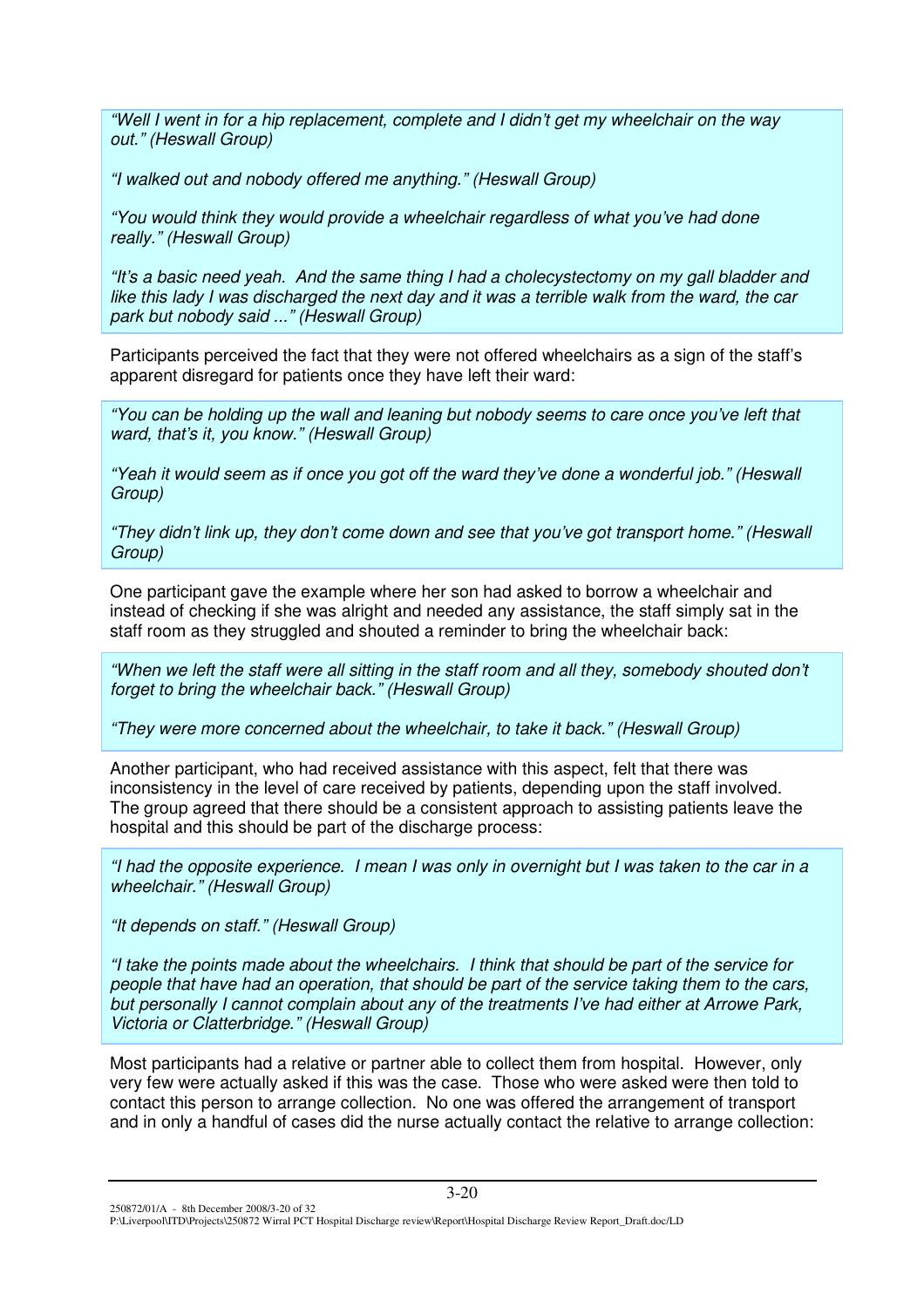*"Well they just asked me you know, was somebody picking me up and I said yes." (Heswall Group)*

*"They do ask you." (Heswall Group)*

*"My ward wouldn't let you go unless you had someone to pick you up." (Heswall Group)*

"No it was a case of I had arranged it all because I have got my sons and just ring them up *and say come and get me." (Birkenhead group)*

"Well they let me go and use a phone but I went into a little office to use the phone." *(Birkenhead group)*

Again apparent inconsistencies exist suggesting that there is no clear discharge policy. Participants recognise that hospital staff are busy but often elderly patients can be confused or lacking in confidence or expertise in arranging their own transport.

#### *Support at home following discharge*

Only one participant had care already arranged at home and this had continued after her discharge and was all arranged by the hospital.

Generally participants were pleased that most had been asked if there was anyone at home to help look after them during their discharge:

*"Yes they do ask if anyone is at home to look after you." (Birkenhead group)*

*"They checked and they asked that I wasn't going to be on my own that night because I was having general anaesthetic and this has happened to me before, they have said, when I was going home. They rang my partner and he came for me and picked me up and took me home. So I found it…I found at Arrowe was very good." (Birkenhead group)*

"When I was admitted they asked me did I have anybody at home and I said yes I did which *was fair enough." (Heswall Group)*

However, one participant reported feeling disappointed that this aspect was not checked when she was able to go home. She was simply told that if the physio said she could go home, she could. However, she argued that it was not just her physical well-being that they should have checked but whether she was fully prepared and fit for discharge and that she had someone to help her at home and that she could actually get home. She had to make her own arrangements for collection and there was no wheelchair provided for her to get to the car park. When this was requested the nurses reportedly were most concerned about the wheelchair going missing rather than her inability to walk to the car park:

"It didn't really matter to me too much because I did have somebody at home but the fact that I hadn't eaten for five days and nobody came and I had to go home or anything like that it was just up to whether I was quite good with my knee and that so the physio was quite happy about it. When I came to go, someone came to pick me up, he had to ask for a wheelchair because it was quite a way from the ward to the car park so they said oh yes you can take one but don't forget to bring it back, so in effect nobody came with us. Now I'm an ex nurse *and as far as I'm concerned the staff are responsible for any patient until they leave the ward, the hospital, on that wheelchair." (Heswall Group)*

"Nobody said are you going to be able to manage to get to the car park and ...but it would *have been quite exhausting, the walk." (Heswall Group)*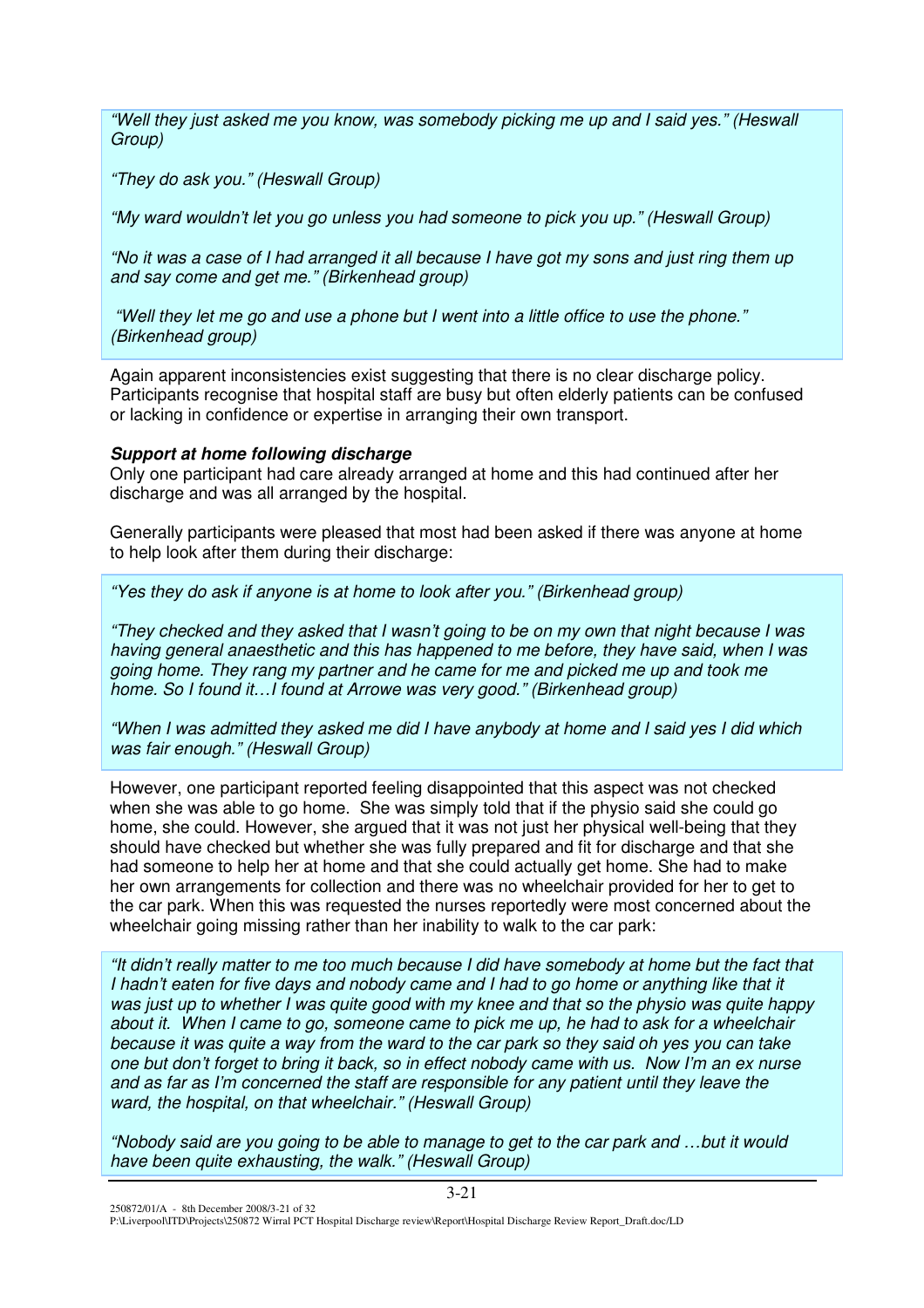Furthermore, there were some participants, who needed assistance, who were sent home alone, but did not have any support at home. The nurses apparently were aware that they did not have anyone at home but did not provide any support or keep them in hospital:

"And I think as well - when you've had major surgery, I think it's important that they say - And *I know - I've been on wards where people have been discharged, and they live on their own but they've - you know - their daughter will come and pick them up or something and they* say - don't - make sure for the next 24 hours you've got somebody with you. But I know very well that their daughter's going home - she's going to feed her family of three, and that lady is *going to be left on her own." (Wallasey Group)*

*"But a lot of people go home and they don't have anybody with them." (Wallasey Group)*

Indeed, the deaf participant complained that she was not asked if she had support at home and she was sent home with her husband who is also profoundly deaf and who was not able to look after her properly as she could not attract his attention in an emergency. This participant was also disappointed that she was not given any information about community support after her admission:

"No didn't get any information was just sent home. I got a letter of discharge but that was it." *(Birkenhead group)*

*"Can I just say, I have that problem, I have difficulty washing myself because I have got arthritis and obviously I can't shout to my husband because he is profoundly deaf so if* something happens I have to wait and wait until he comes up and then he helps me and it is *doubly difficult because we are both deaf. He has to come actually into the bathroom to check that I am ok because I can't shout if anything happens. We haven't been offered any equipment and I have been refused equipment and I am not sure why. Same old story. I have asked them…and so we can communicate and so if I press a button it will vibrate and if* he has it on his waist he will know something is wrong and come up but at the moment I *have just got to wait. We wouldn't be able to work the chord because we are deaf."* (Birkenhead group)

One participant felt that hospitals are under pressure to discharge early and this results in people being sent home, often alone, who are vulnerable and then have no care from the hospital or the community.

Overall, for the majority checks were put in place regarding in-home care. However, there was concern that this was again inconsistent with patients generally unclear as to what they were entitled to request.

#### *Information following Discharge*

It was felt by participants that patients do not receive enough support post-discharge and the information can be rather general, rather than the condition, or even patient, specific:

*"You need specialist advice." (Wallasey Group)*

*"…and it's also quite general, isn't it. What you're given. Whereas you need something specifically direct to you and your problem." (Wallasey Group)*

Some participants felt it would be useful to have a simple fact sheet, detailing what may happen after the operation, who they can call if something goes wrong or if they need advice and when they should next see a professional at the hospital or in the community:

250872/01/A - 8th December 2008/3-22 of 32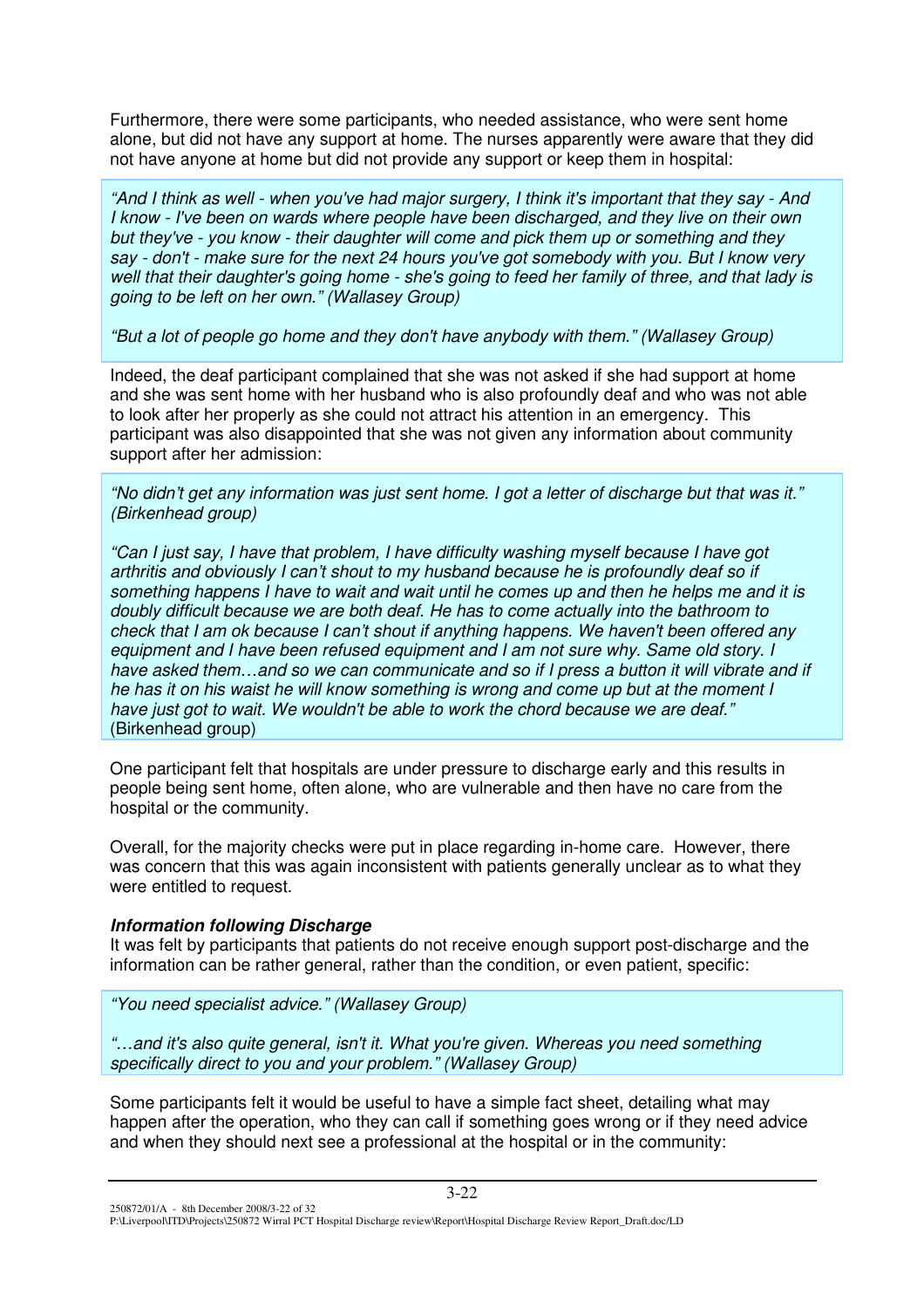"I did have on the ward on my discharge it said if you have any problems in the next couple of days I could ring the ward and speak to somebody. I had occasion to phone the ward and I *was told go to your doctor." (Heswall Group)*

Some participants were given information on discharge from the hospital but this differed across the sample. A small number were given information about their next appointment, what medication to take and what to do if they needed urgent medical attention upon discharge:

"I got my discharge letter and it listed all those other people that got a copy of it, my GP and *all that kind of thing." (Heswall Group)*

"But then on the good side of it that's a letter telling me that I've got my appointment and *where I had to go, this is advice on admission, this is supplementary advice on the medication they sent me before I went into hospital. That's giving me the allocated nurse and what is happening and the advice following it." (Heswall Group)*

However, others received no information at all and no discharge note:

*"No one ever explained anything but I knew, that's why I was saying to them give me a* discharge letter, you don't have one, I said yes I do, no you don't, your GP will get one and *that'll do sort of thing. I said no, I should have one with all the medication on." (Heswall Group)*

The lack of information was a key concern for many. A majority in the sample left hospital with a lack of understanding about the next step in the treatment. In addition, only a small minority were actually aware of the discharge process itself. Previous experience has taught that often patients when confronted with medical staff are more likely to say they understand information presented verbally. In reality it is likely that they do not. Equally, many questions and concerns are only formulated 'after the event'. To receive key information in a written form enables easier digestion of conditions, treatments and consequences but also can serve to allay many fears about subjects not fully understood.

#### *Support Post Discharge*

It was felt strongly that there is a lack of support for these recently discharged patients. One participant reported that, when she had a colostomy bag fitted, she was told she would simply 'have to live with it' which conflicted with other information that she received which stated that she should receive counselling:

"(The nurse) said you'll have to live with it, just said you'll have to live with it. And now I've got *my paperwork, and it said - extensive counselling will be given. Half an hour. And I thought extensive counselling? I've got to have somebody I can talk to about this. And believe you* me, this is maior stuff, this, I'm a pretty stalwart person, but this is maior stuff. And luckily -And I rang them up and I said can you give me somebody to talk to? And they gave me a *wonderful woman in Liverpool. And she had me genned up before I went in. Hence your - I* admire that. She had me genned up. And I was ahead of the game when I went in. But it was *only thanks to her." (Wallasey Group)*

Another participant was very ill after discharge and despite being told to call the ward 'any time' there was nobody there to help her and she ended up back in hospital. This participant would have liked a 'helpline' in the first days after discharge, where staff know the patients problem and can offer advice and reassurance:

250872/01/A - 8th December 2008/3-23 of 32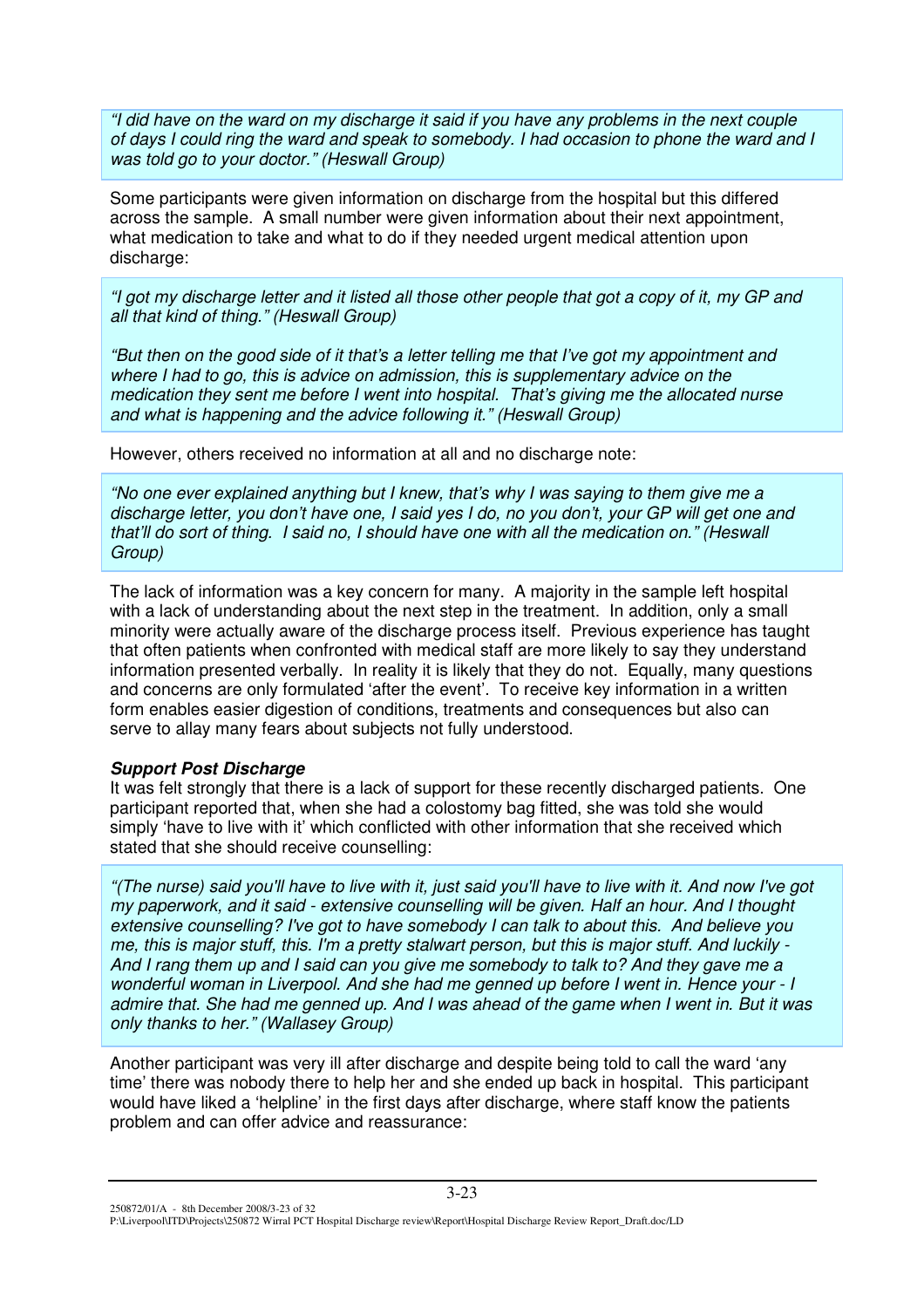*"And each time they have said to me - right, here's your discharge papers - they've told me* who to go back to on the ward - discharged Ward 17 - and each of the teams that I - surgical teams I've been under - have said to me - just get in touch, any time, and we know your *problems, we'll deal with them. No. There's nobody to get in touch with, and nobody wants to know. And you have to - at half past ten at night, with projective vomiting and excruciating* pain, and shakes - you have to supposedly get in touch with your doctor, who will then get in *touch with your specialist's secretary, who will then make an appointment for you. Or you go and ring up the ward, and there's nobody there that knows anything about you, and you'd* better go to out of hours or A&E. You go to A&E, and you sit there for two hours, and you're *falling asleep in the wheelchair with your sick bowl in front of you, and you've taken your own blankets - and you've fallen asleep on your husband's shoulder - and then a doctor tells you to go home and take a laxative and you'll be fine. So, two days'later you end up back in hospital again for a week." (Wallasey Group)*

*"That's kind of an ongoing - And it's just a nightmare. You're trying to phone with one hand, and keep yourself intact with the other one. And it's - it's been my experience four times." (Wallasey Group)*

This thought was echoed by other participants who felt that a helpline after discharge would provide reassurance for patients and avoid readmissions:

*"I think we need more aftercare for patients." (Birkenhead Group)*

*"But I would have thought that on things like major surgery, which unfortunately I seem to always end up doing - major surgery - that there should be a group of people that 24/7 you can ring up on call. And they will sort you out." (Wallasey Group)*

*"You don't know what's going to happen to you. You've got no idea what's going to happen to your body." (Wallasey Group)*

*"Yeah. And I'm only asking for major surgeries, and I'm only asking for four days or five days afterwards. But it's a whole lot better than me ending up back in hospital for another couple of days." (Wallasey Group)*

"Your really worried, and really frightened - and that's what it comes down to - it's fear in the *end. You're really frightened." (Wallasey Group)*

*"The back-up is needed, when things do start falling apart. But you can't stay in hospital indefinitely, waiting for these things to happen. You know, and I don't anticipate them happening. And I don't - Personally, I would sooner it happened at half past ten in the morning when I could get to the doctor." (Wallasey Group)*

One patient who had severe health issues following discharge found he had to follow the same route as any emergency to seek treatment and then had to endure a long wait in A & E. It was felt that perhaps the needs of recently discharged patients could be prioritised so recent patients who have been discharged can be seen sooner if their problems are known:

"You have got to go through the same process as if you fell into a - when you were drunk and *you fell down - in the street. There is nothing. There's no priority for you." (Wallasey Group)*

*"Well when you've been cut open - you know - from top to bottom, and everything's been* taken out and bits have been put back in - you know - And you're out in five, six days, and *you're depending on people at home caring for you - And I'm pretty agile and pretty determined, so I'm up and going. But when the vomiting starts, and shock sets in, and things*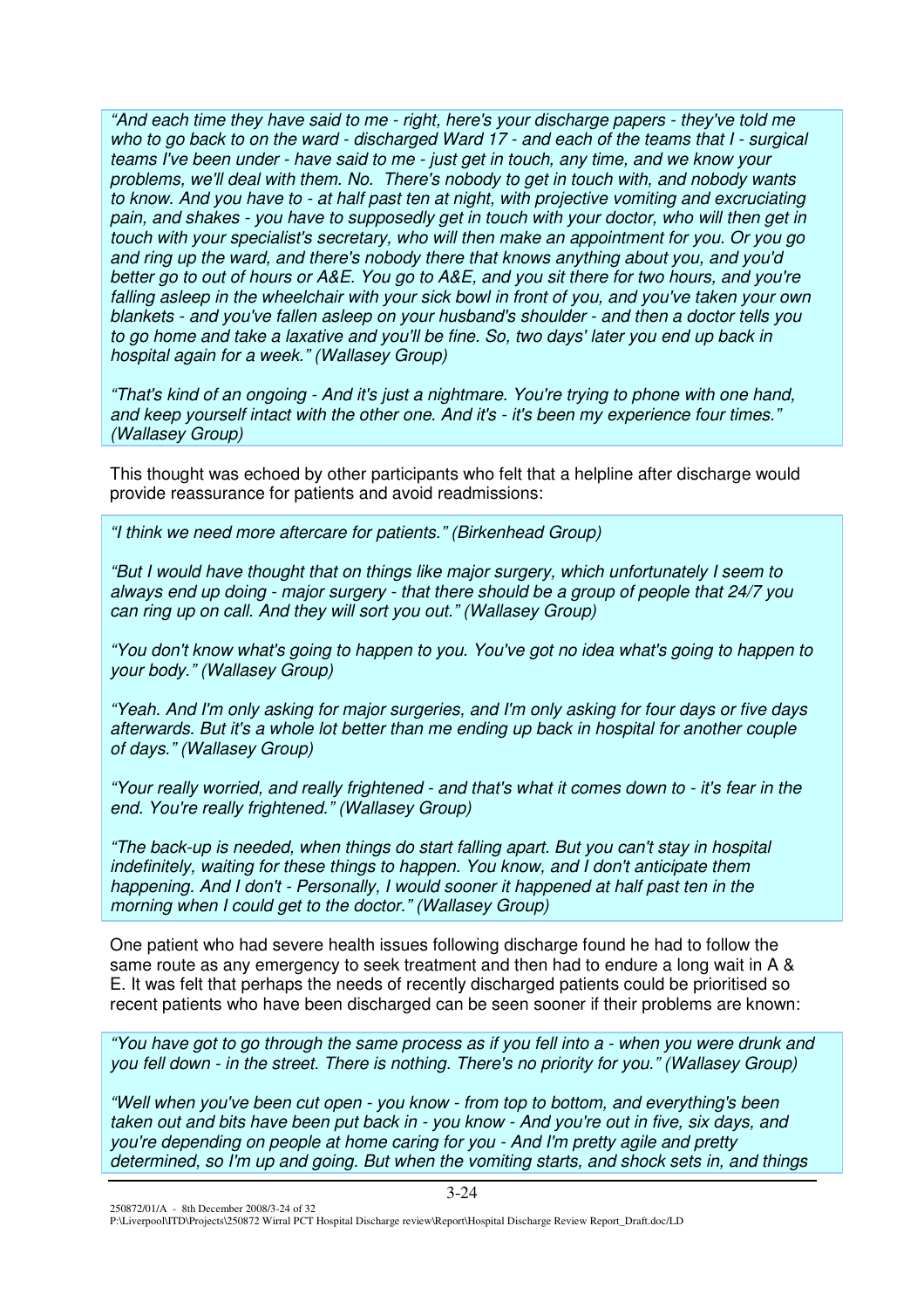*like this - you don't know where you stand. And there is literally nobody to go to." (Wallasey Group)*

Support post-discharge was generally viewed negatively with many reporting little or no help. Discharge from hospital tends to result in the patient returning to the status of 'new patient' despite a recent detailed knowledge of their care and condition.

#### *Support from Community Practitioners*

Participants reported an apparent lack of communication between the hospital and the community nursing team/doctors surgery regarding aftercare. Many participants were shocked that after a stay in hospital, their recovery was not checked or facilitated by a community practitioner. They reported feeling confused, alone and unsure of how to treat wounds or gain advice if required:

*"Well, that's it. You want reassurance. I think this is what we're talking about. Reassurance. And maybe then - and the long-term maybe help where it comes in. So that I think the local surgeries should do more, personally, than what they do." (Wallasey Group)*

"The only complaints I had was when I came out I still had stitches in and they failed to tell the District Nurse. I had to ring up my GP and say you know, I need somebody to come and *take some stitches out and to be fair they came pretty quick." (Heswall Group)*

*"I have no complaints whatsoever and I think that's why we were disappointed, my wife and* l...the discharge was the opposite. I got all my tablets like people say and I got a copy of the *bits and pieces stating what tablets I was on. I think it also said what they were for and everything associated with the tablets and everything else and my wife was a bit concerned because I was on about twenty-five, twenty-six tablets a day because I caught pneumonia* whilst I was in as well and so you're on fairly strong antibiotics to get shot of that but when I *got home she was then concerned and wondering if she was doing the right thing but there's* no one to turn to for advice or help so for five or six. I came home on the Monday and by the *Friday she was getting a bit worried, no nurse, no District Nurse or whatever we call them these days, no doctor, nobody had been near and yet on the text that they sent to everybody, somebody said they listed the names, one was listed for my GP. Now, after five days nobody came near so on the Friday my wife said can't go another weekend, I want somebody to advise me what we're doing is right so she rang up and was told 'we don't just send in a nurse like that." (Heswall Group)*

Some reported that their GP was not even made aware of their stay in hospital or the aftercare required. Others commented that their GPs did not seem to have all the information about their treatment:

*"Information. They don't know anything about your case. You have to explain everything. Even your doctor didn't know." (Wallasey Group)*

*"My doctor didn't know what I'd had. And he tried to stand me off about six months ago, and said well you're damn lucky you haven't had cancer. And I said please will you look at my* records for 2001 and find out that I had rectal cancer. And he said - when was that? I said *nine eleven, 2001. Oh, you had a polyp removed. And I said yes, and what was wrong with it? And he said oh yeah - did have cancer, didn't you" (Wallasey Group)*

*"Well, you know the answer - change your doctor. I'm sorry. I wouldn't get that in my doctor's." (Wallasey Group)*

250872/01/A - 8th December 2008/3-25 of 32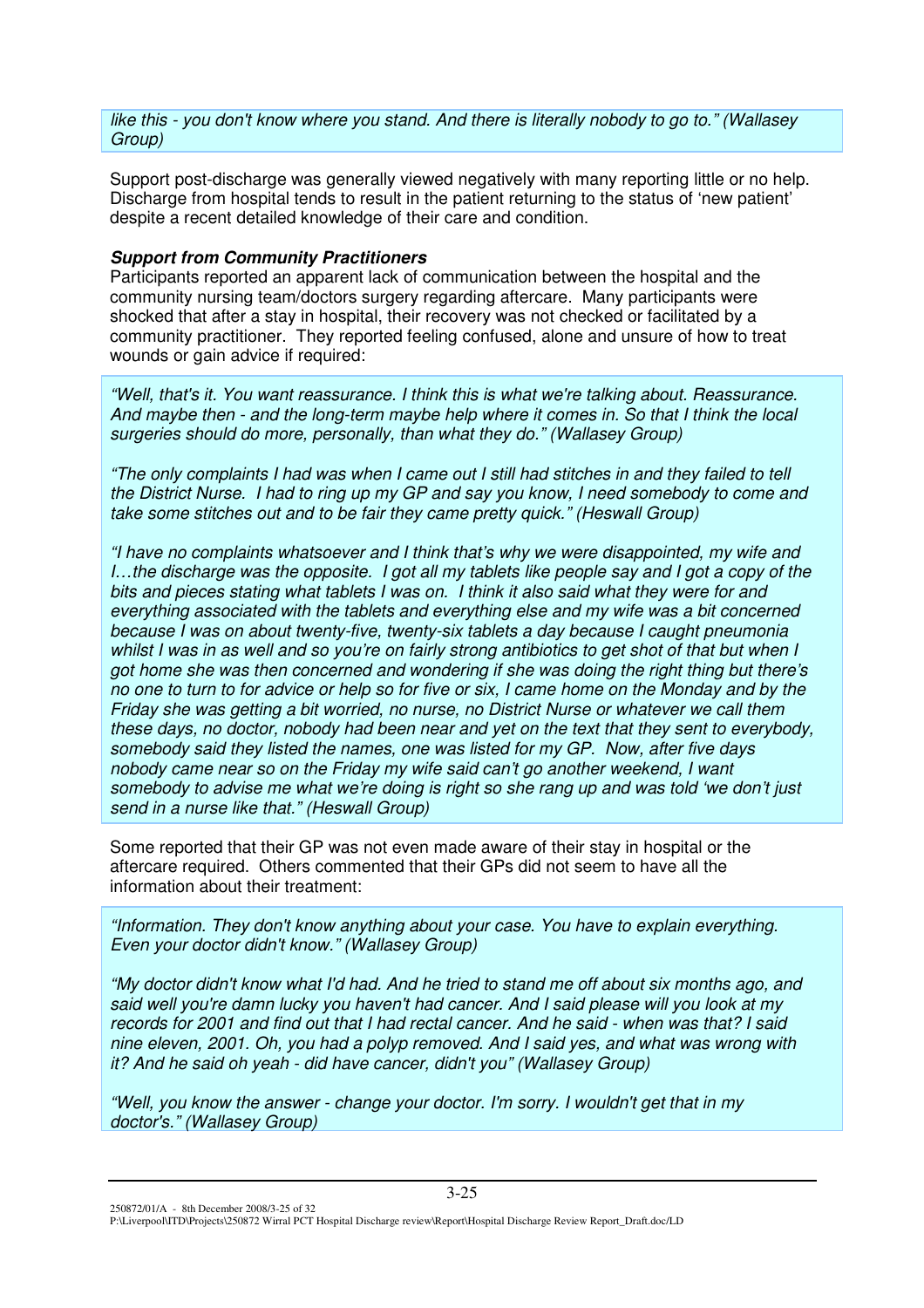Furthermore, another participant, was appalled at her discharge experience as she was sent home, alone, and was not given any support in the community at all and was very unwell after her operation. She discovered that a letter had been sent to her doctor stating that she had been discharged with an 'uneventful recovery' but she totally disagreed with this and felt she needed aftercare.

She was disappointed that the communication between the hospital and the community appeared to have broken down. She was given some information about what medication to take but she was upset that a patient in need, with no family nearby, can be sent home in a taxi and left with no community representative checking on their welfare:

*"My letter said I had an uneventful recovery… and I had anything but an uneventful. I had a very painful time, very, very bad reaction to the procedure and I had several biopsies and I* was monitored all in the night, all the next day, until about three o'clock and then they said I *could go home but what I was bothered about was the lack of communication. My letter said I had an uneventful recovery and I sort of said it should be had up on the trade description, you know laughing, it was a nurse that discharged me but I wasn't well enough to get to my* doctor's for some time and I then found that that was the same letter that my GP got. He was *quite surprised to discover that it wasn't uneventful…Not a good communication to me." (Birkenhead group)*

It was felt that, as community teams are available in their areas, they should be able to provide decent aftercare:

*"But they've got community teams. They have district nurses, they have OTs, they have physios in the community. So, you know - the facilities are there. They might be very busy, but the facilities are there." (Wallasey Group)*

*"Do you know what I think? I think the surgeries - We've heard about different surgeries, what they have. I think that even that our own surgeries should have that sort of a facility. Where you know that you can go there, without having to say well when can I come? Oh well, next* Tuesday - the appointment is. Whereas that sort of thing - if you'd like to say - well, call in *when people who have got problems can go in and have a discussion with the nurse, and if it's anything really - problems - she can move on from there." (Wallasey Group)*

"Or give you advice. And if it was done in the local surgeries, then we wouldn't have far to go, *and we know the surgeries." (Wallasey Group)*

*"I think probably that was the original idea for the walk-in centre." (Wallasey Group)*

Communication, or the apparent lack of it, was the main cause for concern. A discharge 'pack' should include relevant contact details for those in the community who will take on care after discharge.

#### *Suitability of home environment following discharge*

For the most part, there were no major changes required to participants' homes after discharge from hospital. This aspect was discussed with most participants prior to discharge:

*"Equipment-wise they do. I've had a hip replacement, but that wasn't what I've come - you know - on this one. And yes, they do sort you out then with equipment afterwards." (Wallasey Group)*

"Oh ves. Yes. They do a - they do an assessment inside. You have to be able to do things" *(Wallasey Group)*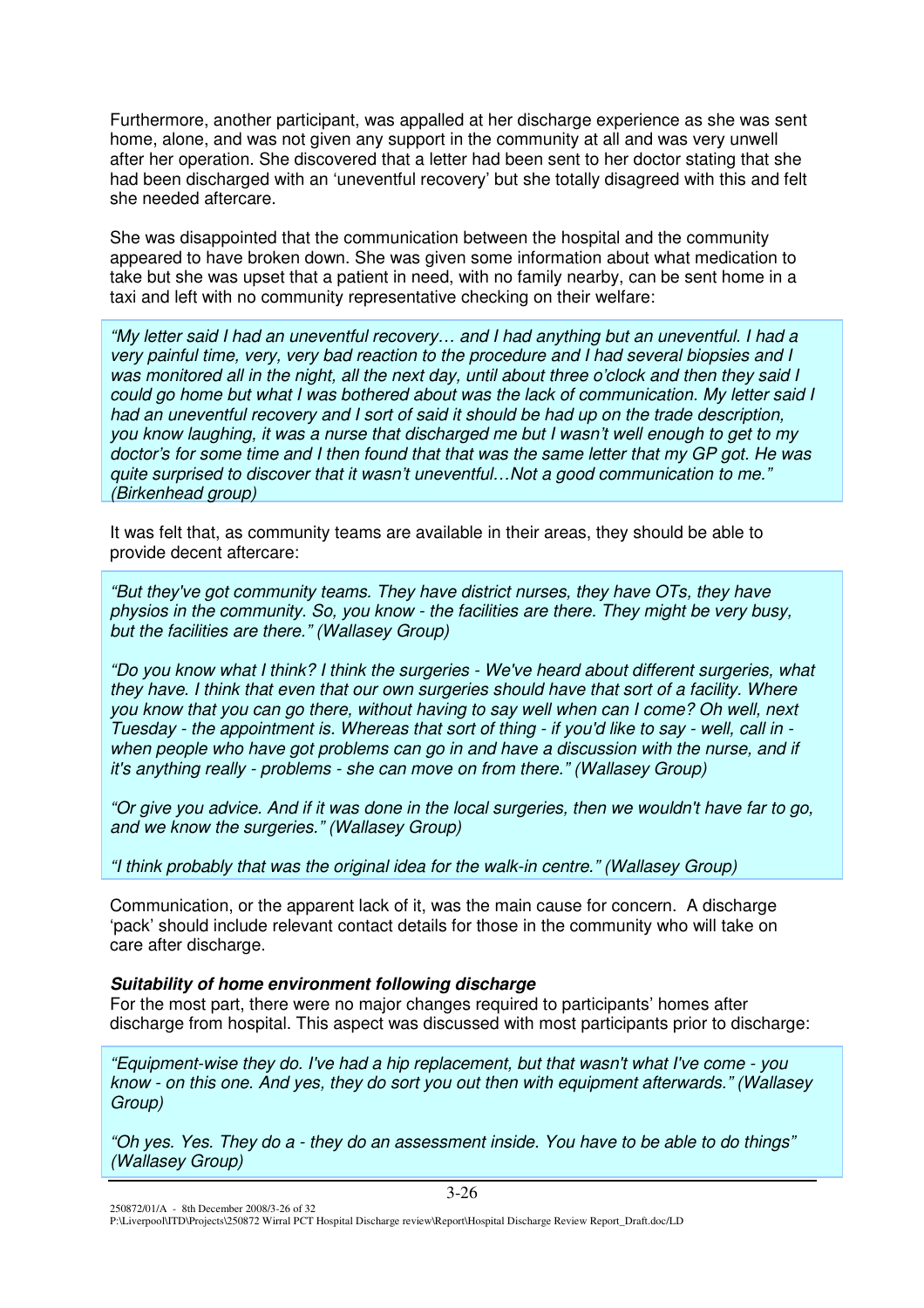*"Be self-sufficient." (Wallasey Group)*

*"They assess you, and then they'll say what you need and then come to your home to sort that out." (Wallasey Group)*

"Yeah, they deliver it before you get home. Because I didn't go to my own home after the hip *op. Because I was living on my own." (Wallasey Group)*

For two participants, there were certain adaptations required to their homes because their mobility was impaired. They were very pleased that all of the equipment was sorted out for her and it was ready when she got home:

*"Yes, they sorted all that out for me." (Heswall Group)*

*"Yes they did all that for me, the chair, the toilet, everything. Even measured my bed to see whether it wanted lifting, they were very, very good." (Heswall Group)* "I had a new knee and they came out to, what this lady said, you know, toilet and your bed *and your chair, you know, to make sure your chair's high enough." (Heswall Group)*

One participant received part private/part funded domestic help and personal care and this continued after discharge as the hospital liaised with the care company. This participant was very pleased with this element of the discharge process.

There were some less positive stories. One participant had had major bowel surgery and felt that the accessibility to a toilet should have been checked before he was allowed home:

*"With having a bowel thing, we had a downstairs loo put in for my mother, under the stairs.* But I mean, the point is that if I had to come out after major surgery, and I've had to go up *and down stairs to the loo – that should have been really checked, I would have thought. There have been some cases of people who were in the section with me that that would have been the case - So that caused me a bit of concern as well, these people going home on their own, and also the fact that I knew their loo was upstairs." (Wallasey Group)*

Another participant was admitted via A & E and they stated that nobody discussed the issue that they had left their home in chaos following their emergency admission:

*"No, there was nobody." (Wallasey Group)*

Generally it appeared that most participants were positive about the help they received regarding their home environment. However, once again some inconsistencies meant a minority felt 'let down'.

#### *Caring responsibilities*

Participants were asked if they thought their carers felt involved in the discharge process. It was agreed that carers would like to be more involved as they are not currently as included in the process as they would like:

"And as I said - for a carer - for my husband - he's just completely left out of the loop *altogether." (Wallasey Group)*

*"Yes. You're not really in the loop. You're outside the loop. So it would help if you could" (Wallasey Group)*

*"Well you're just not - not included." (Wallasey Group)*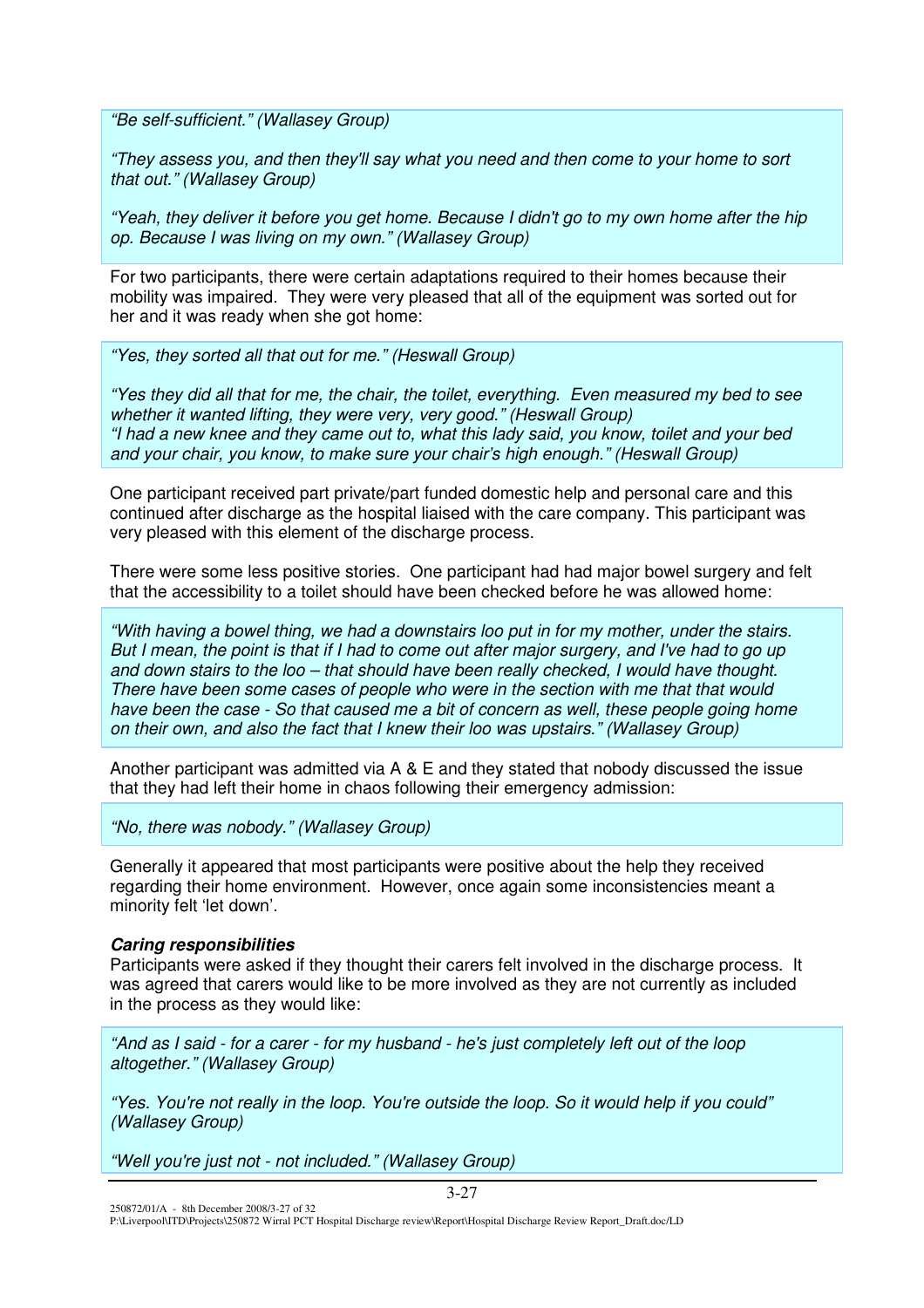*"You're not really kept informed as the carer." (Wallasey Group)*

"I think just to be accepted as a carer would go a long way. You know, if somebody said oh, *are you the carer" (Wallasey Group)*

"And they said oh - she's - you know - she's under anaesthetic, there's no point. So I thought - yes, but - you know - even if somebody's maybe out more or less cold, they still - there's still *a contact there. For the carer." (Wallasey Group)*

*" I mean, I've been under anaesthetic and someone's come and held my hand and that, and I've been aware. I couldn't say anything, because my throat was - with the anaesthetic and that. But she knew somebody was there, and caring. And that's - I think that's important." (Wallasey Group)*

Some would have liked to have more information about what happens afterwards and who to contact for help if needed. They felt that there are benefits to including a carer in the discharge process. The carer is a second 'filter' for information, knows the impacts on the condition and needs to know the impacts on their role as a carer upon discharge:

*"Two heads are better than one, basically. Aren't they." (Wallasey Group)*

*"Because I mean if you've just had major surgery you're not taking everything in. And the carer can - not being under anaesthetic, or the remnants - can hear what the patient needs to hear" (Wallasey Group)*

*"And you can interpret it more." (Wallasey Group)*

*"It helps the healing process anyway, to anybody, if a carer's there and knows what they're doing." (Wallasey Group)*

*"See if you're going to carry the caring on after the treatment, you've got to be aware of what's going on so that when you do go back home you're doing the right thing" (Wallasey Group)*

In addition, some of the sample were also carers as well as recent patients. None had been asked if they were a carer for someone else and most had to arrange for someone to take over their caring responsibilities while they were in hospital:

"I had a relative dying of cancer and he was in two days before I had gone in and I was in for three weeks and in that time I did tell them that I had a relative and I was next of kin and he needed to see me and I said when will I be out and they said we can't tell you." (Birkenhead *group)*

"Yes my daughter had to take that responsibility on and go and deal with it and he was dying *fast." (Birkenhead group)*

*"No they didn't seem to be concerned about that." (Birkenhead group)*

Overall, it was apparent that participants wanted their carer involved throughout the whole process. In addition there were requests for questions about patients caring roles to be asked.

250872/01/A - 8th December 2008/3-28 of 32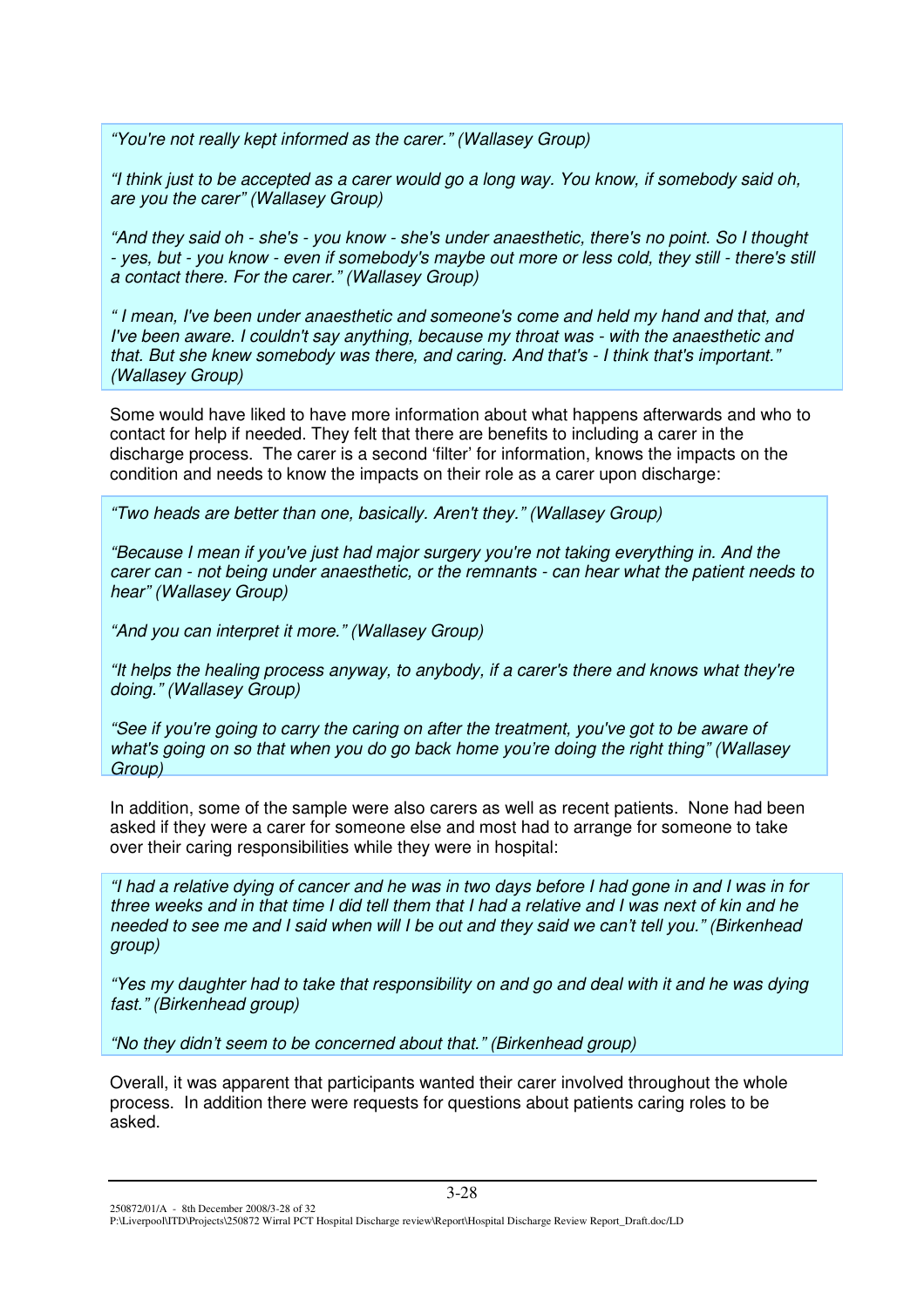#### *Care plan*

A large majority of participants were unaware of any care plan put into place. They all agreed that the concept was extremely useful. They thought that this should be a plan of what exactly was going to happen and who was responsible for each part of the process – in this case the process of discharge from hospital:

*"No. Not at all. Never." (Wallasey Group)*

*"No. I didn't even know I was getting a district nurse until she arrived two days'afterwards." (Wallasey Group)*

*"I had a dietician. Yeah, because I couldn't eat properly. So they sent one round. I didn't know they were coming. They sent one round to my house to write out menus and things." (Wallasey Group)*

*"They sent the colostomy nurse round, and I was just about to take my - doing the shopping in Birkenhead, and we literally tripped over - on the front doorstep. We knew nothing about it.* She was with us for half an hour, and left. And I didn't - it went - woosh - didn't want to know, *wasn't interested. Didn't need it. This time, they just came out of the blue again" (Wallasey Group)*

*"Some of the time they must be wasting their time, because they turn up and nobody knows they're coming and they may not even be there." (Wallasey Group)*

*"They've come to an empty house." (Wallasey Group)*

Only one participant thought that there was a care plan in place but was not aware what this entailed and could not recall whether this had been discussed with him.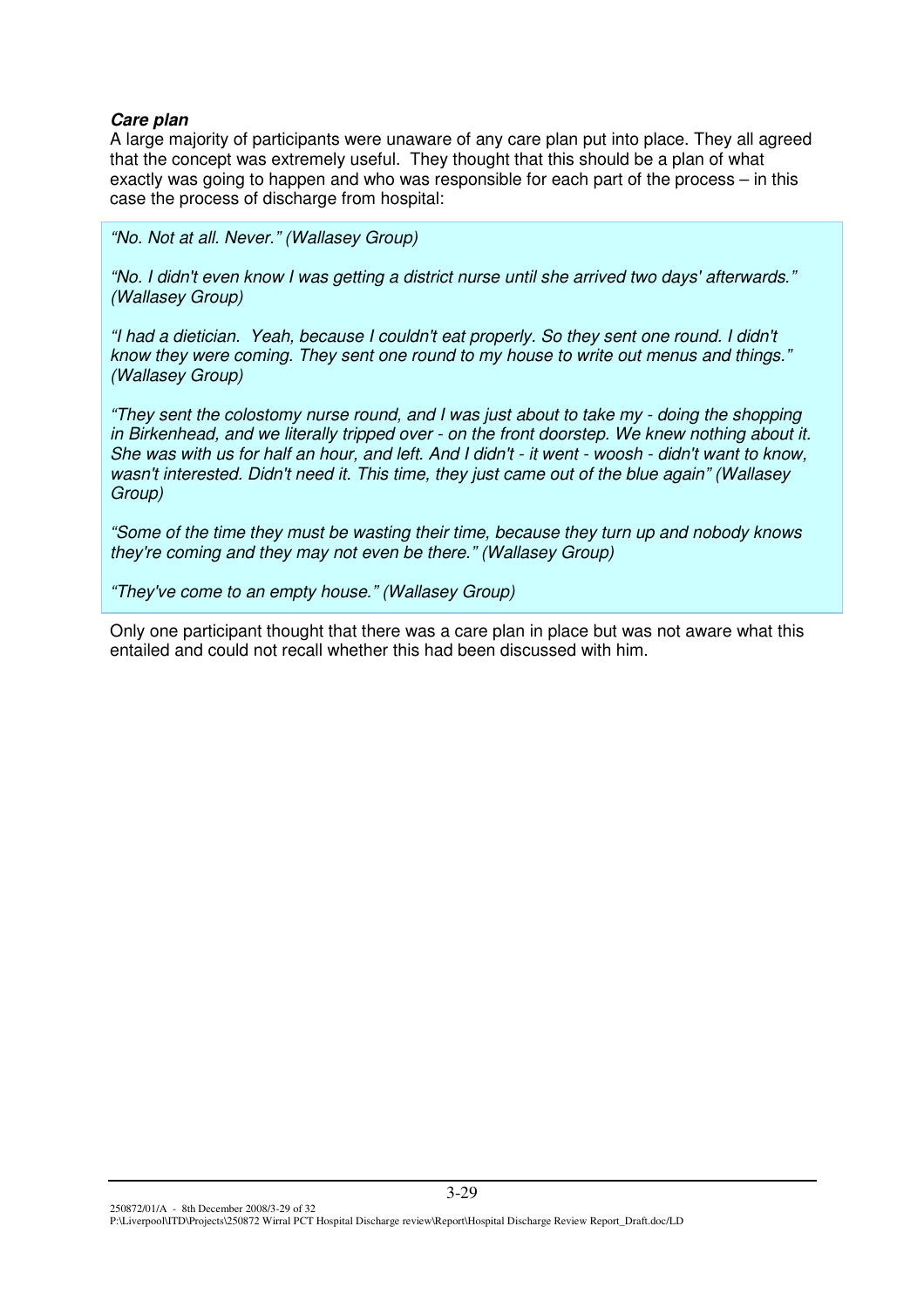#### **3.3 Improvements to the hospital discharge process**

Participants were asked to list the main aspects of the discharge process that they felt could be improved. These issues are highlighted below.

#### *A follow up in the community following discharge*

There were widespread concerns from participants about the lack of support and advice following their discharge from hospital. Participants strongly felt that there should be a standard follow up by a medical professional from the community, even if only by phone, to all relevant people who have been in hospital:

*"An automatic follow up by someone, either from your GP or from the hospital. A visit, a physical visit from someone within a week of discharge to make sure that the medication you're on ...is correct." (Heswall Group)*

*"And they should remove that little piece on the paper that says if you've got any problems phone the hospital, this ward. Because it's non existent. It doesn't exist." (Heswall Group)*

*"I think it's essential that when you do get home that there is an immediate follow up. You can go on taking medication for too long and I found that." (Heswall Group)*

*"There should be an active follow up within a number of days in case there is any change of medication required." (Heswall Group)*

#### *A check that there is someone at home to help care for you and your home is suitable for your return.*

Participants thought that it should be checked that all patients have support at home following discharge, it should not be assumed.

#### *Good communication with the GP regarding the medication the patient is on and their post admission condition.*

Participants suggested improved liaison with the community following discharge so that GPs and community nurses are fully aware of the patients condition and can then follow up on it:

*"I think sometimes they're very slow in getting information to your GP." (Wallasey Group)*

A clearer understanding of what happens after discharge and who to contact for advice. Participants felt that they would benefit from clearer advice about what happens after discharge and what to do if something goes wrong:

*"My wife was wondering did she need to bathe the wound because they took the clips out* before I left and if so what to bathe it with so but until the doctor came which was a week later there was no one to ask so we were just left and the doctor said well I never received a copy of it so she didn't know what to clean the wound with or when to clean it or if she was allowed to clean it at all so that part of the care plan for us was non existence." (Heswall *Group)*

#### *Quicker access to medication*

Participants felt that the speed at which medication is available after discharge could be improved, to avoid long waits: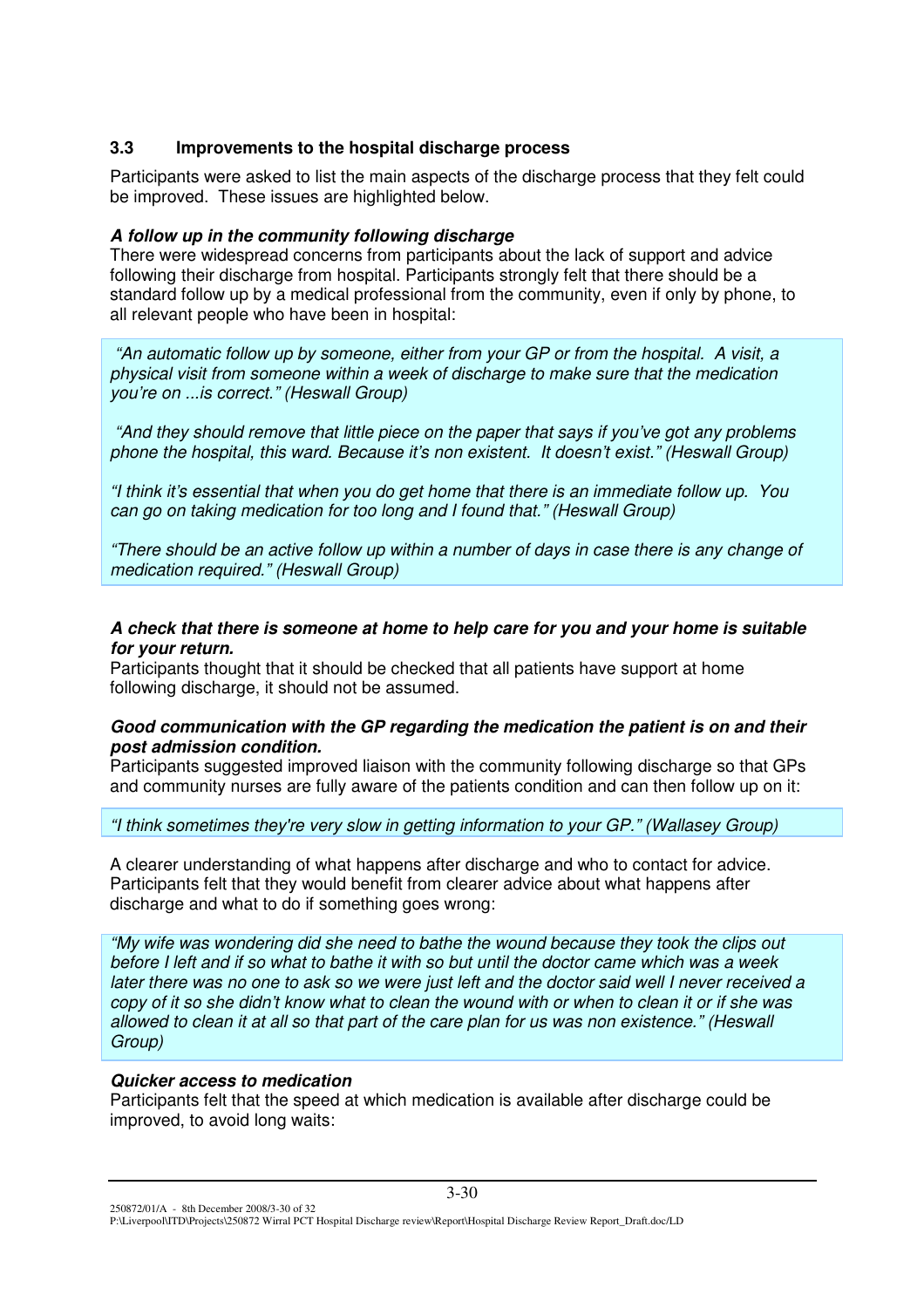*"Getting the pills to the ward on time before you leave." (Heswall Group)*

*"Quicker access to medication." (Heswall Group)*

"I think that's one of the problems in the hospital today. I noticed it's going back a year or *two or more, is they wait from Pharmacy to getting the pills. I think that's something that could be addressed. If they know you're going out they have the times when Pharmacy deliver to the wards but if they know a patient is about to be discharged there should be some procedure in place where the medication that's going to that person can be delivered with the normal delivery to the ward in the morning say or whatever if the person's discharged and then handed to them with the discharge advice etc rather than having to wait. I think that's something that could be addressed." (Heswall Group)*

#### *A specific discharge time*

Participants felt that the discharge process could be better organised so that people are given a more specific discharge time, to avoid long waits with little information:

*"A specific time when you know that the consultant who is going to discharge you because you can be told you're going out tomorrow, I've been told I'm going out tomorrow and waited for practically the whole day before someone comes round to tell you. There's nothing worse. You know you're going home." (Heswall Group)*

*"And your bed has been cleaned up and possibly even getting allocated to someone else but you still don't know when you're going home." (Heswall Group)*

"I think that if you are going to go home or be discharged shall we say and they say you can go home, they should do it there and then when they are by the side of your bed and not *leave it and so you keep saying to the nurse can I go, can I go?" (Birkenhead group)*

#### *Access to a sign language interpreter so that deaf people understand what is happening.*

Participants agreed that access to an interpreter for deaf or non English speaking patients should be a standard part of the discharge process so that patients have a full understanding of the process. A fully-trained interpreter should be available on all shift patterns.

#### *Continuity of care*

Continuity of care was a big issue for participants, seeing the same staff and consultants from admission to discharge:

*"You see the consultant first time - and then after that, you never see them again." (Wallasey Group)*

# *Caring responsibilities*

An acknowledgment of the role of the carer in the discharge of a patient and also the patient's caring responsibilities where appropriate.

#### *Other Issues*

Other issues relating to the discharge process were also discussed. Participants were asked if they had filled in a questionnaire before leaving the hospital. Some had received and filled in such a questionnaire. They thought that this would be a useful feedback medium but there was some level of cynicism as to whether any comments were actually read and acted upon:

250872/01/A - 8th December 2008/3-31 of 32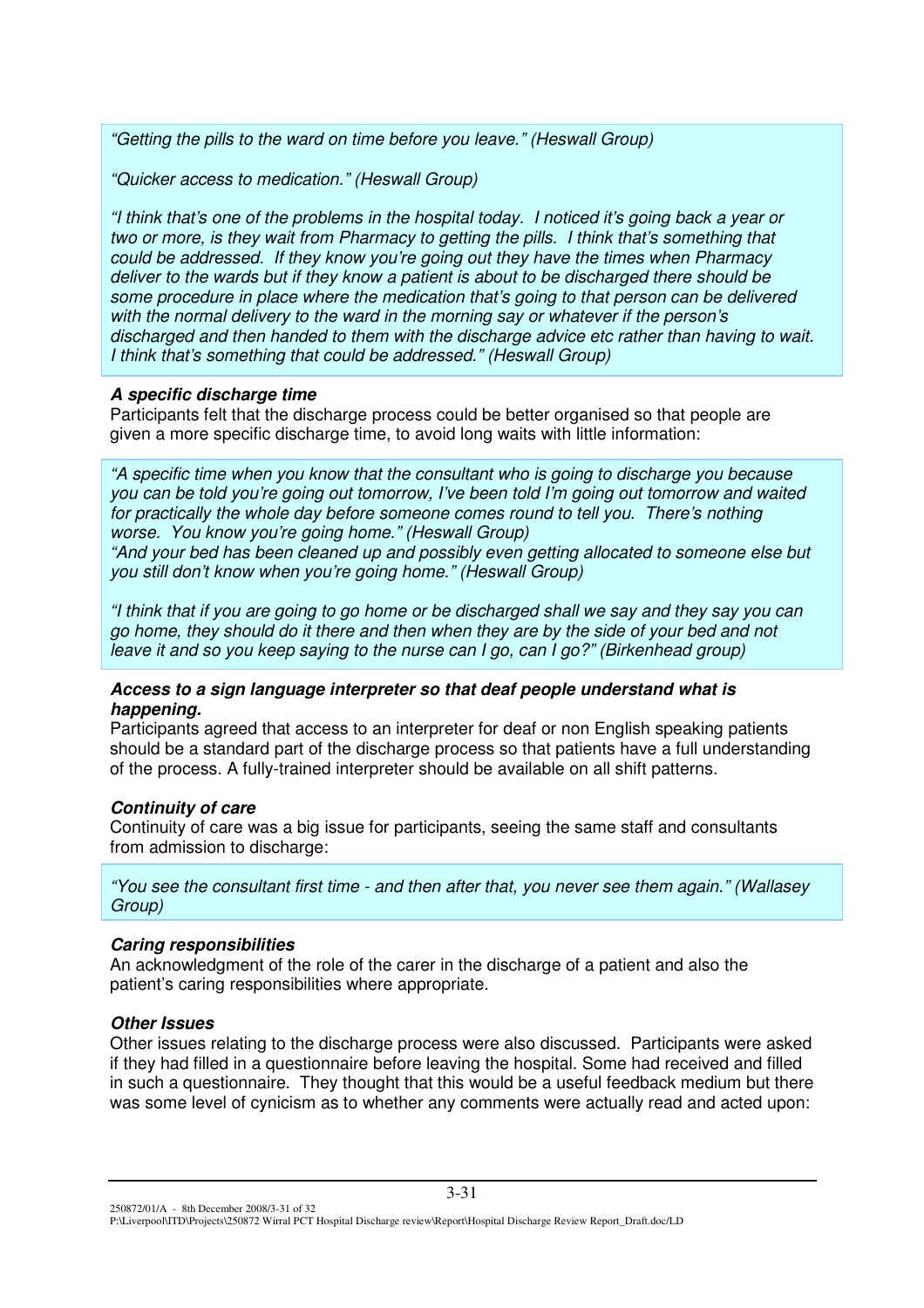*"If they read it." (Heswall Group)*

*"Providing they follow it up, yep." (Heswall Group)*

*"Only a tick-sheet, you know - didn't take long to fill in" (Wallasey Group)*

Participants were keen to know that any comments would be dealt with. They requested a feedback route where what was being done to overcome any problems could be identified. There were many requests for a copy of this report.

Ultimately, aside from practical issues, it was clear that the discharge process was perceived to be ad hoc and lacking in a real actionable process. If a process actually exists then communicating this to this sample would be a useful step. Clearly setting out, in written form, how the process should be manifest, in terms of who makes the decision, how long it takes, help with transport, follow up care and communication processes with after care organisations, would be beneficial. Simply knowing where they are in the process and what to expect can alleviate many cases of stress and concern.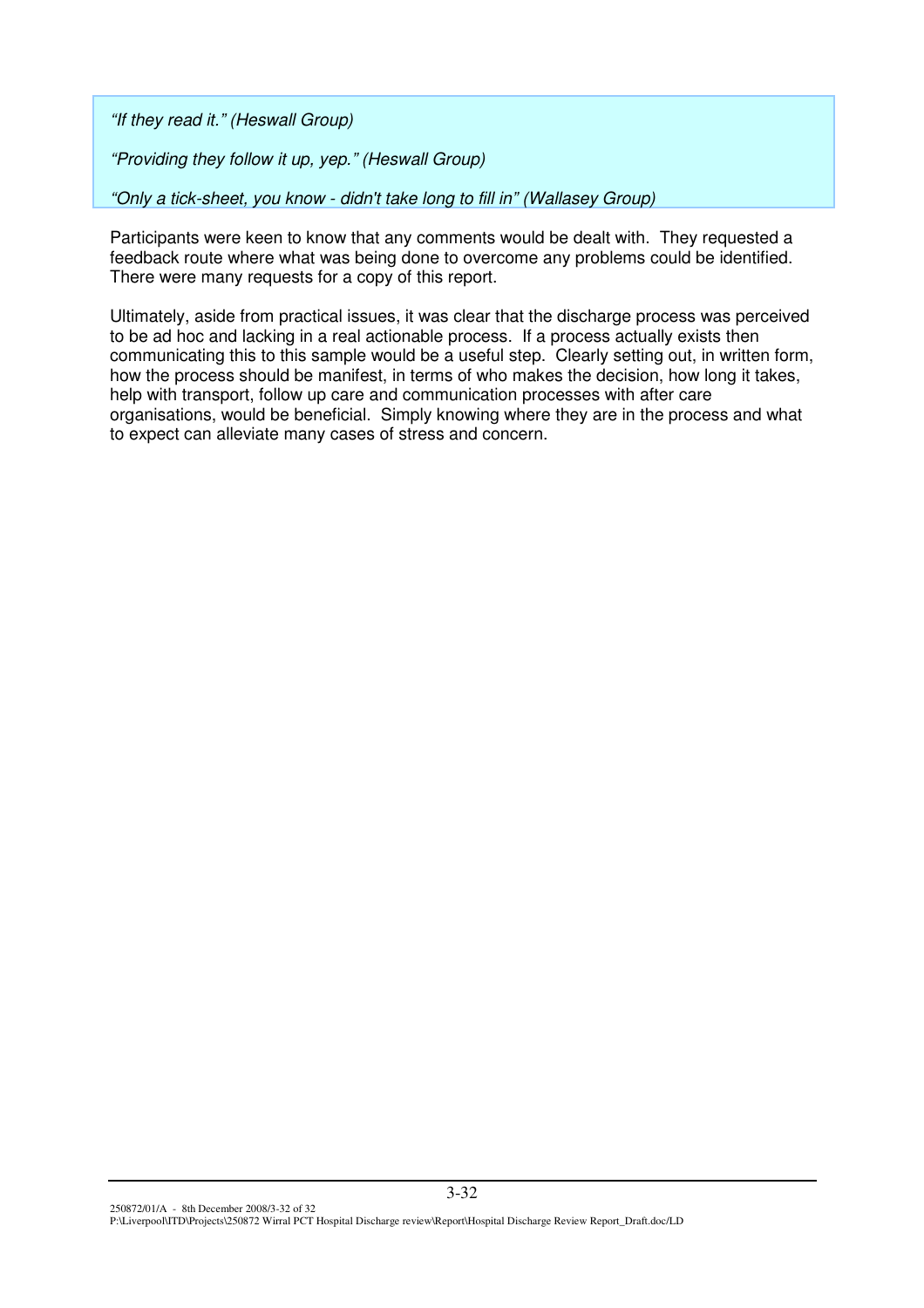# **Appendix A Topic Guide**

# **Wirral PCT Hospital Discharge Review – 250872 Topic Guide**

# **Introduction**

- Introduce self and Mott MacDonald, an independent market research agency who have been commissioned by Wirral PCT to conduct a piece of research.
- The focus groups are part of a review being undertaken by the Social Care, Health & Social Inclusion Scrutiny Committee. The committee are working in partnership with the PCT to carry out this process.
- Introduce subject: to gain your views on the hospital discharge process
- Introduce format of the group
- Explain MRS Code of Conduct and Data Protection, all anonymous and no attributions in reports.
- Explain audio recording and ask permission to record.
- Participant introductions.

# **1. Your recent stay in hospital**

*Objective: To enable the participants to recall their last hospital admission in order that they can reflect upon their experience later in the group.*

• You have all recently needed to stay in hospital or you may care for somebody who has recently needed to stay in hospital. We would like to talk to you about your experiences of the discharge process – the process where you are transferred back to your home environment after a stay in hospital.

You do not have to talk about the reason for your stay in hospital but could you tell the group…

- When you/the person you care for were last admitted to hospital?
- How long did you/they stay in hospital?
- Which hospital were you/they staying at?
- When were you/they discharged?

# **2. Experiences of the hospital discharge process**

*Objective: To identify participants' experiences of the hospital discharge process, either as a patient, or a relative/carer of a patient.*

- Tell me about your/their experiences of the discharge process, when you were coming to the end of your stay in hospital and were due to go home.
- Were they good or bad experiences? Why is that? Tell me about them.

# **3. Opinions of the hospital discharge process**

*Objective: To identify participants' opinions of the hospital discharge process, either as a patient, or a relative/carer of a patient.*

# **Overall**

- How did you/they feel about the discharge process? Did you feel that the discharge process worked well?
- Did you feel involved in the process? Why/not? How?
- Did you feel that you were consulted about your care/discharge? Why/not? How?
- Tell me about why you think that?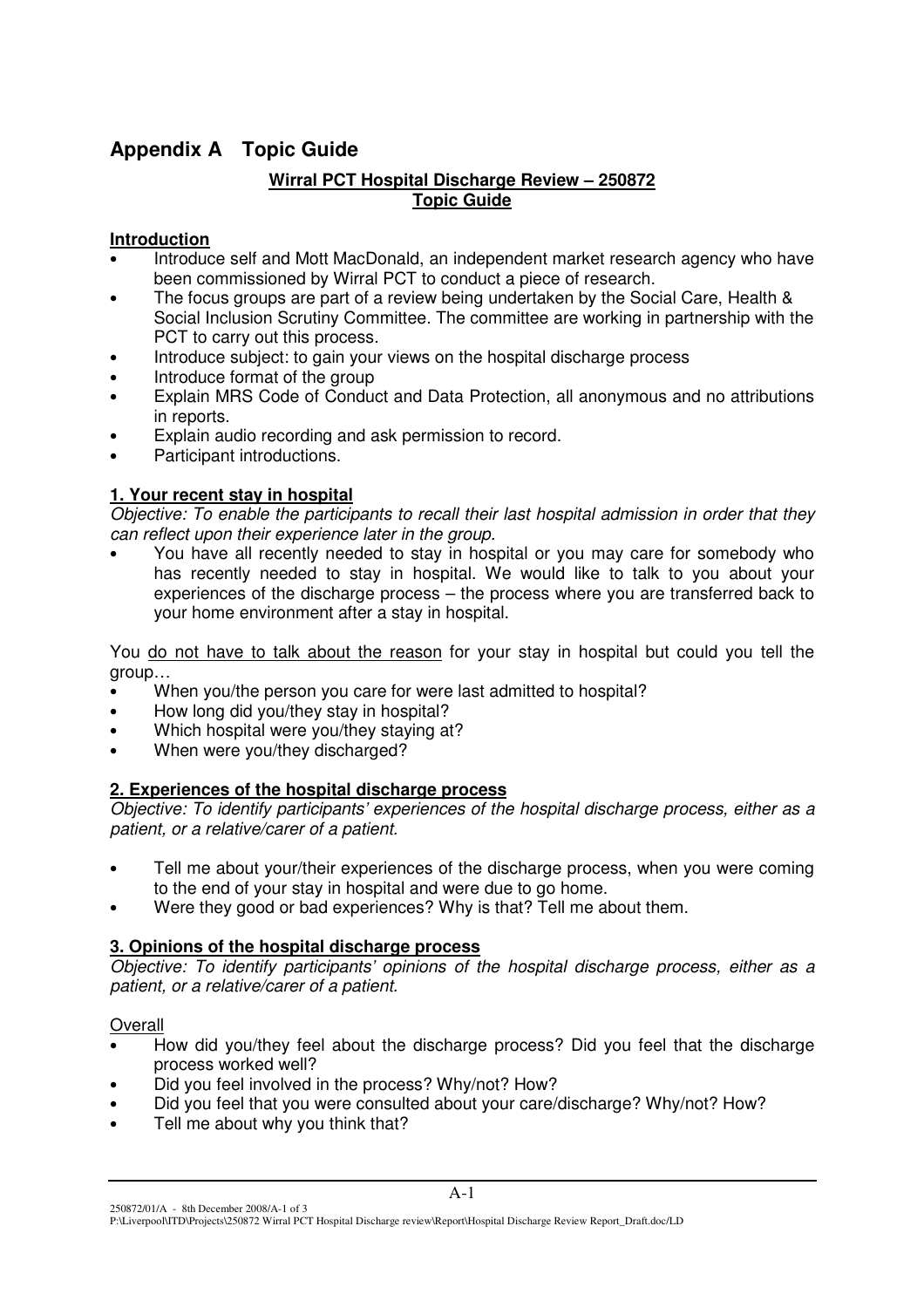# **Staff**

- Was your discharge dealt with by the same nurse who had been caring for you during your stay in hospital? If not how many different people were you dealing with?
- Did you feel there was adequate continuity of care in terms of the staff who looked after you? Tell me about why you think that?
- How would you describe the demeanour/attitude/ of the staff? Was this appropriate?
- How helpful were the staff?

# Understanding of the process

- Did you feel you understood the discharge process?
- Did you feel you had enough information about what would happen when you were discharged from hospital?
- Where did you get this information? How was it presented to you? Was this how you would have liked it to be presented? Why/not?
- If verbally: How would you describe the tone of those who gave you the information? what makes you say that?

# Timeliness of discharge process *&* facilities whilst waiting for discharge

- Did you have to wait to be discharged? If so, what was your experience like?
- How long did you have to wait? How do you feel about this length of time?
- Where did you wait? Did you go to the discharge lounge? Tell me about that.
- Were you kept informed during this wait? Who by? How often?
- Did you have to seek information yourself? How do you feel about that?

# Accessing appropriate medication

- Were you given medication/access to medication upon discharge?
- Were you given the correct medication when you were discharged?
- Was the correct medication available at the time of discharge? Was any waiting time experienced? If so, how long?
- How did you feel about this aspect of your discharge? Tell me about why you think that?

# Transportation required

- Did you require transport to take you home from hospital?
- Were you offered this transport?
- What did you think of this provision? What was the quality of this provision?
- Did you have to wait for the transport? How long? How do you feel about that?

# Support at home following discharge (community nursing/social services etc)

- Did you receive help at home before you went into hospital? If so, was this help resumed when you went home?
- If not, were you asked if you needed help at home or was it recommended to you?
- What kind of help did you receive? How long did you receive help for? What did you think of the help you received?

# Suitability of home environment after discharge

- Was your home properly prepared for your return?
- Did hospital staff check your home was ready for you (e.g. for people who have had a fall at home, is the house just as unsafe as it was beforehand?)
- If the patient was admitted as an emergency, the home (and life in general) may have been left in some disarray. Was support available to sort out any outstanding issues?
- Did you have any privately funded domestic help or personal care before admission? What has happened to that whilst they were in hospital? If you are in for a long stay, or

P:\Liverpool\ITD\Projects\250872 Wirral PCT Hospital Discharge review\Report\Hospital Discharge Review Report\_Draft.doc/LD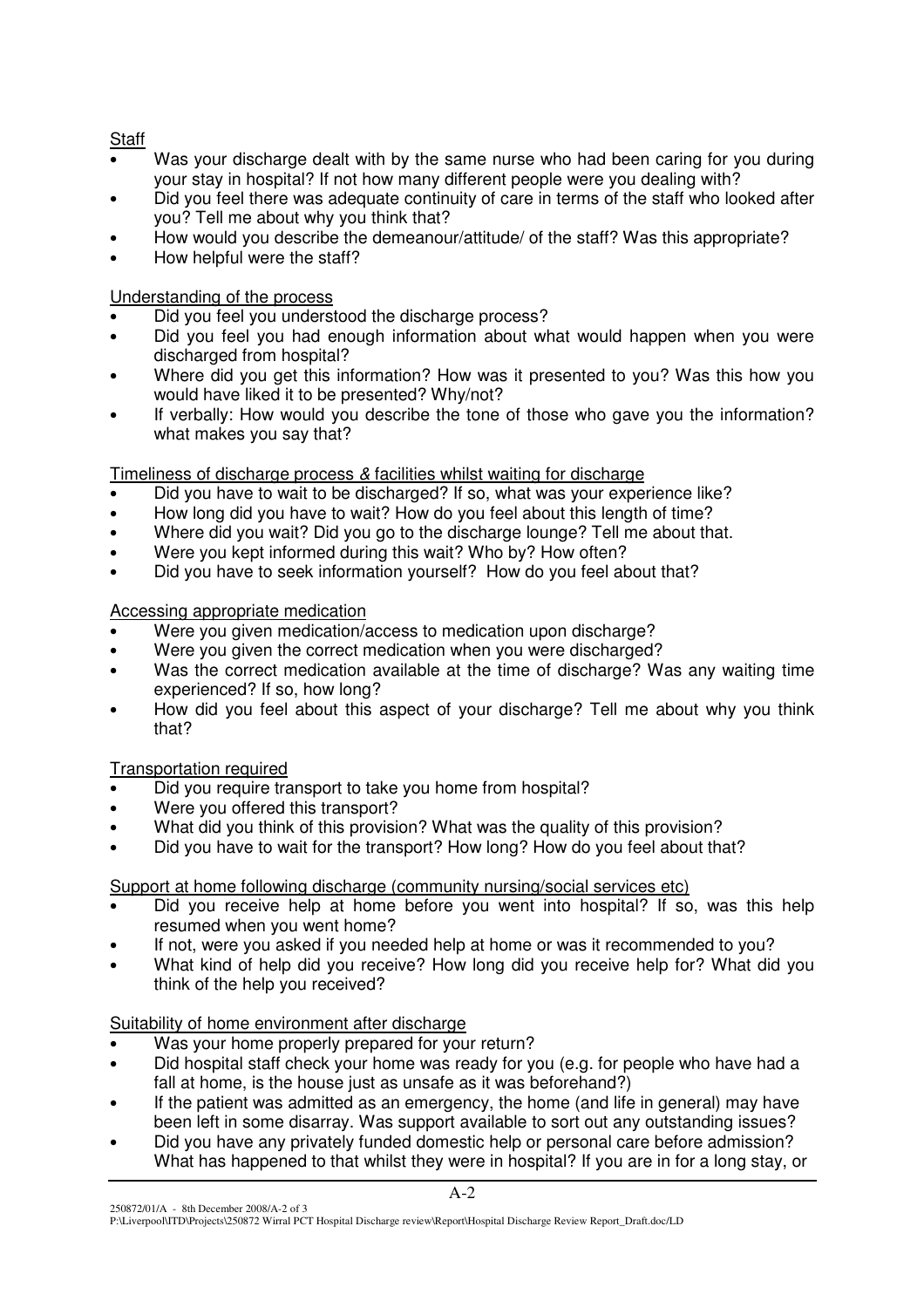need intermediate care afterwards, you may have lost your private care. Or you may need extra for a while. Is hospital helping to identify and sort all these issues?

Consideration of your caring responsibilities, if a carer

- For those of you who are carers, what impact did the discharge process have on your caring ability?
- Was your caring responsibility taken into account at discharge? In what ways?
- Did you feel part of the process? Did you feel included?

Care plan

- Was there a care plan in place? Were you aware of your car plan and was it discussed with you? In what level of detail? Was this sufficient?
- How clearly was it explained to you? Did you feel confident in what the care plan set out? Did you feel confident that it was explained well enough and that you understood the plan?
- Was this a written care plan? Did you receive a copy?
- If yes, was it useful?
- If no, would this have been useful?

#### **3. Improvements to the hospital discharge process**

*Objective: To identify whether they think any part of the process could be improved.*

- Whether you have experienced the discharge process directly or indirectly, do you think anything about it could be improved? *Spontaneous, then prompt if necessary:* Continuity of care staff Hand over to community nursing team
	- Understanding of the process Level of information received Improved links with Social Care upon discharge from hospital Accessing appropriate medication Facilities whilst waiting for discharge Transportation required Suitability of home environment after discharge Consideration of your caring responsibilities, if a carer Absence of care plan Support at home following discharge Timeliness of discharge process

#### **Other issues**

- Did you get a questionnaire from the hospital prior to discharge? Did you complete it?
- Would a questionnaire have been useful? What makes you say that?
- **Sum up**
- Are there any other comments you would like to make about the hospital discharge process?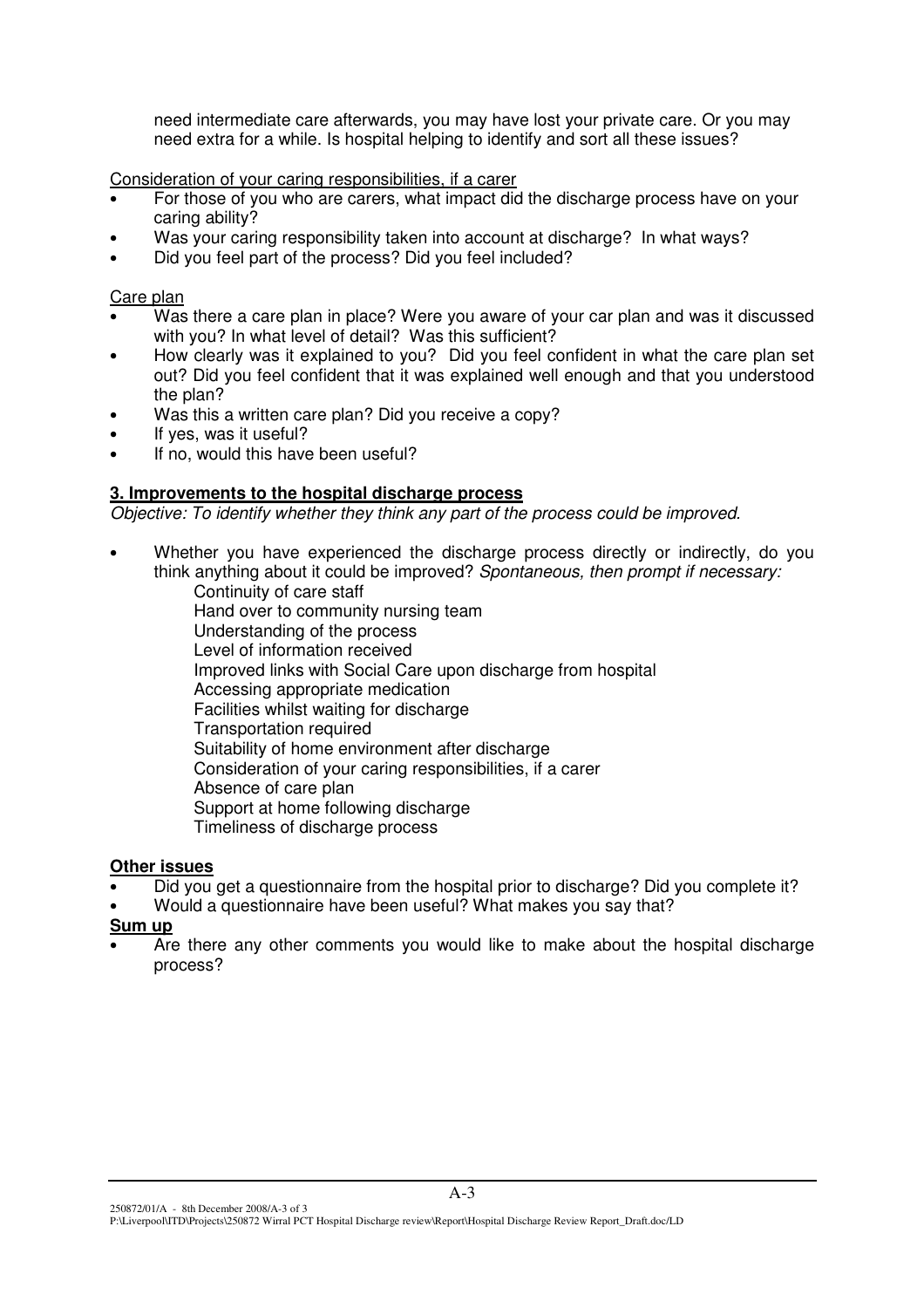# **Appendix B Moderator Notes on Discharge Process**

# Hospital discharge policy notes for moderator

The Wirral University Teaching Hospital and Primary Care Trust discharge teams have developed a policy, based on the Department of Health "Discharge from hospital: pathway process and practice guidance", which aims to ensure the safe transfer and discharge of individuals to and from their usual care environment.

# The Nurse / Midwife is responsible for ensuring that:

- All communication with the patient is recorded in the patient case notes
- The name of the responsible nurse should be clear to all those involved in the patient's care and clearly documented in the patient's case notes
- Co-ordinating patient assessment, using the Adult Common Assessment Framework and any specialist assessment
- Discussion with the patient regarding potential discharge/transfer dates takes place within 24 hours of admission and is recorded in the patient's case notes
- Discussion with the patient's relatives and carers a potential transfer/discharge date and destination as early as appropriate after admission and record in patient's case notes
- Following a thorough assessment of the patient's needs, ensure that timely referrals are made, results are received and any delays are followed up
- The Continuing Care checklist is completed for every patient once clinically stable (appendix 1)
- If Carers issues are identified that a referral is made to Social Services
- Discharge Action plan is initiated and completed ( appendix 1)
- Referral to Intermediate Care Discharge team (ICDT) is made on the identification of patients who require an Intermediate care bed
- All patients who meet the discharge lounge criteria (appendix ?) are transferred to the discharge lounge by 10am (Monday – Friday)
- Mental capacity assessment is undertaken for patients presenting with cognitive impairment
- Discharge letters are given to the patient on discharge

# The Integrated Community Discharge Team (ICDT) is responsible for:

assessing patients who may require an Intermediate care bed

ensuring that referrals to the District nursing service are sent to the correct locality

Fast tracking discharge arrangements for dying patients

Ensuring that pressure relieving equipment is identified and ordered in time for the discharge date

Validating the decision support tool assessment and making recommendations

# Process for Discharge

The process for discharge begins on admission with the commencement of the discharge action plan

B-1

When identified fit for discharge the Discharge Action plan is completed. Between 8am and 8pm Monday – Friday - All patients are transferred to the discharge lounge at 10 am (except Bank Holidays).

# Process for Discharging Dying Patients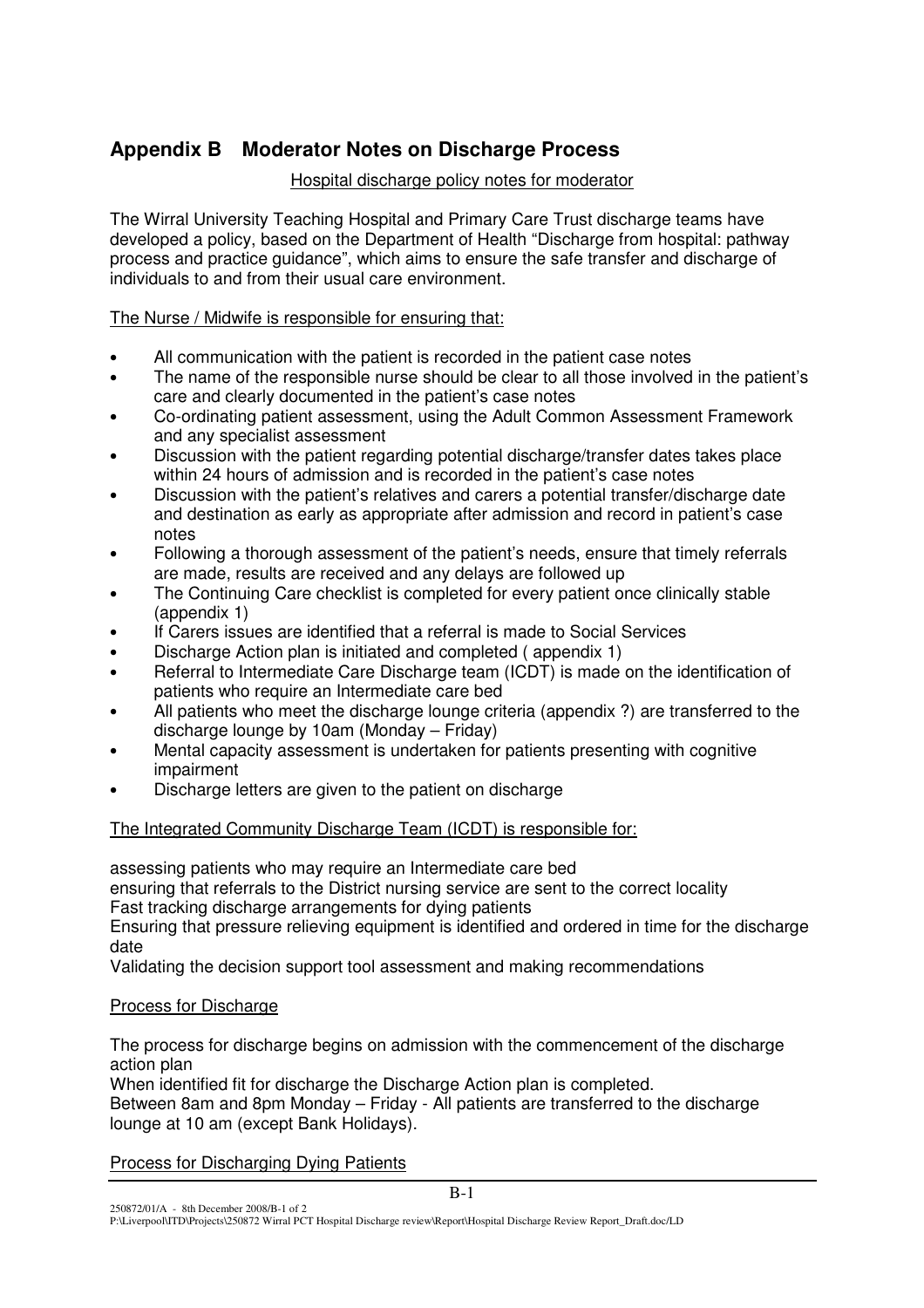The Dying patient will be referred to the Integrated Community Discharge Team for fast tracking discharge arrangements.

#### Process for Discharging Homeless Patients

The Trust's formal admission procedures should be adhered to, ensuring homeless people are identified on admission and their pending discharge is notified to the relevant primary healthcare services and to homelessness services.

#### Process for Discharging Patients whose First Language is Not English

The Trust is committed to ensuring that patients whose first language is not English receive the information they need and are able to communicate appropriately with healthcare professionals. It is not appropriate to use children to interpret for family members who do not speak English or who have a sensory impairment

For assistance with translators / interpreters, staff must contact the Patient & Public Involvement Manager on extension 8437 during office hours or the Hospital Co-ordinator out of office hours.

#### Patients with a Sensory Impairment

Wards and Departments all have access to communication aids, for example hearing aid loops, communication boards, etc. For guidance, contact the Trust Disability Advisor on extension 2869.

#### Process for Planned Discharge Out of Hours

The process for discharge out of hours (Bank holidays, weekends & after 8pm) is the same as usual except that:

If a district nurse / midwife is required a referral should be faxed to the GP Out of Hours service

Ensure the relative / carer is informed and is aware of the discharge time Transport will be provided if required

#### Documentation Provided on Discharge

Patients will have the following documentation provided on discharge:

- A discharge letter
- Clinic appointment if required
- Prescription chart if required
- Relevant Information leaflet
- Transfer documentation for Residential / Nursing Home discharge
- Adult Community Assessment Framework documentation for an Intermediate care bed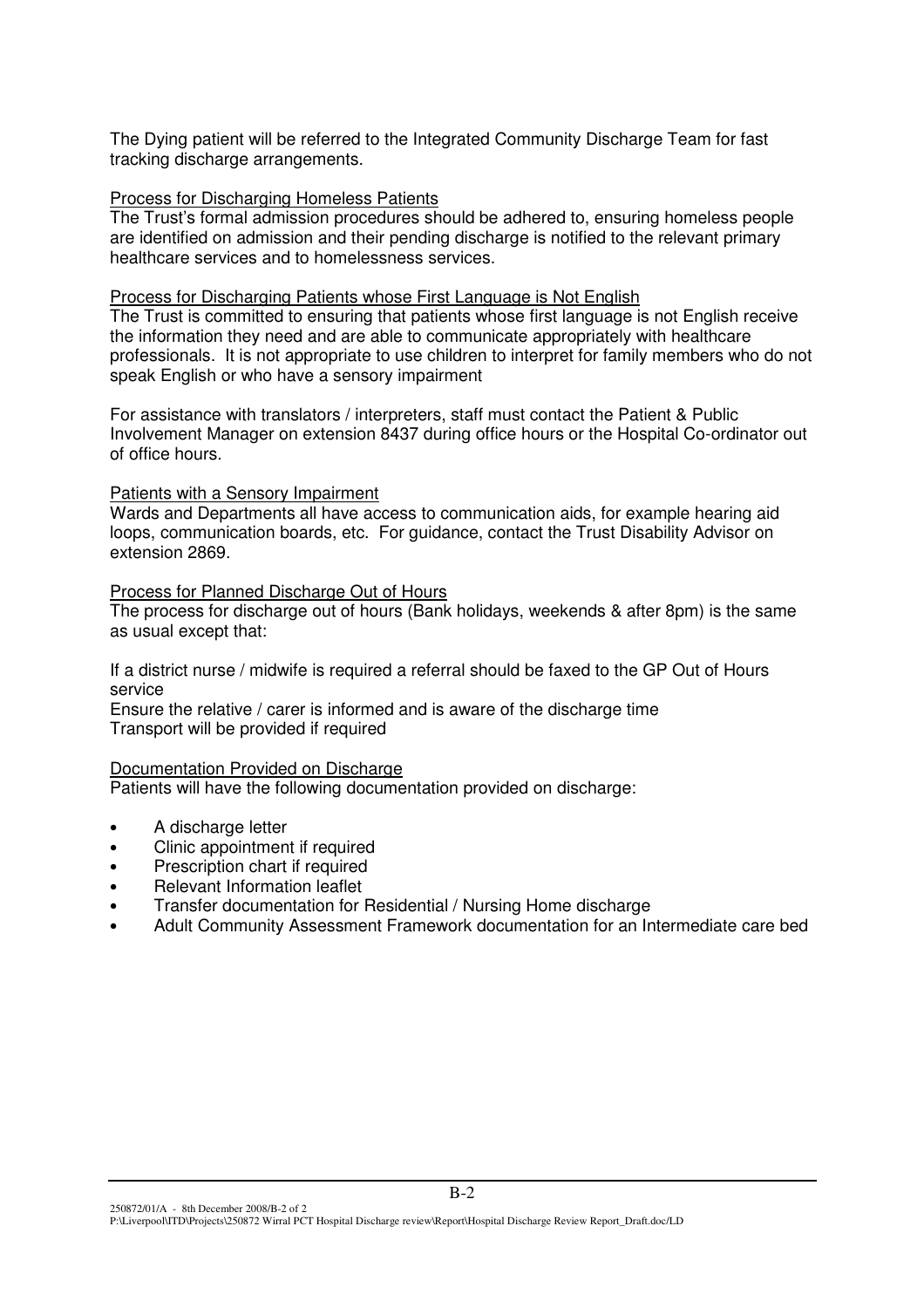# **APPENDIX 3: MEETINGS HELD DURING THE EVIDENCE-GATHERING STAGE OF THE REVIEW**

Meetings were held with the following individuals during the evidence gathering stage of the review.

# 1 Wirral University Teaching Hospital

Pat Elliott, Deputy Divisional General Manager, Medical Division Janine Wharton, Manager, during visit to Discharge Lounge (August 2008) Mandy Chapman, Divisional Lead Nurse during visit to Rehabilitation ward, Arrowe Park **Hospital** Melanie Maxwell, Director of Clinical Effectiveness

Heather Gassab, Manager, during visit to Discharge Lounge (January 2009)

2 Wirral NHS (PCT)

Tina Long, Director of Strategic Partnerships Heather Rimmer, Integrated Commissioner, PCT / Department of Adult Social Services

# 3 Wirral Council, Department of Adult Social Services

Rick O'Brien, Head of Service, Access and Assessment Dave Carroll, Service Manager Jeanette Hughes, Manager, Care Management Team based at Arrowe Park Hospital

# 4 Voluntary Sector

Susan Cassapi, Manager and Advocate, WIRED (Wirral Information Resource for Equality and Disability)

Sue Newnes, Manager, Alzheimer's Society – Wirral Branch Sharon Gould, Volunteer, Citizen's Advice Bureau, Arrowe Park Office Annette Roberts, Chief Executive, VCAW (Voluntary Community Action Wirral)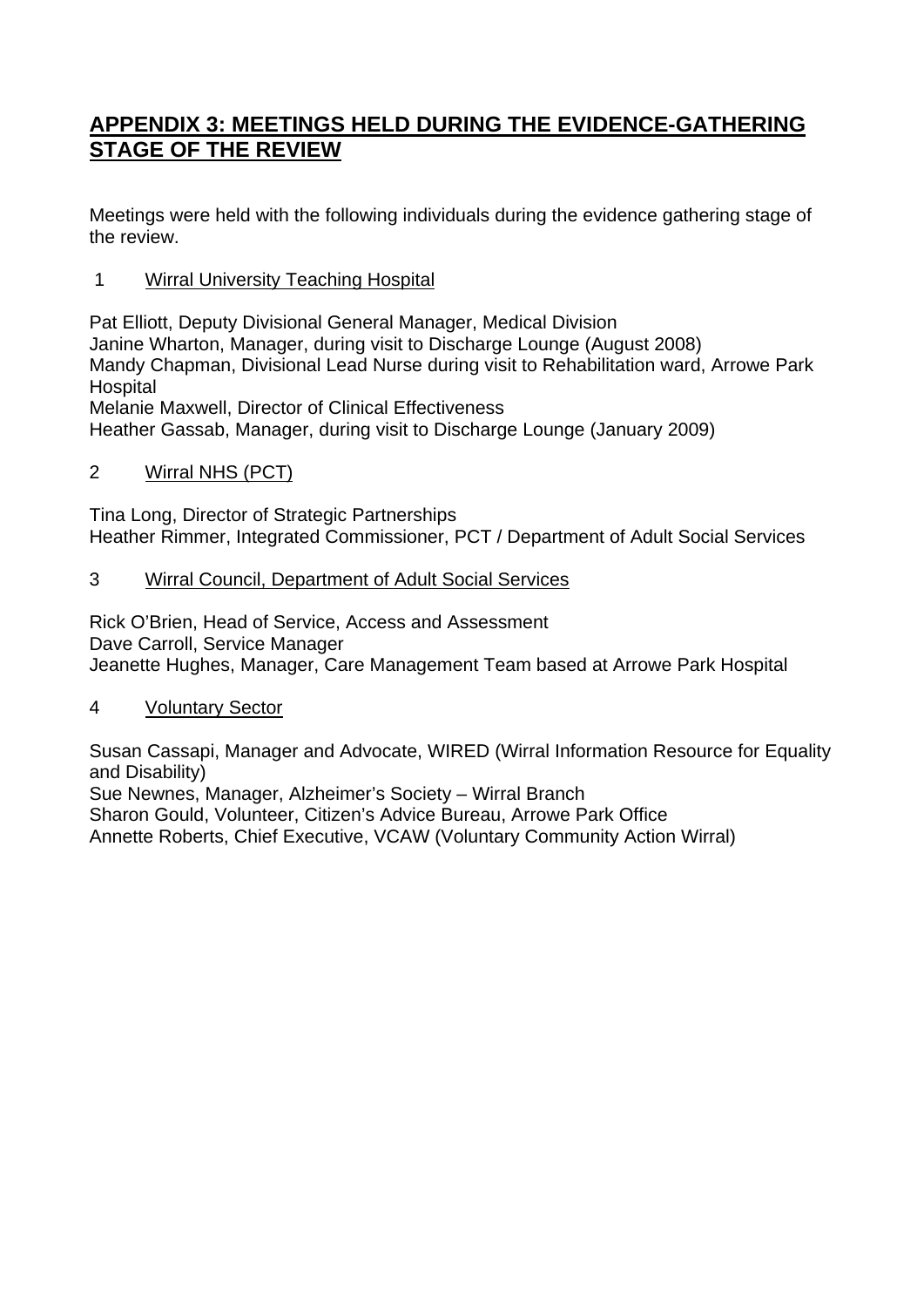APPENDIX 4:HOSPITAL; DISCHARGE SURVEY, JULY - SPETEMBER 2008, INITIAL REPORT OF WIRRAL'S OLDER PEOPLE'S PARLIAMENT



#### Wirral Older People's Parliament

#### Hospital Discharge Survey July-September 2008.

#### Initial Report

About 700 copies of our questionnaire were distributed during the late summer, and exactly 200 completed questionnaires were received by the end of September. We thank Parliament members and associates, plus professionals within the NHS and Adult Social Services who helped by giving out questionnaires. We thank the 200 people who took the time and trouble to fill in the document. We also thank the Wirral PCT who agreed to fund the Freepost service, and Livi Parkins at Age Concern Wirral, who transferred the data onto a spreadsheet.

Responses came from across Wirral, with a significant proportion from the Pensby area

There were more women than men, and the biggest age group was people in their 70s, although 60s and 80s were nearly as well represented. There were seven respondents in their 90s. Almost half lived in a house with stairs, and almost half lived alone. For half the group, this was their only hospitalisation in the past year, but over fifty had been in once or twice before in the year, and one respondent seven times. Well over half were in Arrowe Park, twenty six in Clatterbridge and about twenty in various other hospitals around Merseyside and Cheshire. Only twenty two reported being offered a choice of hospital, although almost half of the 200 had been admitted as an emergency, and are unlikely to have had a choice. Those who had a choice said that they chose for convenience(10), doctor's recommendation or medical reasons(5) and shorter waiting list (3) For thirty eight this was a readmission for a previously treated condition.

We asked how many nights they had stayed. Twenty five had Day Treatment. The rest ranged from 1 to 90 nights. About one third were home within the week. About two thirds had more than one ward during their stay – though I realise that A&E admissions may have found it difficult to be sure what constituted a ward. However, twenty five stated that they stayed in three wards , and one person claimed six! Two of the people told us that they had been readmitted within three days in an emergency.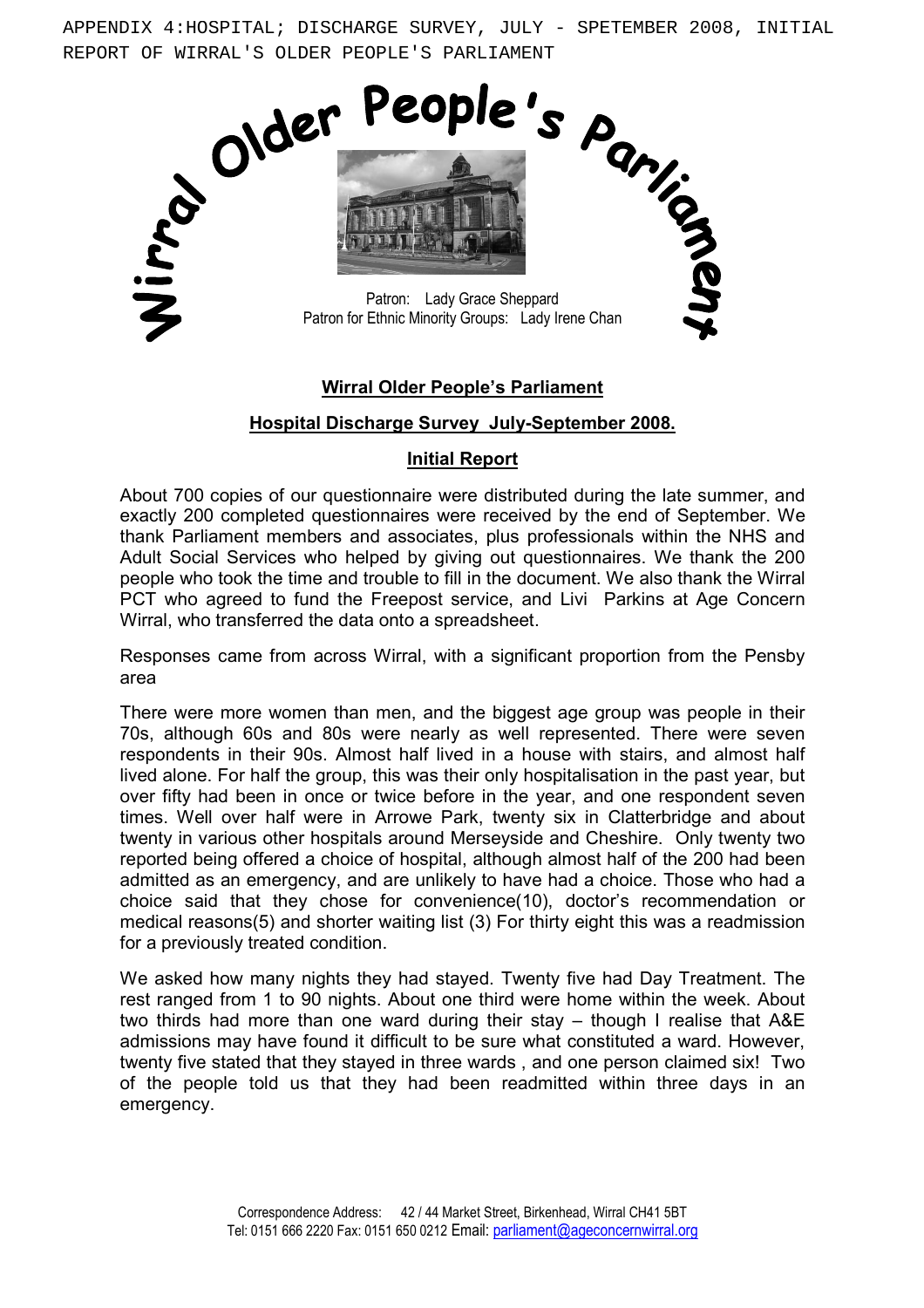

We tried to find out how patients recalled any assessment they received on the ward in preparation for discharge. Twenty five thought that they (or a family member) had completed a self assessment document. Sixteen thought that they had done one at some other time. About one third were clear that a member of the hospital staff or a social worker had discussed how they might cope after discharge. About half thought that they had been given enough information to cope after discharge. One quarter were clear that they had not, and many of the individual comments relate to feelings of fear and anxiety about what to do once they were away from the ward.

We were surprised that almost half of the respondents claim to have had a day or less notice of time of discharge. Twenty four of them said that they had one hour or less warning, and there were some written comments about how difficult this can be. Almost all were returning to their own home. Five stayed for a while with family or friends; six had intermediate care and one moved into a care home. Exactly half reported no delays in getting their medicines for discharge, but forty two had unacceptable delays. Sixty four say that they went to the discharge lounge, but under half of this number stayed there for over an hour. Ten suggested that their stay there was far too long ("most of the day" "ages" "too long" "eight hours" etc) Over half were taken home by family or friends. Three used volunteer drivers and three public transport. Thirty four went with the Ambulance Service. An alarming number of our respondents mentioned difficulties that their driver had had in parking near the main entrance for pick up, and the biggest single suggestion on the questionnaires is that there should be a short stay pick up bay at the main entrance (or some other hospital door).

We looked at preparations which might have been made by others to get their home ready for discharge. Forty had not had anyone to do this, and there were several distressing comments about the problems. These ranged from someone having four days worth of diarrhoea-stained bedding from pre-admission to deal with, to someone contacting her son in Scotland to order shopping via Tesco Direct. Someone else persuaded the District Nurse to shop for her, since she didn't have anything in the house. Over a quarter said that no one checked that they were going to be able to get around the house and manage the basics. This is an area needing urgent action for the significant minority who live alone without anyone to prepare the house for them.

There were, however, far more adverse comments about medical needs after hospital. Many of them clearly relate to anxiety and lack of knowledge. When one is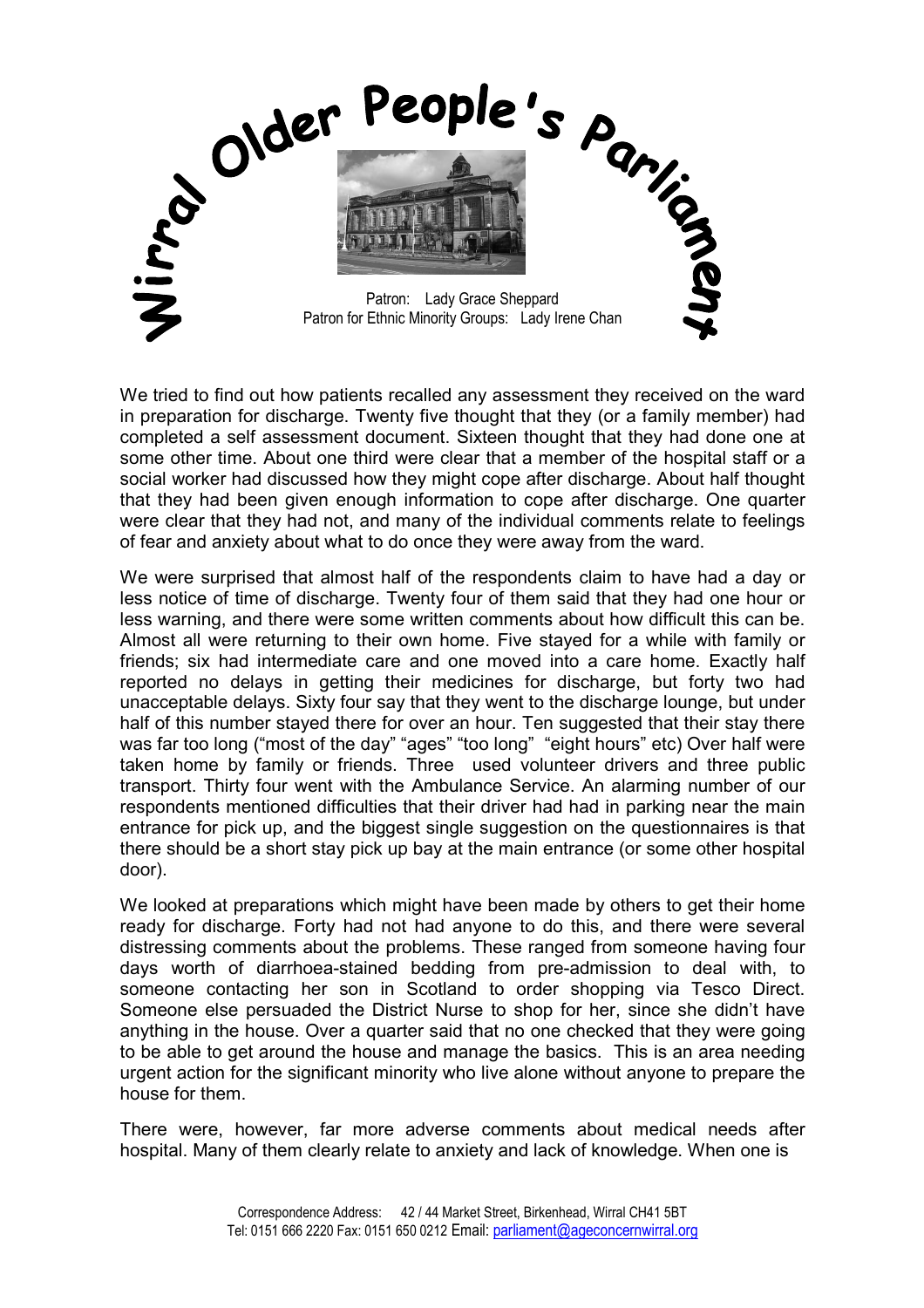

in hospital, most people feel that help is at hand if something feels wrong. Many of the group living alone, or living with their spouse obviously felt very "alone" and "vulnerable" Several felt that they should have had nurse visits to change dressings or that their GP should have been notified on the day of discharge and checked on them. Forty six reported having visits of a health professional arranged before discharge . Several others thought that they had been told to expect OT or physio follow-up which did not materialise. One respondent reported a week at home before the OT aids were delivered.

Only sixteen reported a home care support package arranged by the local authority, and a further twenty three told us that they arranged extra help privately. Our question aimed at exploring the possible offer of an individual budget did not get much understanding or response. One person said that the care assistants from a local authority funded agency were incompetent, and were cancelled. There were several remarks of this type " I wasn't well enough to look after myself. Knowing somebody would come in to do some little jobs for me while I was recovering would have been nice"

Nearly half felt that overall their discharge had been well planned; but thirty two said it had not, and this number is concerning. Eight people had not felt ready to go home, but, on the other hand there were a few who said that they had wanted to leave before they actually did.

Although the biggest single suggestion was a pick up point near the door to take patients home, there was a collection of comments which add up to a major concern, which we are very anxious to see addressed. They all fall into the category of lack of information and poor communication between agencies and the patient. This is typical:- "I would have liked more information as to my estimated time of stay, when I could expect my discharge, and what was available for me as after care as I live alone" "It would have been nice to have advice about care and help at home." "The discharge was chaotic. The overall impression was one of I was deemed to be a liability and just in the way and to be rid of asap. Would have liked someone to sit and go through with me what my most immediate needs are and how can they be best met, and if they can't, how can we proceed" "I went in as an emergency. It would have been helpful to speak with the consultant regarding future prognosis. He never spoke to me at all. I would have liked to speak to staff about possible establishments if my family can't help. I needed information about the possible effects of medication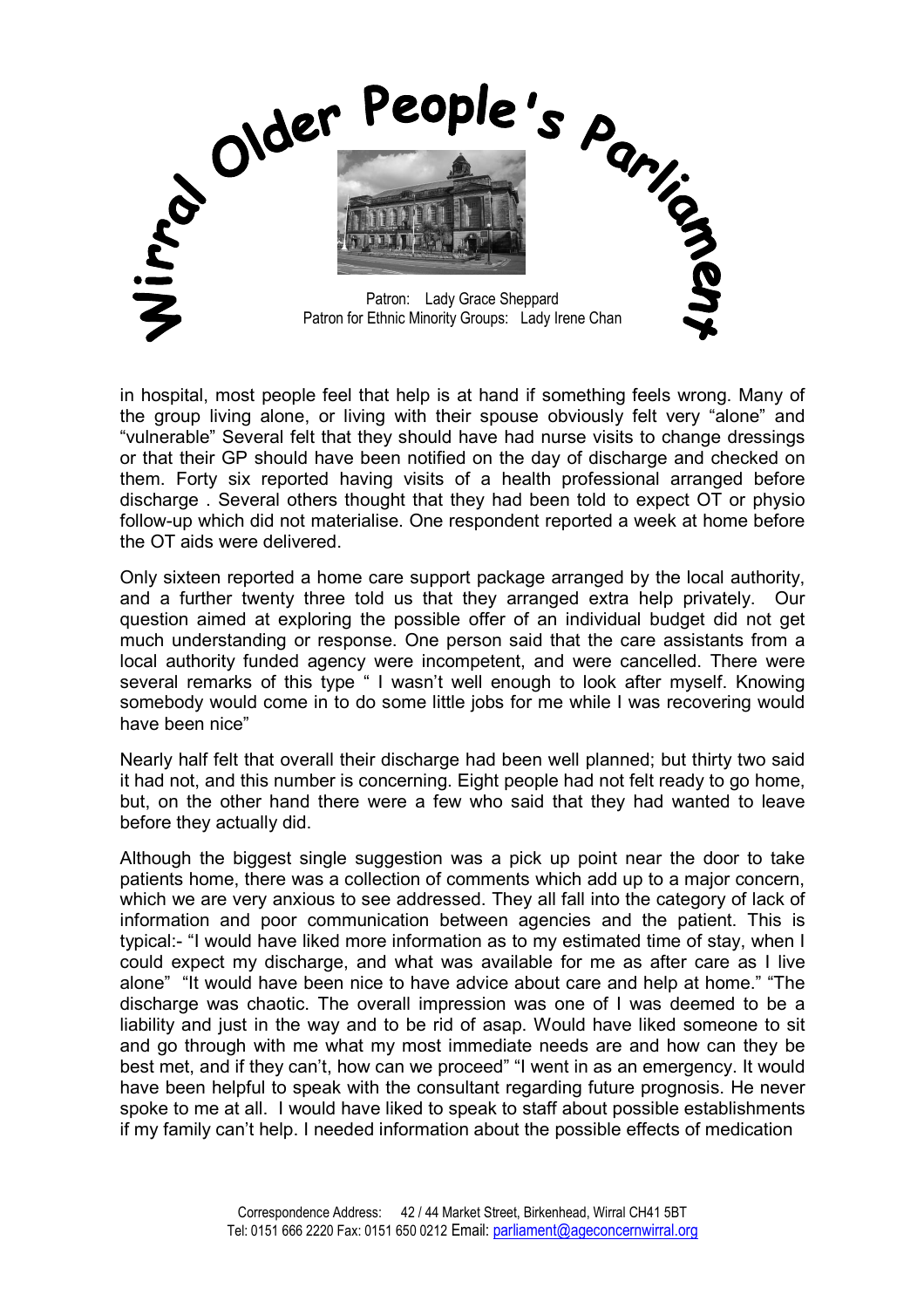

and what to look out for. I would have liked the telephone numbers for emergency doctors, and more rapid transfer of information to my doctor."

To counterbalance the concerns, we must stress that about half of our sample were very happy with their treatment and discharge. A follow up report will look in more detail at where the difficulties lie, and how the patients who were treated outside the Wirral fared on discharge. Our immediate recommendations are:-

- 1. Make it easier for discharged patients to be picked up at an entrance to the building.
- 2. There are still some long delays for discharge medication. How can this be speeded up?
- 3. Identify patients who have had no-one to prepare their home for discharge. (Consider the new "Home from Hospital" service being set up by VCAW.) In general, patients who live alone are extremely anxious about possible problems.
- 4. Look at ways in which all teams (hospital and community) can communicate better between themselves and with the patient. The high levels of anxiety, often

due to lack of information, experienced by discharged patients were very evident in the comments on the questionnaires.

To quote one of our respondents "Explain procedures and what is going to happen. Waiting for things to happen stresses a patient. It's like waiting for a bus that never comes"

Sandra Wall Health and Social Care Committee of Wirral Older Peoples Parliament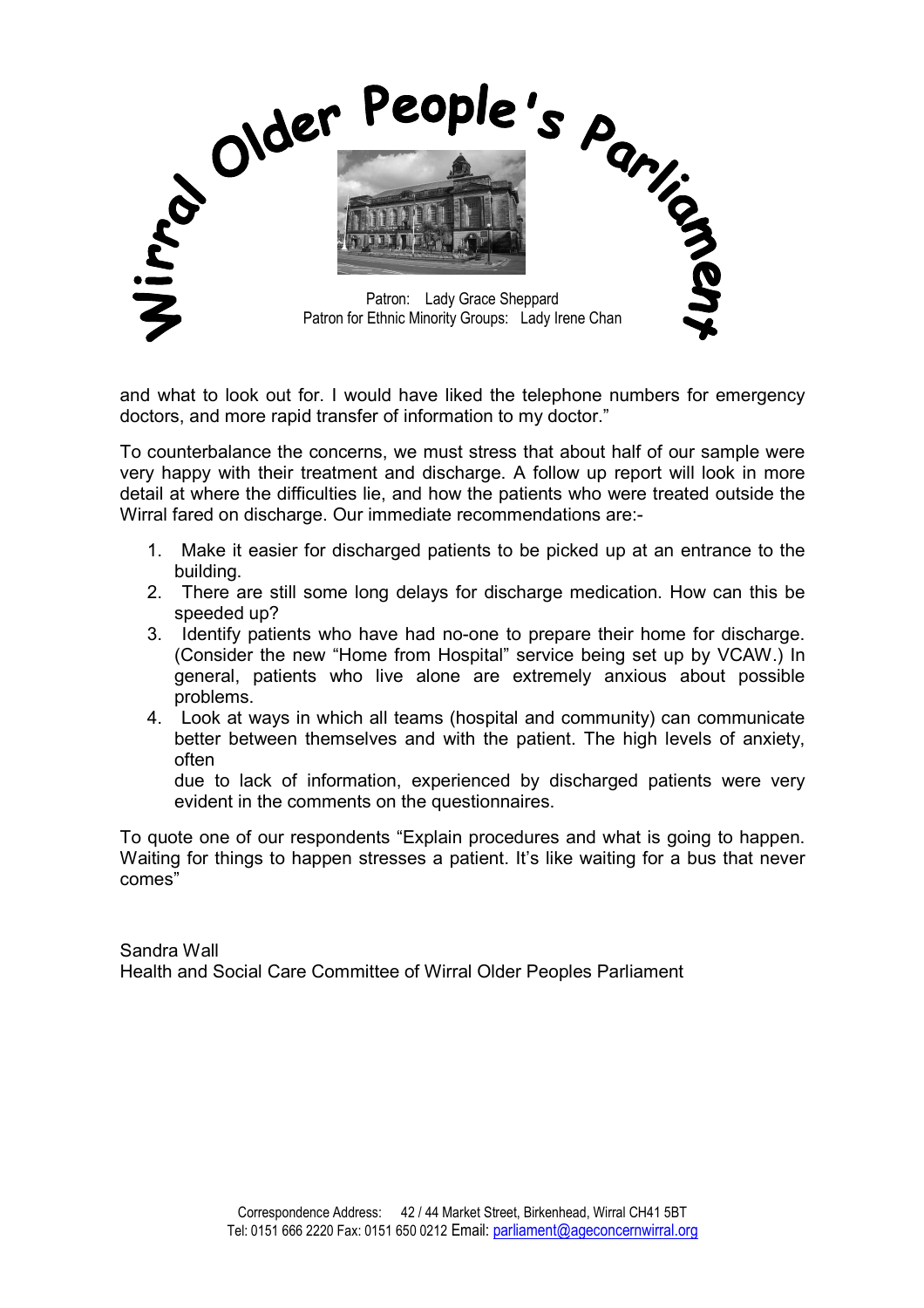# **APPENDIX 5: PROPOSED 'PERSONAL / HOME CIRCUMSTANCES CHECK LIST' (AS ORIGINALLY PROPOSED BY WIRRAL OLDER PEOPLE'S PARLIAMENT**

**These questions are not about the medical and nursing care and treatments you might need. They are about the practical things which might not be easy when you have been ill.** 

**a. Do you normally have other people living at home** 

| with you?                                                 | Yes        | <b>No</b> |
|-----------------------------------------------------------|------------|-----------|
| b. Do you care for anyone else at home?                   | <b>Yes</b> | <b>No</b> |
| c. How are they being cared for at the moment?            | <b>Yes</b> | <b>No</b> |
| d. Will your home be clean and tidy for you when you      |            |           |
| go home?                                                  | <b>Yes</b> | <b>No</b> |
| e. Will there be someone to do your laundry while you     |            |           |
| are in hospital?                                          | <b>Yes</b> | <b>No</b> |
| f. Will there be someone to get shopping in for your      |            |           |
| return home?                                              | Yes        | <b>No</b> |
| g. Will someone have dealt with your mail while you are   |            |           |
| In hospital?                                              | Yes        | <b>No</b> |
| h. Will there be someone to take you home when you go?    | Yes        | <b>No</b> |
|                                                           |            |           |
| i. Will someone have dealt with any bills for you?        | <b>Yes</b> | <b>No</b> |
| j. Will someone have looked after any pets you have?      | <b>Yes</b> | <b>No</b> |
| k. Have you got a bit of money for your stay in hospital? | <b>Yes</b> | <b>No</b> |
| I. Do you think you will be able to cope at first when    |            |           |
| You get home?                                             | Yes        | <b>No</b> |
| m. Have you got family or friends who will be able to     |            |           |
| help if necessary when you get home?                      | <b>Yes</b> | <b>No</b> |
| n. If you think you will need extra paid care for a while |            |           |
| when you get home, can you afford to pay?                 | <b>Yes</b> | No        |